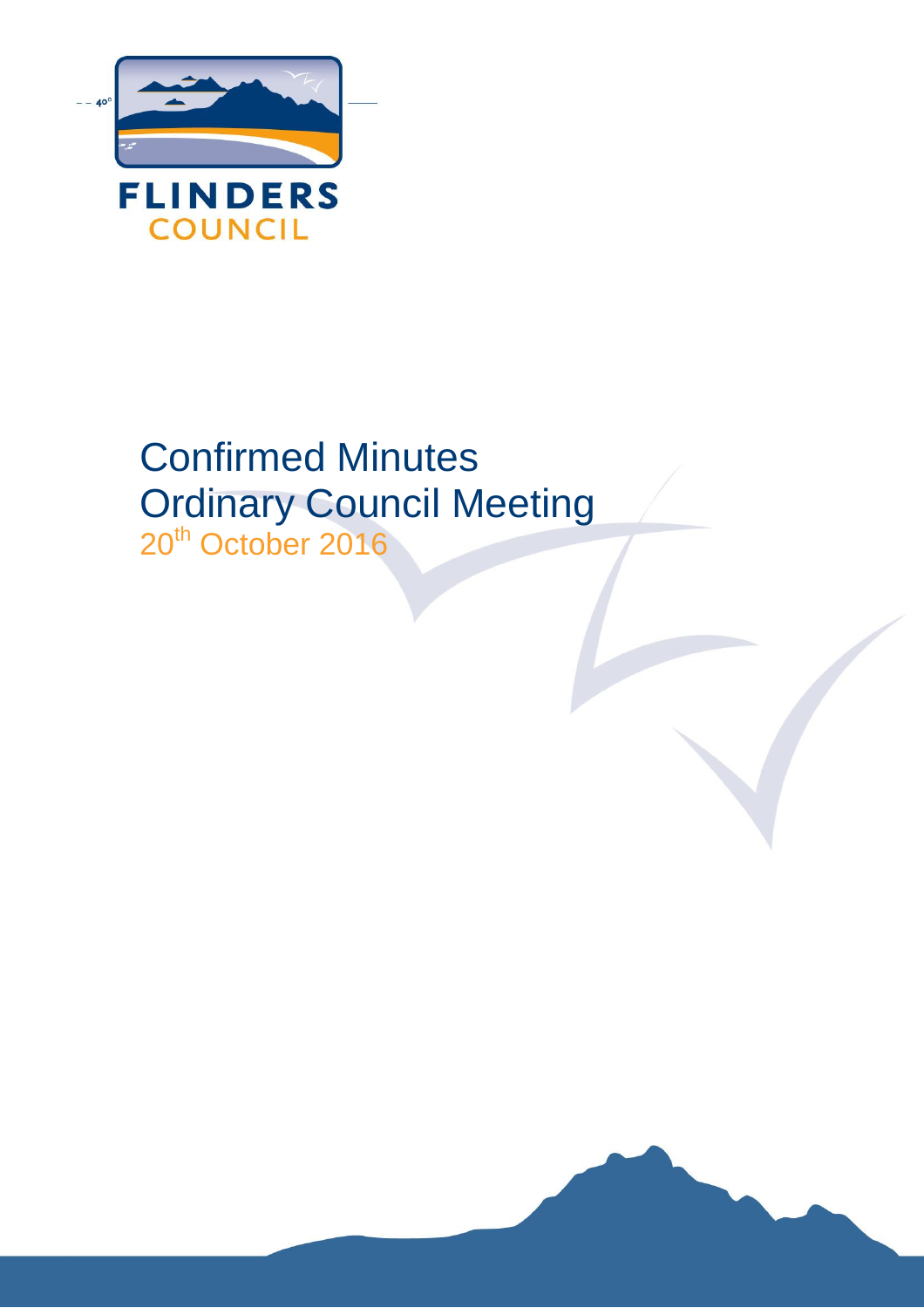# FLINDERS COUNCIL ORDINARY MEETING

CONFIRMED MINUTES

| DATE:                      | Thursday 20 <sup>th</sup> October 2016                   |
|----------------------------|----------------------------------------------------------|
| <b>VENUE:</b>              | <b>Furneaux Arts and Entertainment Centre, Whitemark</b> |
| <b>COMMENCING:</b> 1.00 pm |                                                          |

#### PRESENT

| Mayor Carol Cox          |
|--------------------------|
| Deputy Mayor Marc Cobham |
| <b>Cr Chris Rhodes</b>   |
| <b>Cr Peter Rhodes</b>   |
| Cr Ken Stockton          |
| Cr David Williams        |
| Cr Gerald Willis         |
|                          |

# APOLOGIES

Nil

#### STAFF IN ATTENDANCE

|                        | Sophie Pitchford - Acting General Manager | $1.00 - 5.43$ pm |
|------------------------|-------------------------------------------|------------------|
| <b>Brian Barnewall</b> | - Works and Services Manager              | $1.00 - 1.44$ pm |
| Robyn Cox              | - Strategic Planner                       | $1.00 - 1.28$ pm |
| <b>Adrian Mythen</b>   | - $QC^3$ Consulting                       | $1.00 - 2.05$ pm |
| Jacci Viney            | - Development Services Coordinator        | $1.00 - 1.44$ pm |
| Vicki Warden           | - Executive Officer                       | $1.00 - 5.43$ pm |

# CONFIRMATION OF MINUTES

233.10.2016 Moved: Cr G Willis Seconded: Cr D Williams That the Minutes from the Ordinary Council Meeting and the Closed Council Meeting held on the 22<sup>nd</sup> September 2016 and the Minutes from the Special Council Meeting and the Closed Council Meeting held on the 6<sup>th</sup> October 2016 be confirmed.

# CARRIED UNANIMOUSLY (7-0)

For: Mayor Carol Cox, Deputy Mayor Marc Cobham, Cr C Rhodes, Cr P Rhodes, Cr K Stockton, Cr David Williams and Cr G Willis.

#### PUBLIC QUESTION TIME

# Question 1: Mary-Anne Roberts and Jude Cazaly

Given the recent actions of sacking the General Manager by the majority of Councillors, are we (members of the community) being led to believe that a greater level of probity is the expected norm of this Council?

2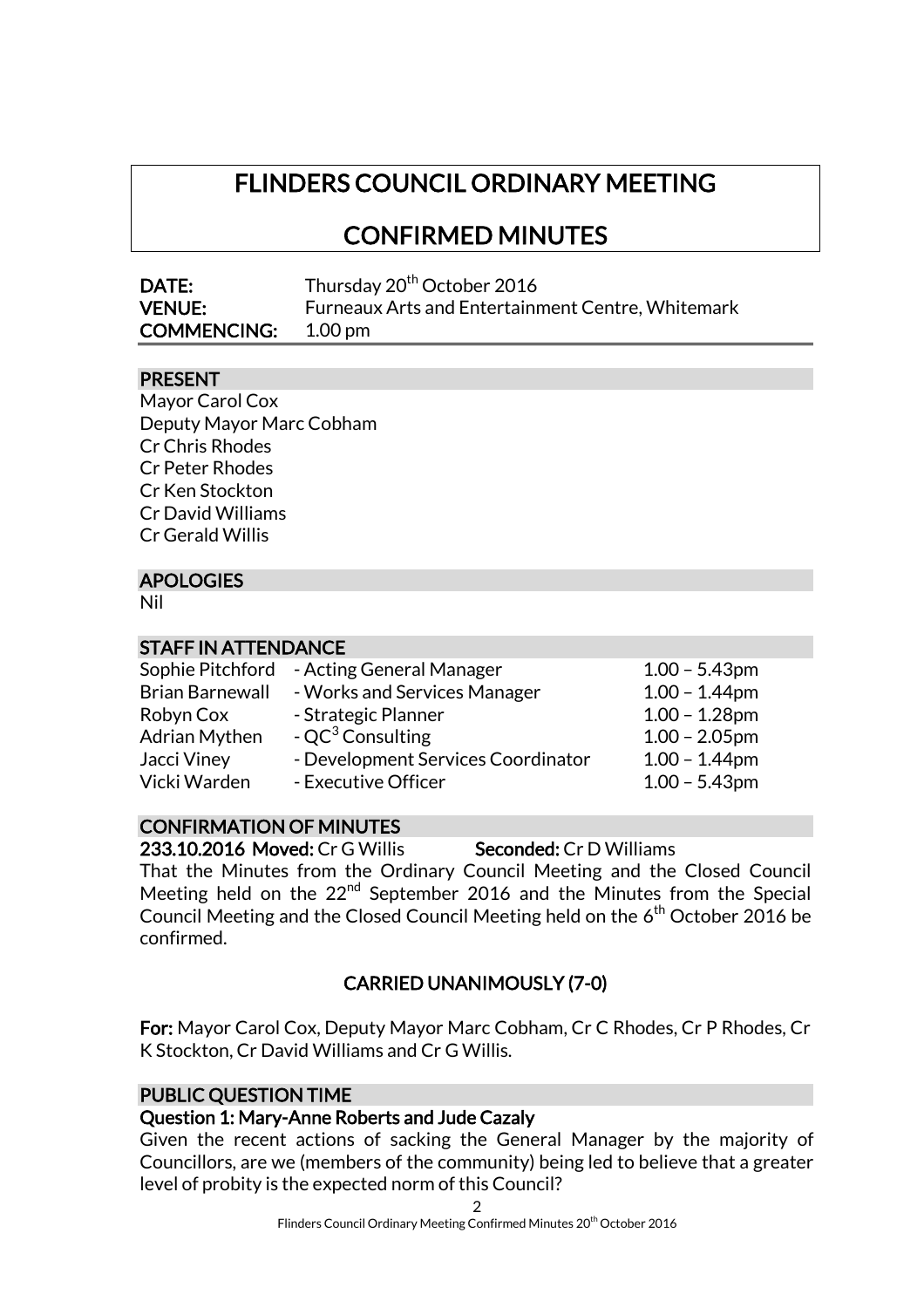Can and will this be reflected in the activities undertaken by the elected body individually and collectively?

Will this extend to the treatment of all employees and committees?

#### Mayor's Response:

The question was taken on notice.

#### Question 2: Mary-Anne Roberts and Jude Cazaly

Given the Audit Panel of Flinders Council is Chaired by Mr John Dick, allegedly a known friend and travelling companion of Councillor Stockton and allegedly friend of Councillor Willis (both members of the Audit Panel), can the Mayor confirm the following?

- 1) Councillor Stockton played no role in soliciting a nomination from Mr Dick to apply for the position of independent Chair?
- 2) The Audit Panel has a current work plan that has been approved by Council as required under the Act?
- 3) That the Audit Panel has a meeting schedule that has also been approved by Council?
- 4) That the Audit Panel is in compliance with its meeting schedule and work plan?
- 5) That the Audit Panel is independent and free from bias either perceived or actual?

Could the Mayor describe the objective qualifications that render the Chairperson of the Audit Panel suitable for the role including his most recent work with public agencies and published works?

#### Mayor's Response:

The question was taken on notice however confirmation was given that a current work plan exists and that the number of meetings per year is compliant.

#### Question 3: John Holloway

Does Council have documented evidence that "Round-Up" is not appropriate to use around Whitemark Township? The Steamer seems ineffective and inefficient with the result that the grassed areas are looking shabby.

#### Mayor's Response:

The question was taken on notice.

#### Question 4: John Holloway

Has the process to transfer Crown Land, or lease Crown Land to Council at the Badger Corner boat ramp site been actioned yet? If not when will this occur?

#### Mayor's Response:

The question was taken on notice.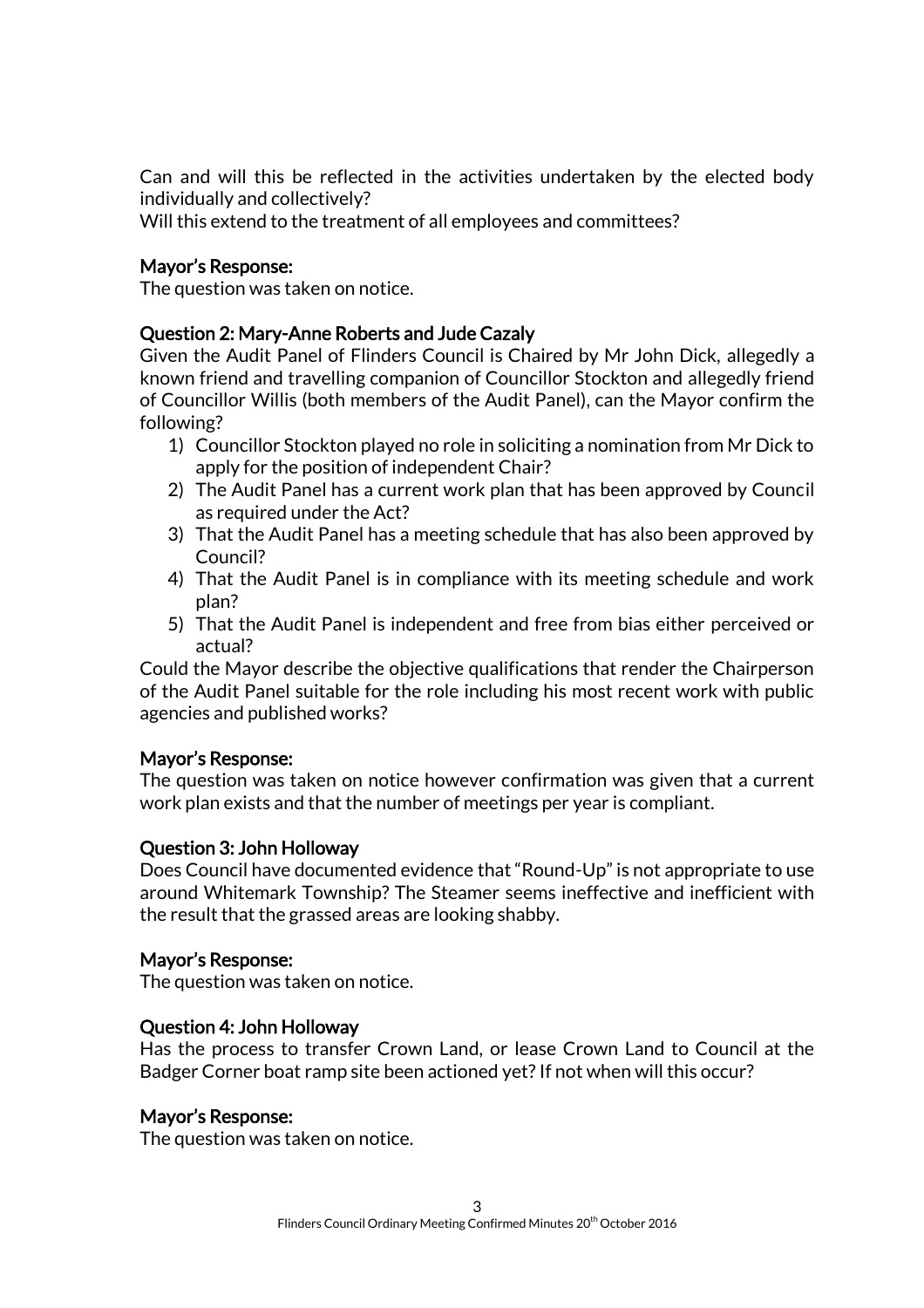#### Question 5: John Holloway

When will Council commence charging commercial users an additional amount to use the Whitemark Tip?

#### Mayor's Response:

The question was taken on notice.

#### RESPONSE TO PUBLIC QUESTIONS 22<sup>nd</sup> September 2016 Council Meeting Question 1: David Grutzner

The following is an abridged version of the question:

Will the Council now formally and publicly acknowledge the considerable work that Raoul (Harper, former General Manager) has put in on this important breakthrough (of reducing increased costs associated with regulatory changes) for the future growth and financial development of this community?

#### Mayor's Response:

I thank you for the question and for the consolidating letter and brochures provided.

Whilst only Raoul can confirm how much lobbying was undertaken, Council is both welcoming and wary of the new legislation. Like all changes the devil is in the detail.

Enabling sheds and minor structures to be constructed without a building permit is a positive step forward as often these are the projects on which the permit cost has the most impact.

Moving more permit authorisation and responsibility onto building surveyors, whilst keeping councils as the oversight watchdog, will be an interesting development to watch.

I will continue to give credit where credit is due and Raoul will be recognised in my reports for his work and achievements for Flinders Council.

234.10.2016 Moved: Cr D Williams Seconded: Cr G Willis That Council notes the responses to the public questions taken on notice at the 22<sup>nd</sup> September 2016 Council Meeting.

#### CARRIED UNANIMOUSLY (7-0)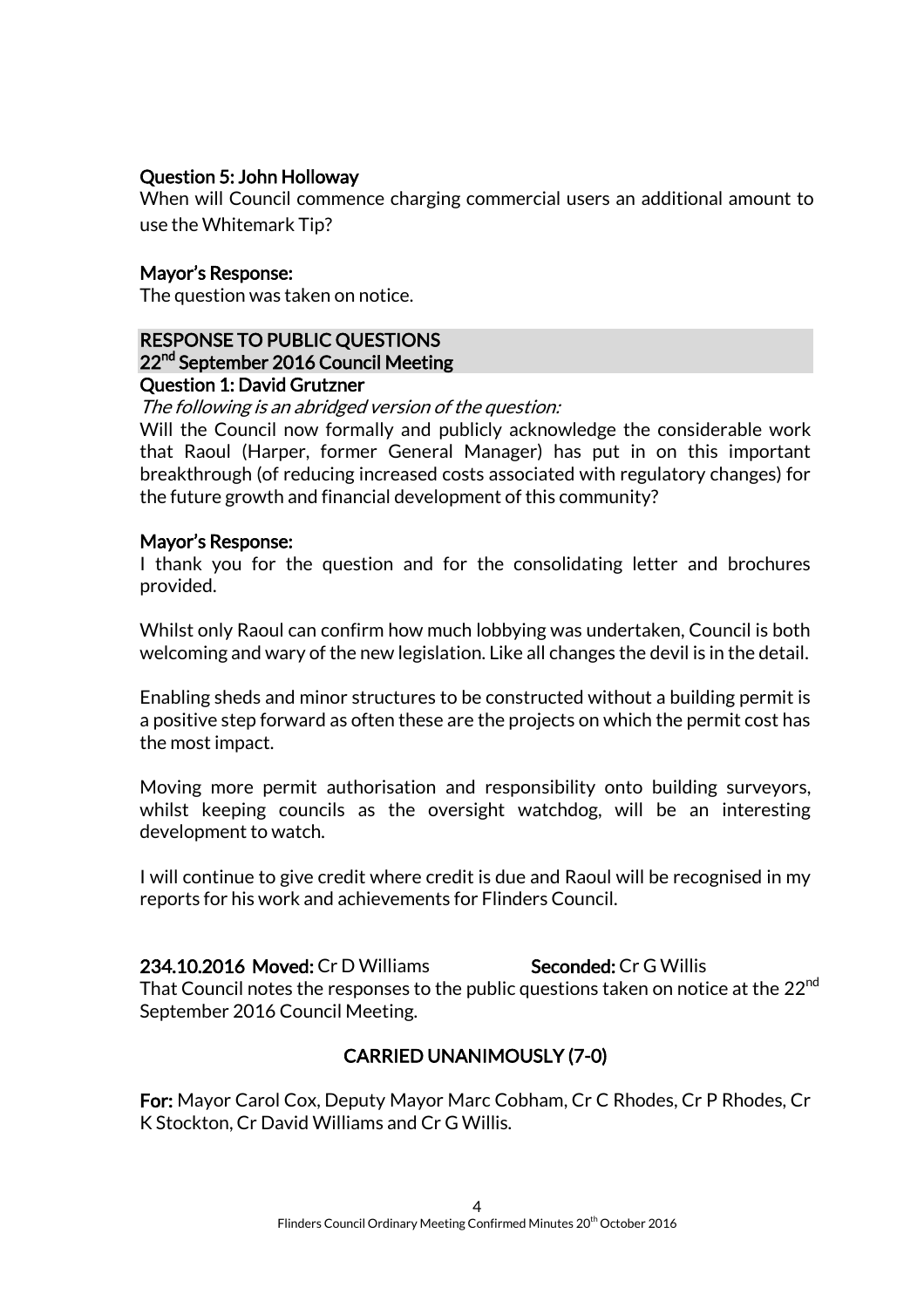## COUNCILLORS' QUESTIONS ON NOTICE

#### Question 1: Cr Gerald Willis – Roadside Vegetation

I ask the Acting General Manager if there is a date by which it is intended to mow the verges of Main Road, in particular in the Ranga region, to remove woody regrowth and if so what is that date?

#### Acting General Manager's Response:

The mowing of the Main Road verges will commence in October. Due to problematic weather conditions, the mowing has been slightly delayed.

#### Question 2: Cr Gerald Willis – Road to Patriarch Wildlife Sanctuary

I ask the Acting General Manager given the high visitation to the Patriarch Wildlife Sanctuary and its importance as a destination for visitors and residents, would the Council be able to attend to maintenance matters on the access road?

#### Acting General Manager's Response:

This has been identified in the work schedule, which is completed on a priority basis. Due to other critical maintenance issues, the works have been delayed until this month.

235.10.2016 Moved: Cr G Willis Seconded: Cr K Stockton That Council notes the questions on notice and the responses.

# CARRIED UNANIMOUSLY (7-0)

For: Mayor Carol Cox, Deputy Mayor Marc Cobham, Cr C Rhodes, Cr P Rhodes, Cr K Stockton, Cr David Williams and Cr G Willis.

Note: Cr G Willis thanked the Works and Services Department for grading the road to the Patriarch Wildlife Sanctuary.

#### COUNCILLORS' QUESTIONS WITHOUT NOTICE Question 1: Chris Rhodes

Could the Mayor update Councillors on the status of the Council funded economic development consultant that was employed on the 1st of September 2015? When can Councillors expect to see a project acquittal and final report?

#### Mayor's Response:

The Acting General Manager confirmed that no acquittal report was required from the consultant however the Acting General Manager will supply a report to Councillors.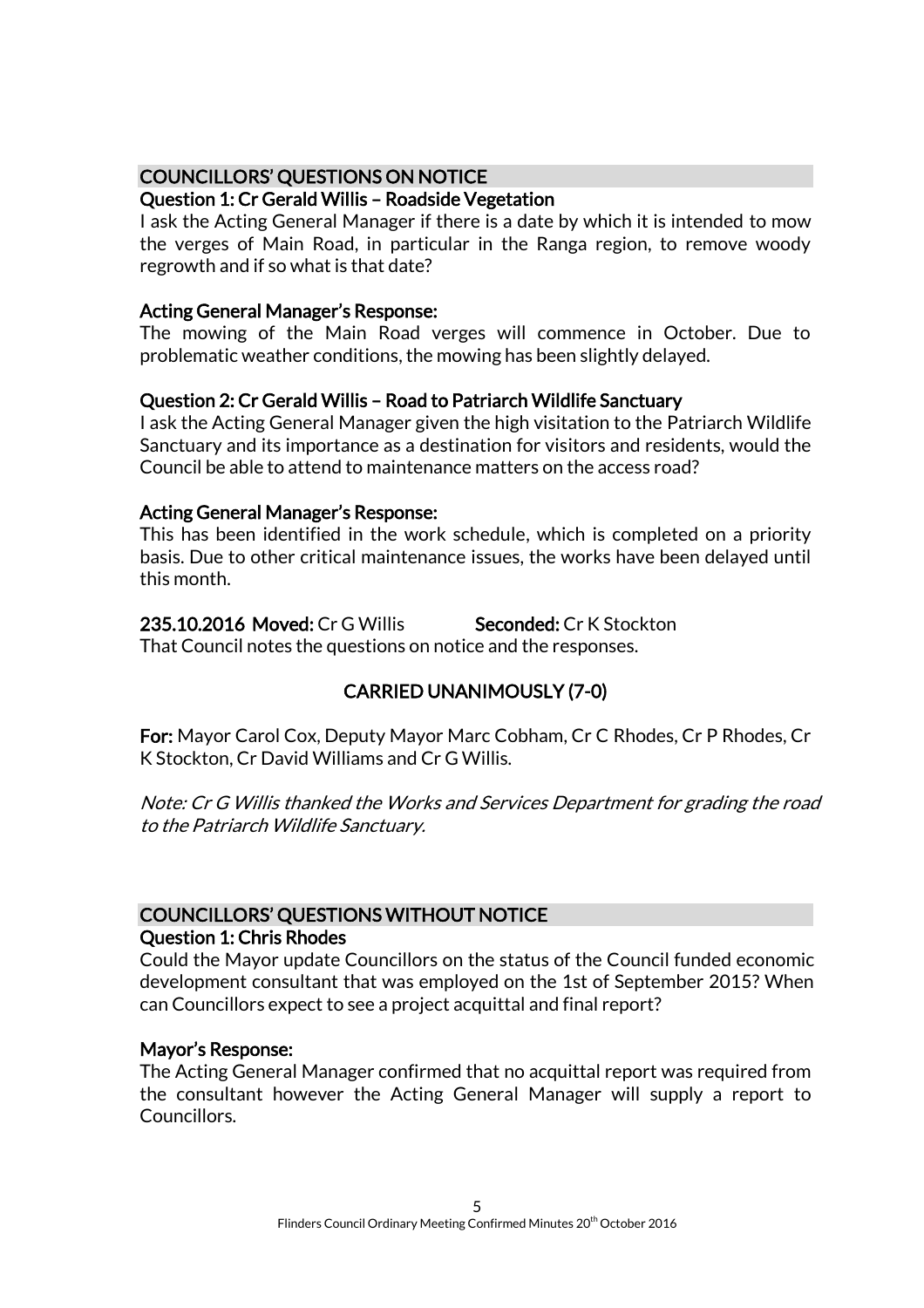# RESPONSE TO COUNCILLORS' QUESTIONS WITHOUT NOTICE 22<sup>nd</sup> September 2016 Council Meeting

# Question 1: Cr G Willis

Will the Mayor provide details of transactions related to property described as Volume 86322, Folio 1 situated at Main Road, Lady Barron from 18 December 2014 until its disposal by Flinders Council?

#### Mayor's Response:

The Mayor has no information on the land transactions other than that which has been made available to all Councillors in Closed Council in December of 2014 and June of 2015. The Mayor has made a formal request for the relevant information to be provided to Councillors in Closed Council at the October Meeting and the Acting General Manager has agreed.

#### 236.10.2016 Moved: Cr P Rhodes Seconded: Cr G Willis

That Council notes the response to Councillor's questions without notice asked at the 22<sup>nd</sup> September 2016 Council Meeting.

# CARRIED UNANIMOUSLY (7-0)

For: Mayor Carol Cox, Deputy Mayor Marc Cobham, Cr C Rhodes, Cr P Rhodes, Cr K Stockton, Cr David Williams and Cr G Willis.

# LATE AGENDA ITEMS

Nil

# DECLARATION OF PECUNIARY INTEREST

Nil

#### LEAVE OF ABSENCE

Nil

#### **PETITIONS**

Nil

#### POLICIES

Council policies adopted during the period where no submissions were received throughout the 28 day public consultation period, as per the Flinders Council Policy Manual Policy:

- $\bullet$  Dog Management Policy adopted 18<sup>th</sup> August 2016
- Code of Responsible Dog Ownership adopted  $18<sup>th</sup>$  August 2016

237.10.2016 Moved: Deputy Mayor M Cobham Seconded: Cr P Rhodes That Council notes that the Dog Management Policy and the Code of Responsible Dog Ownership are now adopted.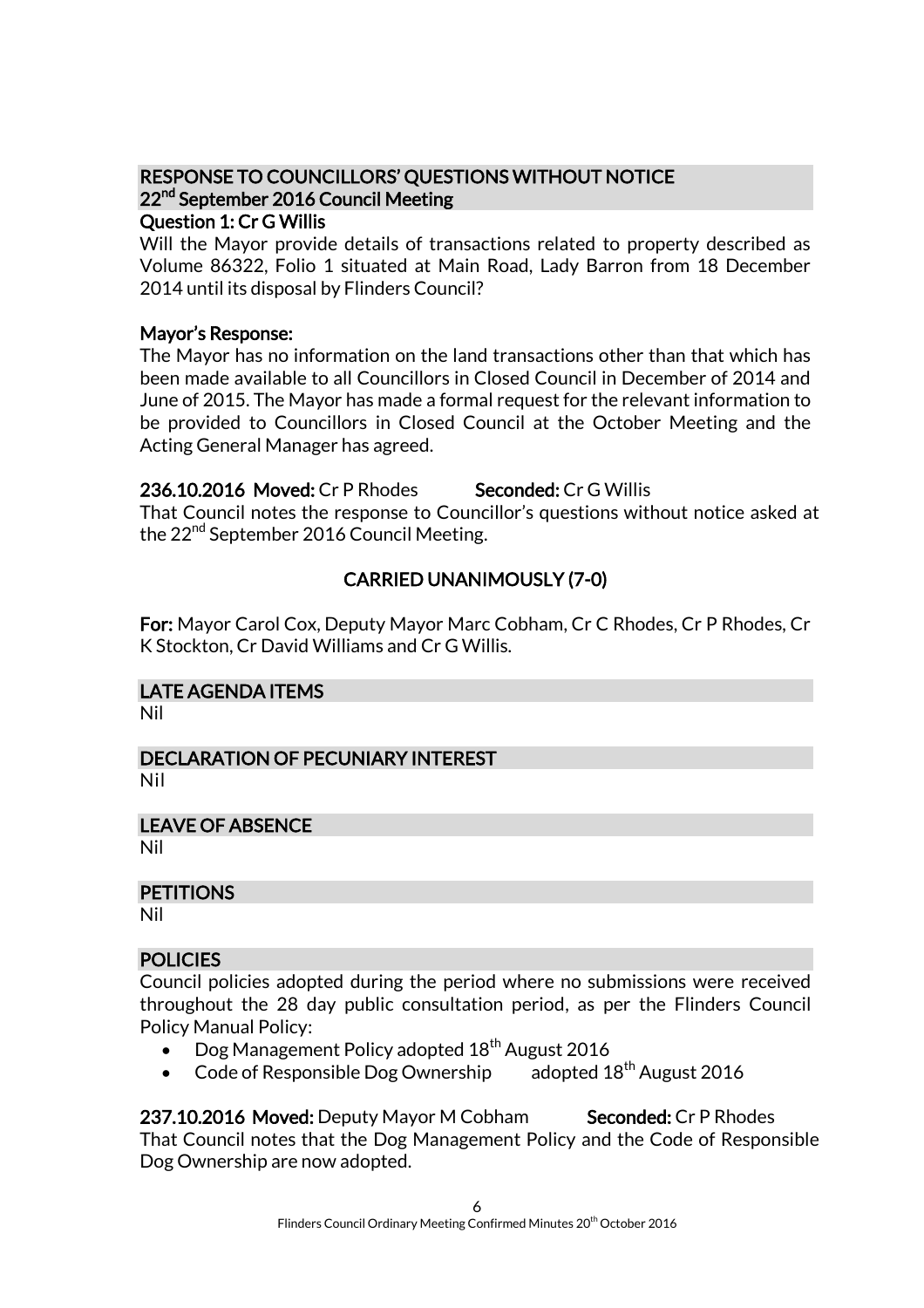# CARRIED UNANIMOUSLY (7-0)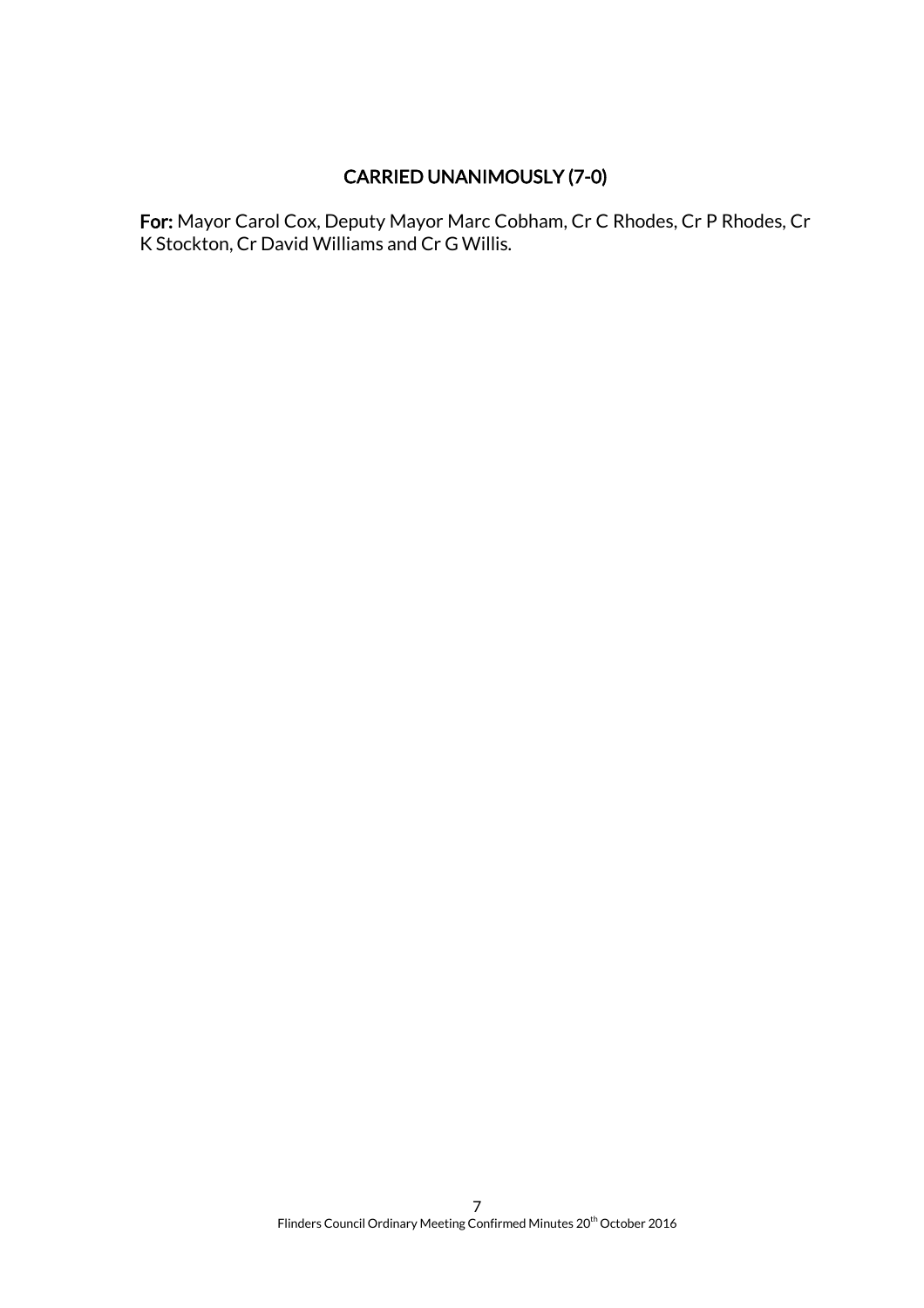# WORKSHOPS & INFORMATION FORUMS File No: COU/0205

# Council Workshop held on 4<sup>th</sup> October 2016

Council held a Workshop on the following subjects:

- Item 1: Consideration of applicants to determine first round of interviews for GM position
- Item 2: Interview content and process

#### Councillors Present:

Mayor Carol Cox, Deputy Mayor Marc Cobham, Cr Chris Rhodes, Cr Peter Rhodes, Cr Ken Stockton, Cr Gerald Willis, and Cr David Williams.

#### Apologies:

Nil

#### Staff and Consultants Present:

Jason Vuddamalay- Searchlight Group

# Council Workshop held on 6<sup>th</sup> October 2016

Council held a Workshop on the following subjects:

- $\bullet$  Item 1: Tourism Northern Tasmania (TNT)
- Item 2: Solid Waste Disposal Update
- Item 3: Long Term Asset Management Plan
- Item 4: TNT Memorandum of Understanding with Council
- Item 5: State Budget Submission
- Item 6: Policies for Review

#### Councillors Present:

Mayor Carol Cox, Deputy Mayor Marc Cobham, Cr Chris Rhodes, Cr Peter Rhodes, Cr Ken Stockton, Cr Gerald Willis, and Cr David Williams.

#### Apologies:

Nil

#### Staff and Consultants Present:

Chris Griffin - Tourism Northern Tasmania (Item 1 only) Michael Grimshaw - Flinders Island Tourism and Business Association (Item 1 only) Rowena Nicolls - Flinders Island Tourism and Business Association (Item 1 only) Jo Youl - Flinders Island Tourism and Business Association (Item 1 only) Brian Barnewall - Works and Services Manager (Item 2 only) Sophie Pitchford - Acting General Manager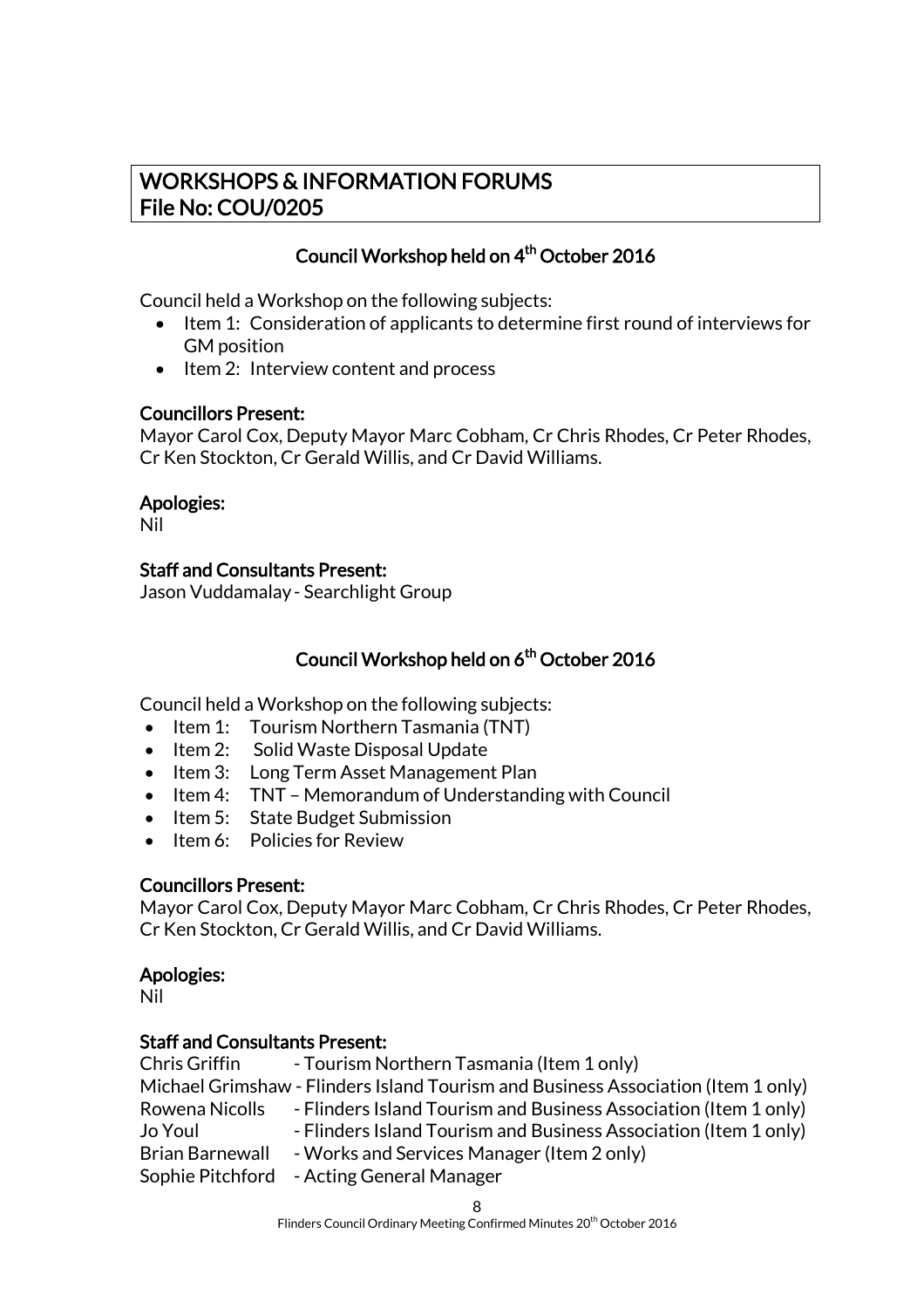Vicki Warden - Executive Officer (Items 5 and 6 only)

# Interviews held on 12<sup>th</sup> October 2016

Council interviewed three candidates for the General Manager's position.

#### Councillors Present:

Mayor Carol Cox, Deputy Mayor Marc Cobham, Cr Chris Rhodes, Cr Peter Rhodes, Cr Ken Stockton, Cr David Williams and Cr Gerald Willis.

#### Apologies:

Nil

#### Staff and Consultants Present:

Jason Vuddamalay- Searchlight Group

As workshops and information sessions are for information and discussion purposes only, no decisions are made or foreshadowed at these proceedings.

#### VOTING REQUIREMENTS:

Simple Majority

#### RECOMMENDATION:

That the Council Workshops held on  $4^{\text{th}}$  and  $6^{\text{th}}$  October 2016 and the interviews held on  $12^{th}$  October be noted.

#### DECISION:

238.10.2016 Moved: Deputy Mayor M Cobham Seconded: Cr P Rhodes That the Council Workshops held on  $4^{\text{th}}$  and  $6^{\text{th}}$  October 2016 and the interviews held on  $12^{th}$  October be noted.

#### CARRIED UNANIMOUSLY (7-0)

For: Mayor Carol Cox, Deputy Mayor Marc Cobham, Cr C Rhodes, Cr P Rhodes, Cr K Stockton, Cr David Williams and Cr G Willis.

#### PUBLIC MEETINGS

Nil

#### PUBLICATIONS/REPORTS TABLED FOR COUNCIL INFORMATION Nil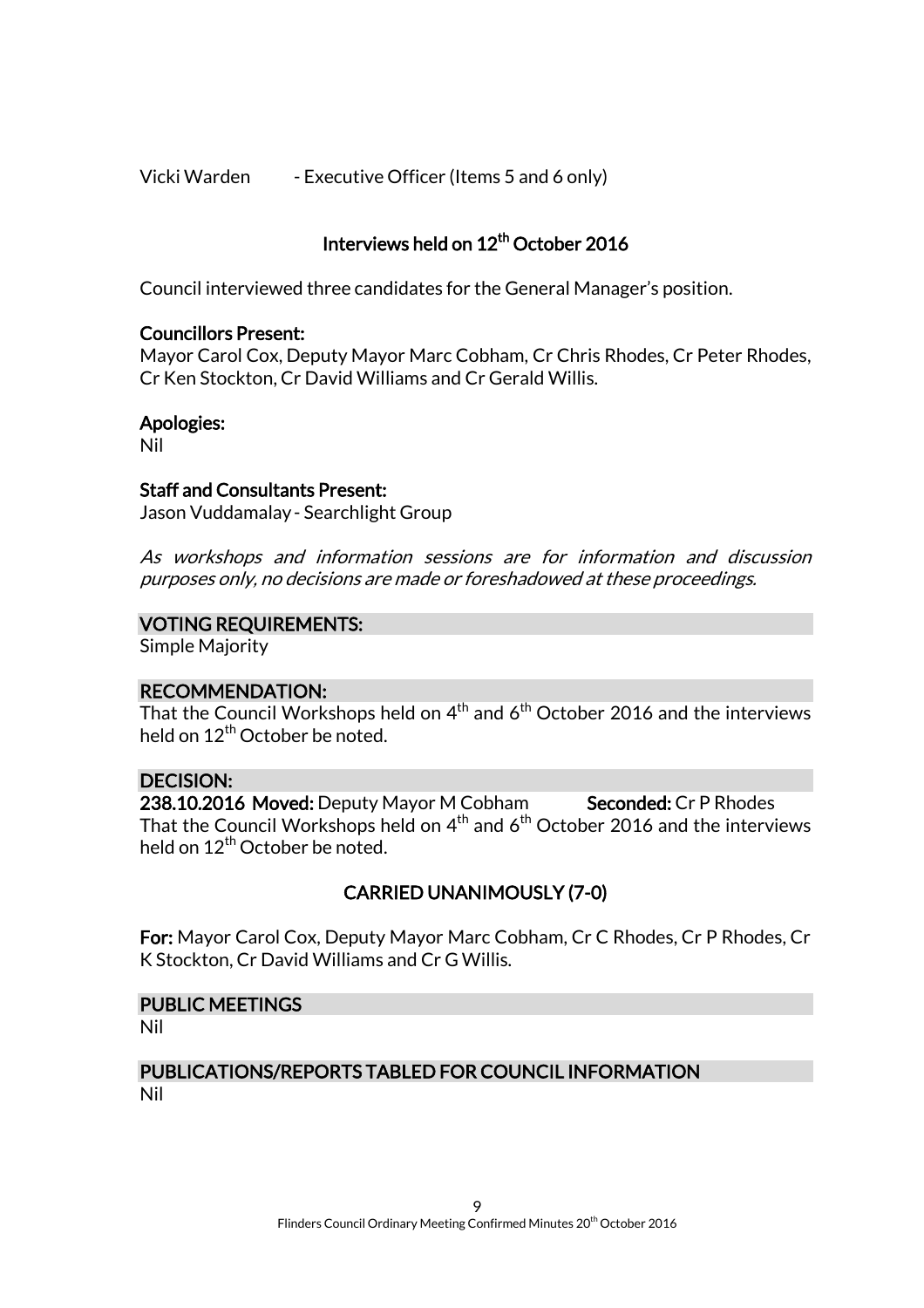# REPORTS TO BE RECEIVED

#### Furneaux Group Aviation Special Committee File No: COM/0104

Annexure 1: Furneaux Group Aviation Special Committee 27th September 2016 Unconfirmed Minutes

#### OFFICER'S REPORT (Sophie Pitchford, Acting General Manager):

The unconfirmed minutes of the Furneaux Group Aviation Special Committee meeting held on Tuesday  $27<sup>th</sup>$  September 2016 have been provided for consideration. The minutes outline what the Committee has been working on to date and can now be noted by Council.

#### OFFICER'S RECOMMENDATION

That the unconfirmed minutes of the Furneaux Group Aviation Special Committee meeting held on Tuesday 27<sup>th</sup> September 2016 be noted.

#### DECISION:

239.10.2016 Moved: Cr K Stockton Seconded: Cr G Willis That the unconfirmed minutes of the Furneaux Group Aviation Special Committee meeting held on Tuesday 27<sup>th</sup> September 2016 be noted.

# CARRIED UNANIMOUSLY (7-0)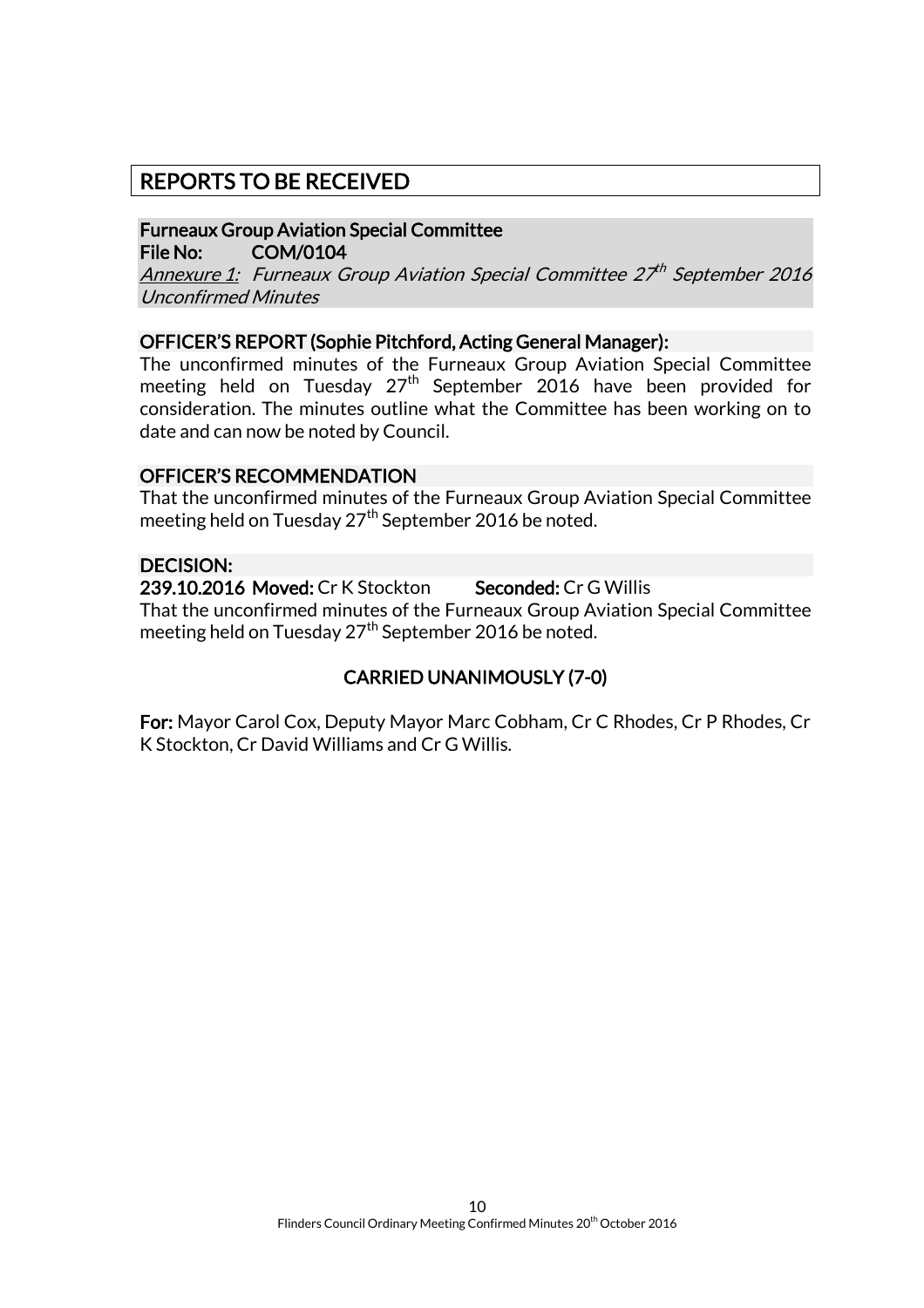#### Furneaux Group Shipping Special Committee File No: COM/0403

Annexure 2: Furneaux Group Shipping Special Committee 27th September 2016 Unconfirmed Minutes

#### OFFICER'S REPORT (Sophie Pitchford, Acting General Manager):

The unconfirmed minutes of the Furneaux Group Shipping Special Committee meeting held on Tuesday 27<sup>th</sup> September 2016 have been provided for consideration. The minutes outline what the Committee has been working on to date and can now be noted by Council.

#### OFFICER'S RECOMMENDATION

That the unconfirmed minutes of the Furneaux Group Shipping Special Committee meeting held on Tuesday 27<sup>th</sup> September 2016 be noted.

#### DECISION:

240.10.2016 Moved: Deputy Mayor M Cobham Seconded: Cr P Rhodes That the unconfirmed minutes of the Furneaux Group Aviation Special Committee meeting held on Tuesday 27<sup>th</sup> September 2016 be noted.

# CARRIED UNANIMOUSLY (7-0)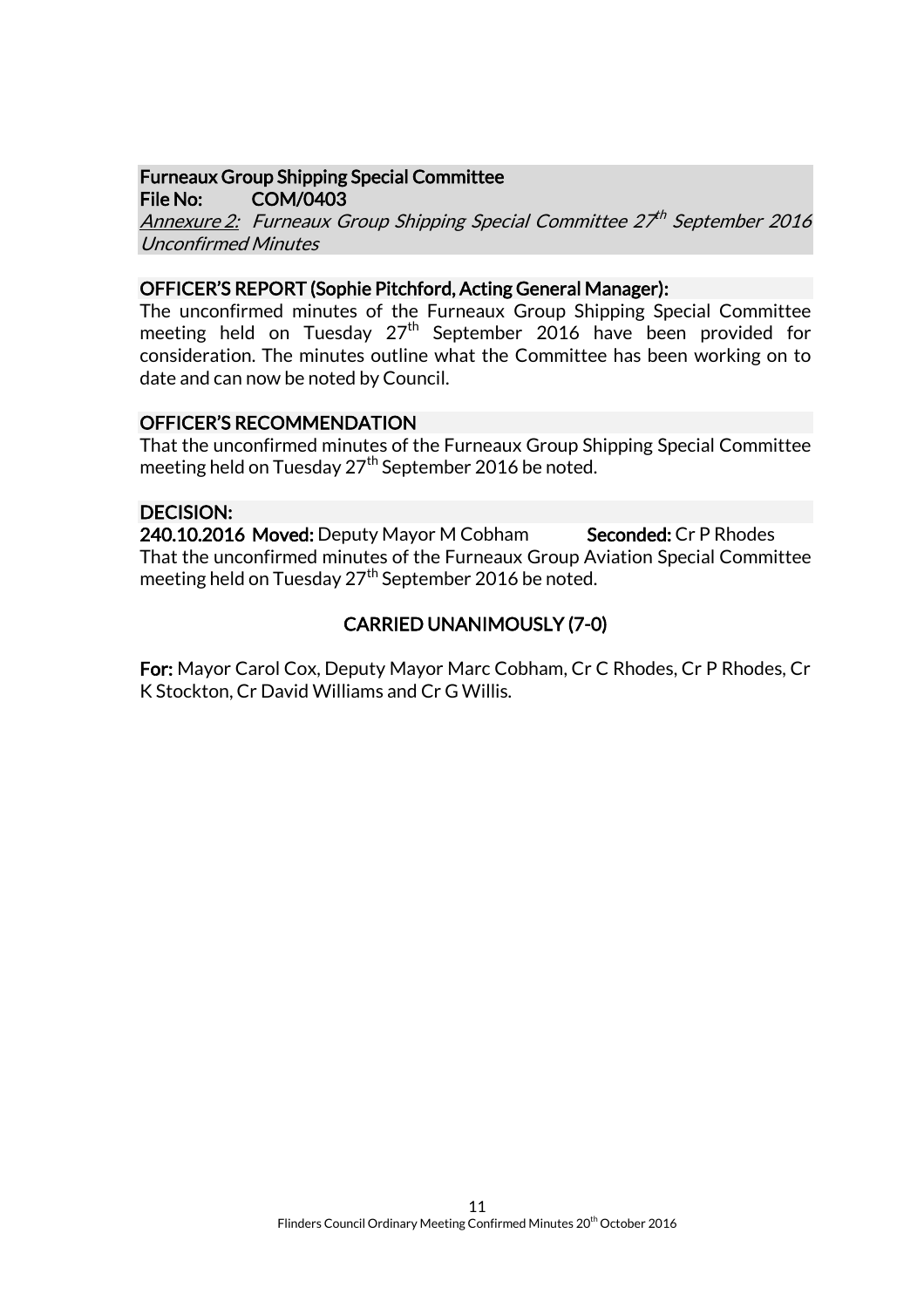# Municipal Emergency Management Committee

File No: CSV/0400

Annexure 3: Municipal Emergency Management Committee 3<sup>rd</sup> October 2016 Unconfirmed Minutes

## OFFICER'S REPORT (Sophie Pitchford, Acting General Manager):

The unconfirmed minutes of the Municipal Emergency Management Committee meeting held on Monday 3rd October 2016 have been provided for consideration. The minutes outline what the Committee has been working on to date and can now be noted by Council.

# OFFICER'S RECOMMENDATION

That the unconfirmed minutes of the Municipal Emergency Management Committee meeting held on Monday 3<sup>rd</sup> October 2016 be noted.

# DECISION:

241.10.2016 Moved: Cr G Willis Seconded: Cr D Williams

That the unconfirmed minutes of the Municipal Emergency Management Committee meeting held on Monday 3<sup>rd</sup> October 2016 be noted.

# CARRIED UNANIMOUSLY (7-0)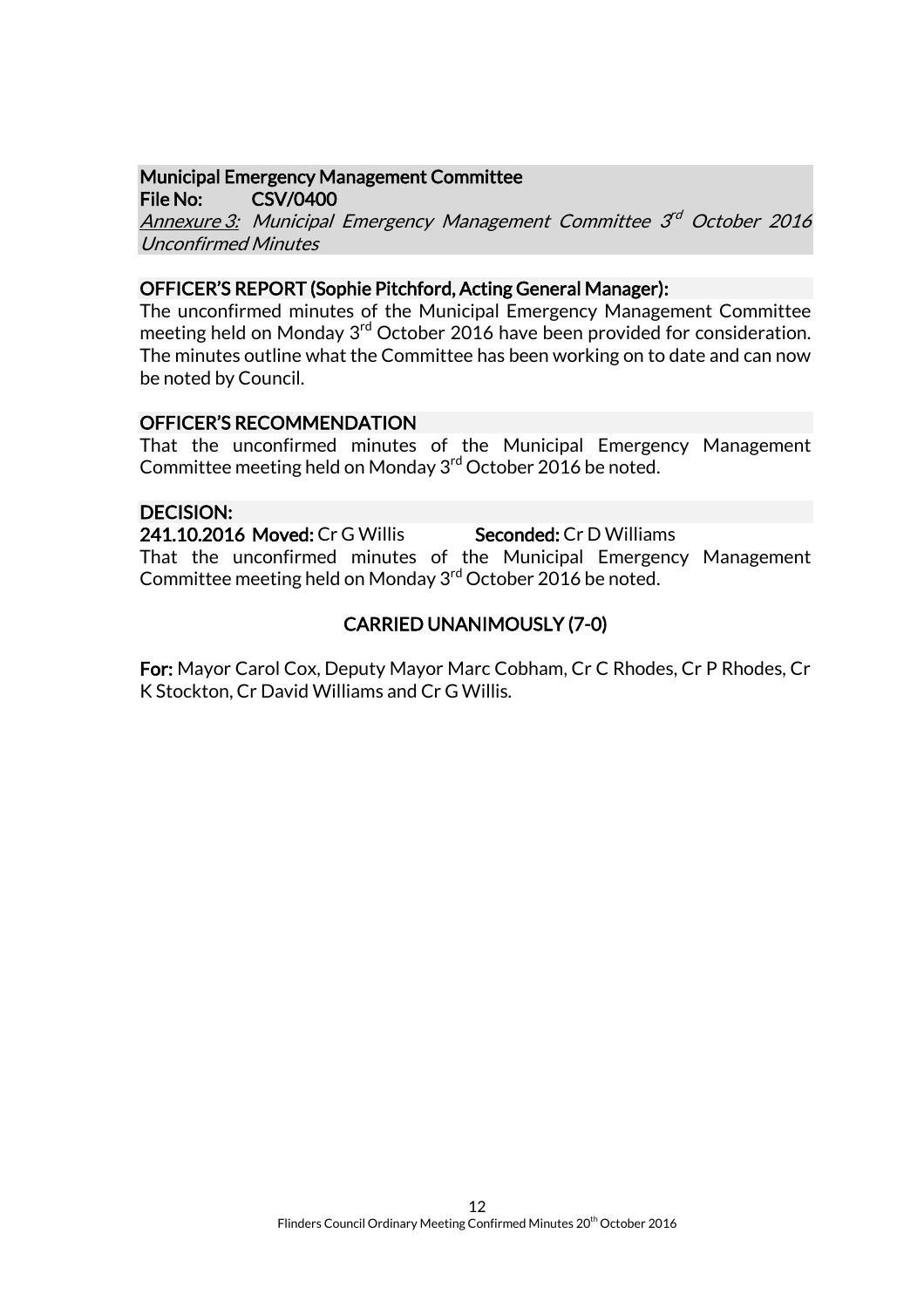# COUNCILLORS' REPORTS

#### Report from Councillor Gerald Willis as the Flinders Council Representative on the TasWater Owners' Committee File No: COU/0312

| <b>DATE</b> | <b>WHO</b>                                                                                       | <b>SUBJECT</b>                                                                                                                                                                                                                                                                       |
|-------------|--------------------------------------------------------------------------------------------------|--------------------------------------------------------------------------------------------------------------------------------------------------------------------------------------------------------------------------------------------------------------------------------------|
| 24.09.16    | Email from Ailsa Sypkes,<br>General Manager Legal<br>Governance<br>for<br>and<br><b>TasWater</b> | A proxy form advising that despite<br>Thursday 6 October 2016 being a<br>statutory holiday to commemorate Show<br>Day in the Launceston region, the<br>previously scheduled General Meeting<br>for that day will still be held at the<br><b>Windsor Community Centre, Riverside.</b> |
| 15.09.16    | Email from Ailsa Sypkes,<br>General Manager Legal<br>Governance for<br>and<br>Taswater           | Agenda and proxy form for a General<br>Meeting to be held at 10:00 am Thursday<br>October 2016 at the Windsor<br>6.<br>Community Centre, Riverside.                                                                                                                                  |
| 28.09.16    | <b>Miles</b><br>from<br>Letter<br>Chairman,<br>Hampton,<br>TasWater                              | Copy of Annual Report for 2015-2016<br>included.                                                                                                                                                                                                                                     |
| 04.10.16    | Email from Ailsa Sypkes,<br>General Manager Legal<br>Governance for<br>and<br><b>TasWater</b>    | Email with two attachments relating to a<br>meeting to be held 10:00 am Thursday 6<br>2016 at the<br>Windsor<br>October<br>Community Centre, Riverside. I had<br>previously issued an apology for the<br>meeting.                                                                    |

#### CORRESPONDENCE IN:

#### RECOMMENDATION:

That Councillor Gerald Willis's report as the Flinders Council Representative on the TasWater Owners' Committee be received.

#### DECISION:

242.10.2016 Moved: Cr K Stockton Seconded: Deputy Mayor M Cobham That Councillor Gerald Willis's report as the Flinders Council Representative on the TasWater Owners' Committee be received.

# CARRIED UNANIMOUSLY (7-0)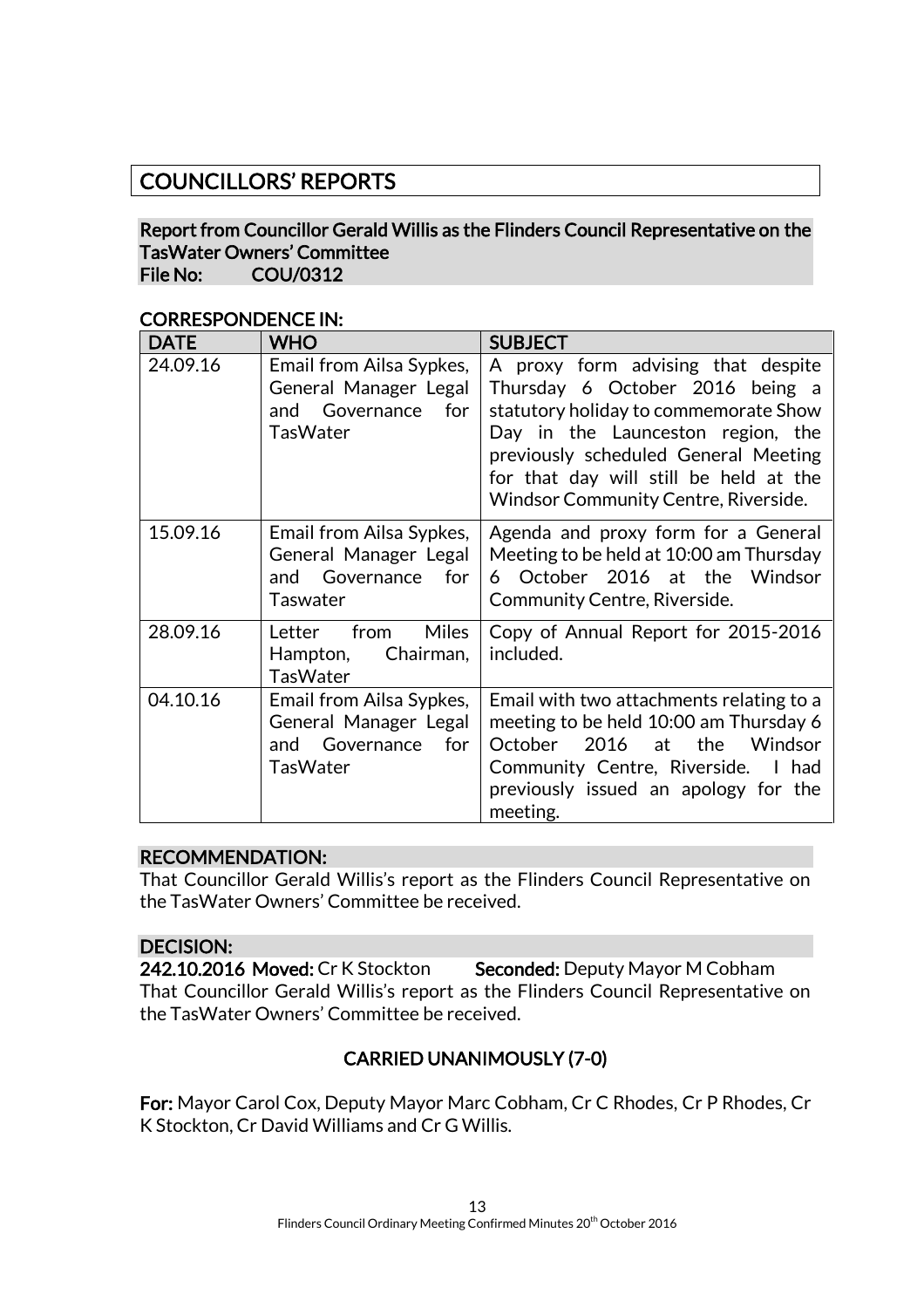Note: Cr Willis advised that he will be attending the TasWater General Meeting scheduled for the 10<sup>th</sup> of November.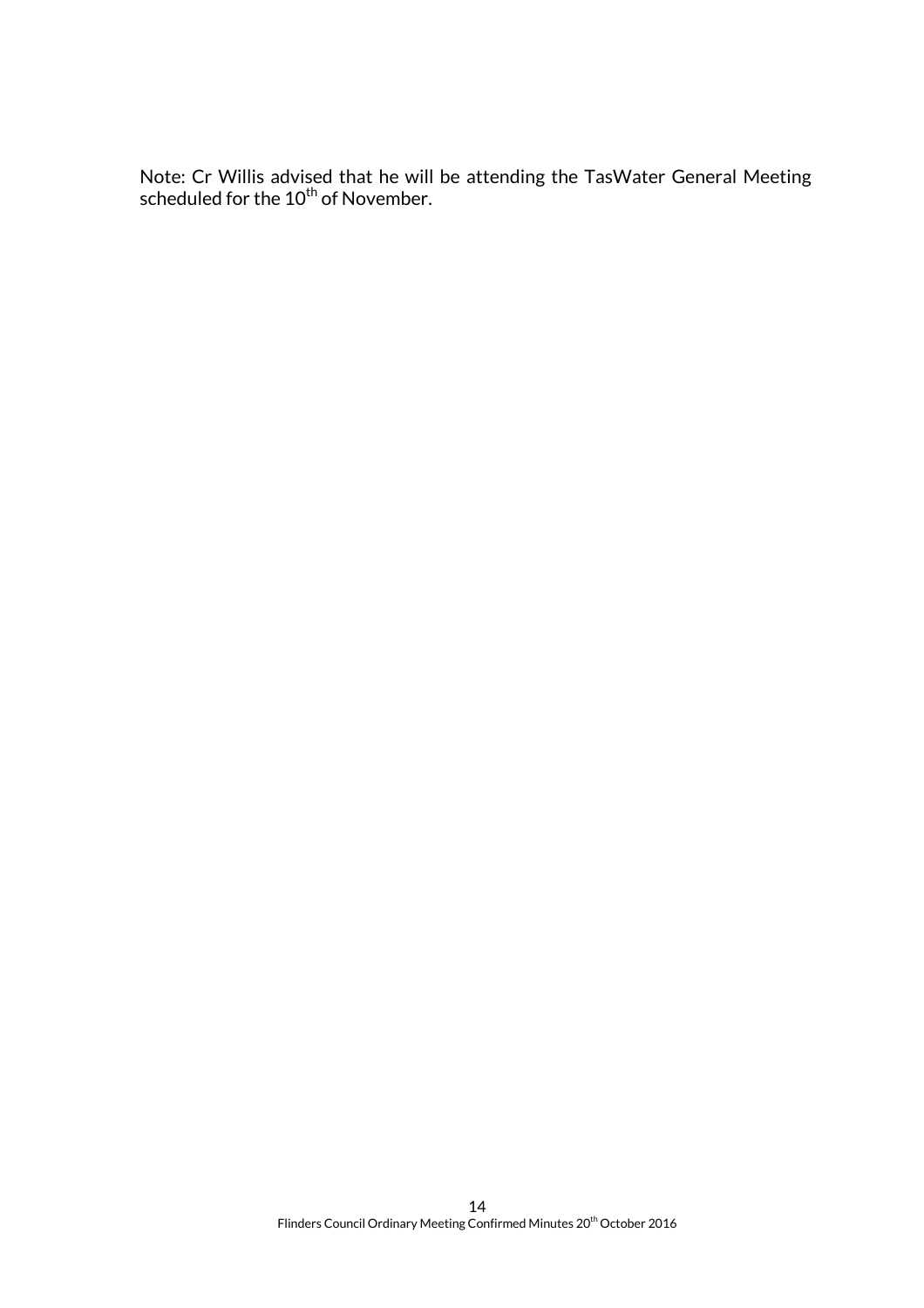# MAYOR'S REPORT:

| <b>ACTION</b>            | <b>Information</b> |
|--------------------------|--------------------|
| <b>PROPONENT</b>         | Mayor C Cox        |
| <b>FILE REFERENCE</b>    | COU/0600           |
| <b>ASSOCIATED PAPERS</b> | Nil                |

# REPORT:

#### APPOINTMENTS:

| 16.09.2016 | RAAF Roulettes at the Flinders Island Airport                        |
|------------|----------------------------------------------------------------------|
| 17.09.2016 | Netball matches with visiting teams from Bridport and King Island    |
|            | and Football match between Flinders and visiting team from           |
|            | <b>Bridport</b>                                                      |
| 20.09.2016 | With the Executive Officer, met with Simon Gamble and Janine         |
|            | Thomas of Hydro Tasmania to discuss the upcoming forum on            |
|            | <b>Flinders Island</b>                                               |
| 22.09.2016 | <b>Council Meeting</b>                                               |
| 22.09.2016 | Flinders Island District High School Discover Agriculture and        |
|            | Hospitality week celebration dinner                                  |
| 27.09.2016 | Chaired meeting of the Furneaux Group Shipping Special Committee     |
| 27.09.2016 | Chaired meeting of the Furneaux Group Aviation Special Committee     |
| 30.09.2016 | Attended the AGM of Northern Tasmania Development                    |
| 30.09.2016 | Attended the Special Meeting of the Local Government Committee       |
|            | of Northern Tasmania Development                                     |
| 03.10.2016 | Chaired meeting of the Municipal Emergency Management                |
|            | Committee                                                            |
| 03.10.2016 | With the Acting General Manager and Cr Willis, met with executive    |
|            | committee members of the Flinders Island Tourism and Business        |
|            | Association to discuss supporting each other's strategic goals going |
|            | forward                                                              |
| 04.10.2016 | Council Workshop on general manager recruitment                      |
| 06.10.2016 | <b>Council Workshop</b>                                              |
| 06.10.2016 | Special Meeting of Council (general manager recruitment)             |
| 11.10.2016 | Councillors' meeting with representatives from NBN                   |
| 12.10.2016 | Candidate interviews for general manager's position                  |
| 12.10.2016 | Councillors' meeting with Telstra sales team leader, Michael         |
|            | Sammut                                                               |
| 13.10.2016 | Accompany Her Excellency Professor the Honourable Kate Warner,       |
|            | AM, Governor of Tasmania and Mr Warner on Island visit               |
| 13.10.2016 | Civic Reception for Her Excellency Professor the Honourable Kate     |
|            | Warner, AM, Governor of Tasmania and Mr Warner                       |

# RAAF Roulettes at the Flinders Island Airport: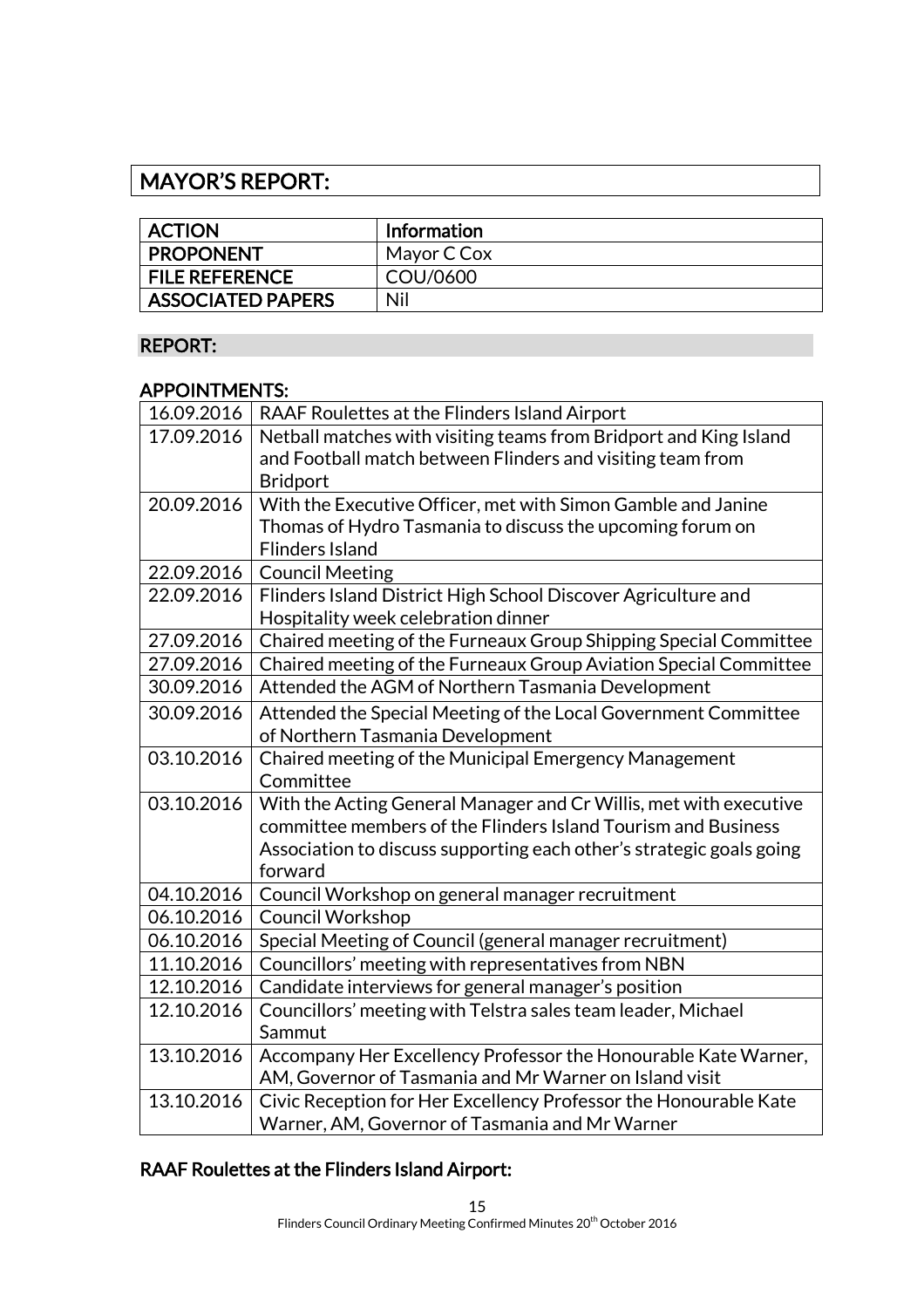I had the pleasure of speaking with a couple of the pilots and even greater pleasure in observing the pupils from the Flinders Island District High School being shown the aircraft up close by the pilots. Pupils from all grades visited the airport for this opportunity to learn about the experience of being a Roulette Pilot and about the planes they fly.

#### Netball and Football:

Whilst Flinders has no regular football or netball competitions happening, players grasped the opportunity to play competition games on this one day. Netball teams from both Bridport and King Island flew in to make up a three team round robin competition, of which unfortunately Flinders was the weaker, but not uncompetitive team.

A football team from Bridport travelled across the water again this year, second year running, to play the Flinders team. It was Bridport's year to shine with the match tally being one each over the two years of the event.

On speaking to each of the teams, it was evident they were enjoying the island hospitality as much as we were enjoying having them on the Island.

#### Flinders Island District High School Discover Agriculture and Hospitality week:

I participated in a delicious meal prepared and served by the students undertaking the Discover Hospitality week running alongside the Discover Agriculture week. This was the first event of this kind run on Flinders, with participants being local students and around 14 students from off-island. Initiated just twelve months ago, the agricultural activities varied from regular on-farm experiences to a geology lesson and digging for shell fossils in a farm dam bank. Students undertaking the Discover Hospitality served three beautiful themed lunches to the public through the week. This is a project well deserving of support and I congratulate the principal, staff and community members involved for having the vision to make this happen.

#### Flinders Island Tourism and Business Association (FITBA) and Council:

A meeting of members of the new executive of FITBA and Council was held to discuss the ability and options for each to support the other in attaining their aligned strategic goals, such as increased visitation and population to support and grow the Island's economy.

#### General Manager Recruitment:

The recruitment process is at the stage of interviewing the selection of applicants approved at the Special Meeting of Council on the  $6<sup>th</sup>$  of October.

#### Governor's Visit:

Her Excellency Professor the Honourable Kate Warner, AM, Governor of Tasmania is visiting the Island by invitation from the Flinders Island Show Society, supported by Council. The day prior to the show I escorted Her Excellency Professor the Honourable Kate Warner, AM, Governor of Tasmania and Mr Warner on a visit to several island places of interest - the Flinders Island District High School, the

16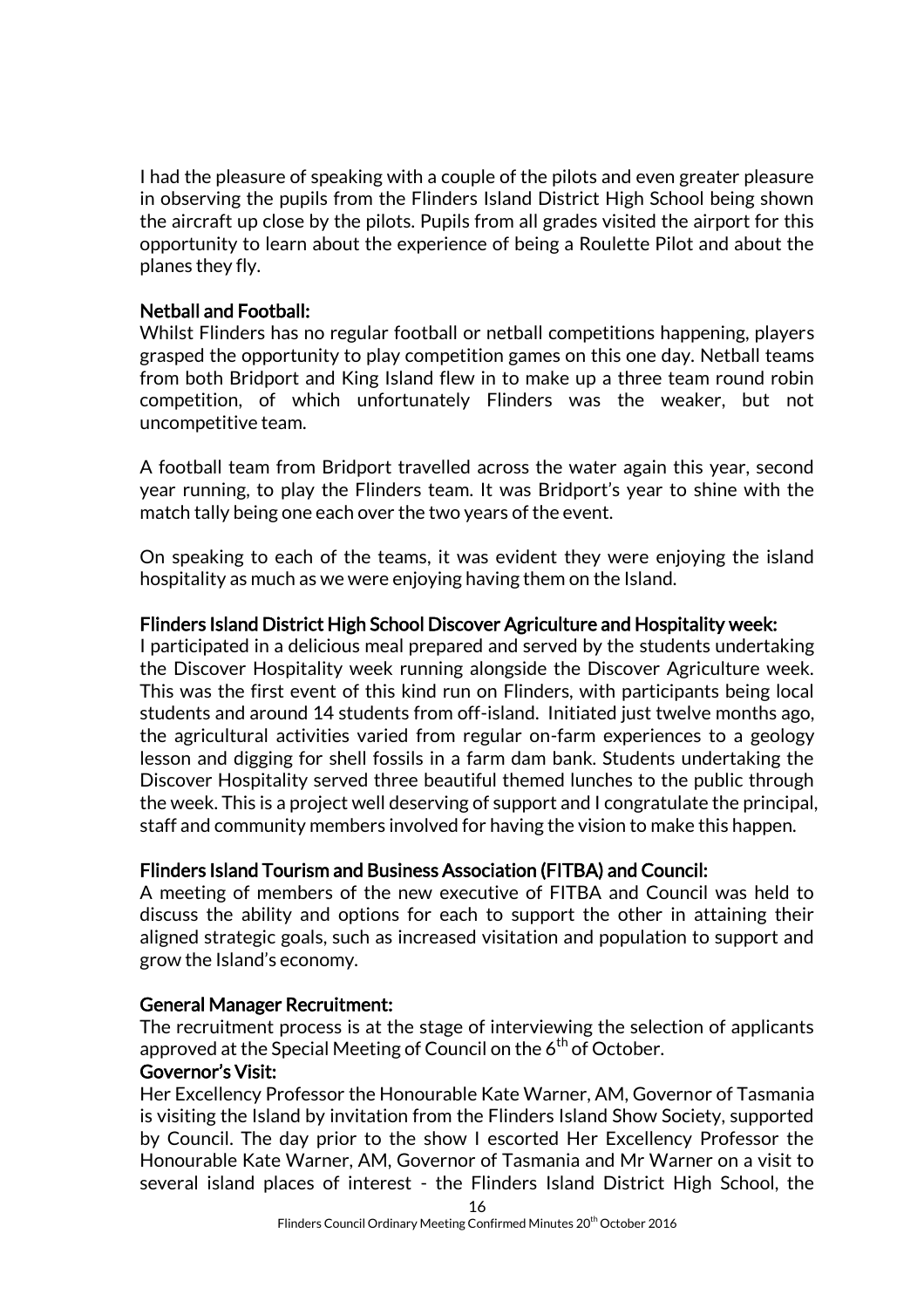Multipurpose Centre, the Furneaux Museum and the farming property of Pip and Peter Frost - with tours of Lady Barron and Whitemark included. The day culminated in a Civic Reception where Her Excellency and Mr Warner mingled with community members.

#### Council Staff:

The Acting General Manager has confirmed that the recently advertised staff vacancies have been filled. Claire Nichol and David Heap will be time sharing the Community and Economic Development Officer position and Shayne Smith has been appointed to the Cleaner/Works Officer position. Welcome to the new staff members.

I would like to congratulate and thank all the staff members who have picked up work that would not normally be a part of their duties. Their actions have assisted Council to continue business as usual whilst these important positions were vacant.

This week has been especially busy with the organisation for Her Excellency the Governor of Tasmania's visit to the Island, General Manager candidate interviews on-island, the Annual Show and publication of the Agenda, along with all the usual activity undertaken, and all this to be completed prior to the Public Holiday for the Annual Flinders Island Show on Friday. Congratulations to all in achieving what sometimes seems to be the impossible.

| <b>DATE</b> | <b>WHO</b>               | <b>SUBJECT</b>                             |
|-------------|--------------------------|--------------------------------------------|
| 14.09.16    | S Dwyer                  | Invitation to Ag Week dinner at the school |
| 14.09.16    | Northern Tasmania        | Decision by Meander Valley Council         |
|             | Development (NTD)        |                                            |
| 15.09.16    | J Vuddamalay             | General manager recruitment                |
| 15.09.16    | J Glover                 | Womensport & Recreation Tasmania           |
|             |                          | offering training opportunity              |
| 15.09.16    | A Sypkes, TasWater       | Papers for General Meeting - 6 Oct 2016    |
| 16.09.16    | M Telfer                 | Disappointment in quality of Searchlight   |
|             |                          | General Manager briefing document          |
| 19.09.16    | J Rockliff MP            | Ted Melhuish Transcript - Lowering School  |
|             |                          | <b>Starting Age</b>                        |
| 19.09.16    | J Vuddamalay             | Suggested interview structure              |
| 20.09.16    | M Patterson              | Telstra's position on mobile roaming       |
| 21.09.16    | M Abey                   | Local Government Forum - 29 November       |
|             |                          | 2016                                       |
| 21.09.16    | M Hampton                | TasWater Annual Report 2015-16             |
| 23.09.16    | <b>Stephanie Commons</b> | Tasmanian Young Achiever Awards -          |
|             |                          | Nominations are now open                   |
| 26.09.16    | K Stephenson             | State budget submission                    |
| 26.09.16    | Senator J Duniam         | Introduction                               |

#### CORRESPONDENCE IN: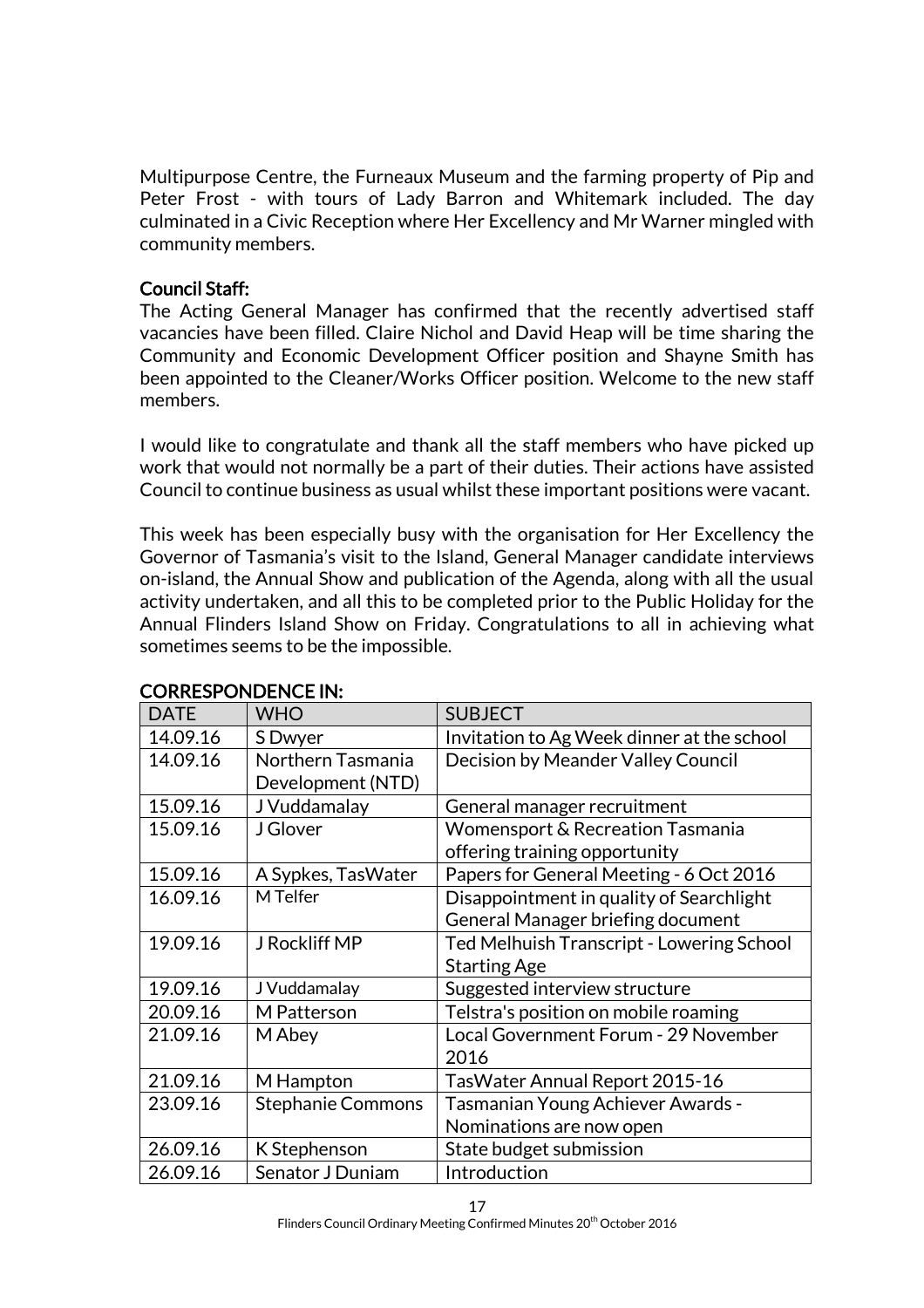| 26.09.16 | M Grimshaw                | Copy of email sent to Flinders Island<br><b>Tourism Business Association (FITBA)</b> |
|----------|---------------------------|--------------------------------------------------------------------------------------|
|          |                           | executive re comments on Structure Plan                                              |
| 29.09.16 | P Gutwein MP              | <b>Accelerated Local Government Capital</b>                                          |
|          |                           | Program                                                                              |
| 30.09.16 | <b>NTD</b>                | NTD AGM and Special General Meeting                                                  |
| 30.09.16 | Commander P               | Flood Recovery Workshop for local                                                    |
|          | <b>Edwards</b>            | government                                                                           |
| 30.09.16 | <b>G</b> Lewis            | <b>Tasmanian Bus Association publication</b>                                         |
| 31.09.16 | R Dilger                  | Show society lunch and Governor's                                                    |
|          |                           | arrangements                                                                         |
| 03.10.16 | Tasmanian Audit<br>Office | Final management letter                                                              |
| 03.10.16 | Tasmanian Audit<br>Office | Independent Auditor's Report                                                         |
| 03.10.16 | Jo Youl                   | FITBA and Council cooperation                                                        |
| 04.10.16 | <b>R</b> Wise             | Errors in the general manager position                                               |
|          |                           | advertisement                                                                        |
| 04.10.16 | A Sypkes, TasWater        | Owner Council correspondence prior to                                                |
|          |                           | <b>General Meeting</b>                                                               |
| 05.10.16 | <b>R</b> Nicholls         | Comments on Tourism Northern Tasmania<br>- Memorandum of Understanding               |
| 05.10.16 | P Gutwein MP              | <b>Accelerated Local Government Capital</b>                                          |
|          |                           | Program                                                                              |
| 07.10.16 | R Hidding MP              | <b>State Roads Audit</b>                                                             |
| 09.09.16 | <b>Local Government</b>   | <b>LGAT Regional Breakfasts</b>                                                      |
|          | Association of            |                                                                                      |
|          | Tasmania (LGAT)           |                                                                                      |
| 11.10.16 | <b>Tracey Clark, NTD</b>  | NTD Media Release - New Board Chair                                                  |
|          |                           | Being Sought for Northern Tasmania                                                   |
|          |                           | Development Corporation                                                              |
| 11.10.16 | Patricia Nugent           | Internet & mobile phone services                                                     |
| 17.09.16 | J Vuddamalay              | Comments on Mel Telfer's correspondence                                              |
|          |                           | re general manager briefing document                                                 |

# CORRESPONDENCE OUT:

| <b>DATE</b> | <b>WHO</b>         | <b>SUBJECT</b>                        |
|-------------|--------------------|---------------------------------------|
| 15.09.16    | S Dwyer            | Ag Week dinner acceptance             |
| 15.09.16    | J Vuddamalay       | Recruitment of general manager        |
| 15.09.16    | J Vuddamalay       | Recruitment of general manager        |
| 15.09.16    | A Sypkes, TasWater | Inability to attend meeting           |
| 17.09.16    | M Telfer           | Thank you for feedback on Searchlight |
|             |                    | document                              |

18

Flinders Council Ordinary Meeting Confirmed Minutes 20<sup>th</sup> October 2016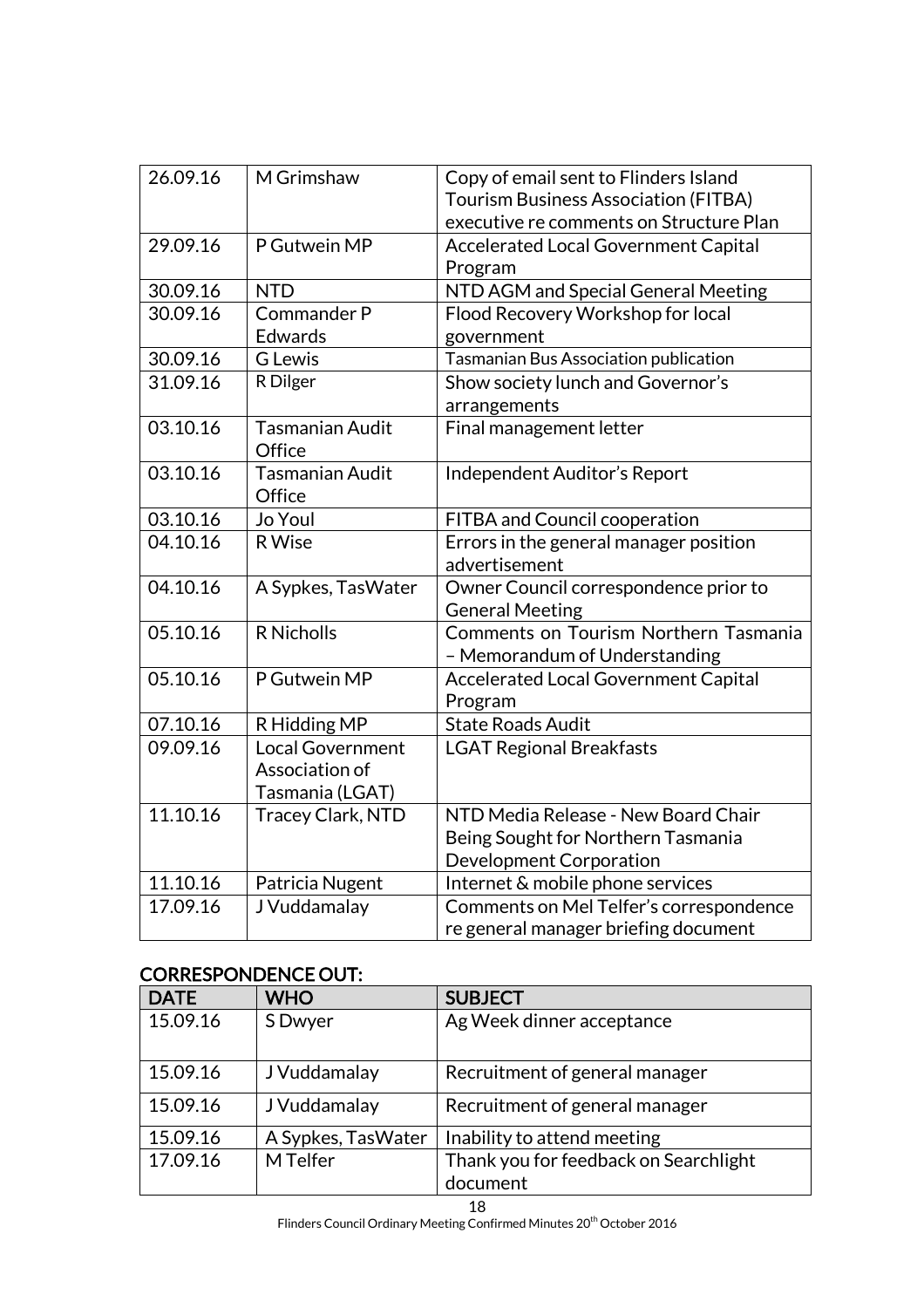| 07.10.16 | J Vuddamalay                                    | Confirmation of nine candidates to<br>interview                                      |
|----------|-------------------------------------------------|--------------------------------------------------------------------------------------|
| 07.10.16 | Councillors                                     | L Wooldrage's comments on lowering the<br>school age                                 |
| 10.10.16 | R Pree, Department<br>of Premier and<br>Cabinet | Advice that the National Stronger Regions<br>Fund grant application was unsuccessful |
| 10.10.16 | M Patterson,<br>Telstra                         | Advice that the National Stronger Regions<br>Fund grant application was unsuccessful |
| 11.10.16 | P Gutwein MP                                    | Independent person on interview panel and<br>community petition                      |
| 11.10.16 | D Grutzner                                      | Response to public question                                                          |
| 11.10.16 | Cr G Willis                                     | Response to submission to Furneaux Group<br><b>Shipping Special Committee</b>        |

#### VOTING REQUIREMENTS:

Simple Majority

# RECOMMENDATION:

That the Mayor's report be received.

#### DECISION:

243.10.2016 Moved: Deputy Mayor M Cobham Seconded: Cr P Rhodes That the Mayor's report be received.

# CARRIED UNANIMOUSLY (7-0)

For: Mayor Carol Cox, Deputy Mayor Marc Cobham, Cr C Rhodes, Cr P Rhodes, Cr K Stockton, Cr David Williams and Cr G Willis.

Note: Deputy Mayor Marc Cobham thanked the Mayor and staff for the work involved in organising Her Excellency the Governor of Tasmania's visit.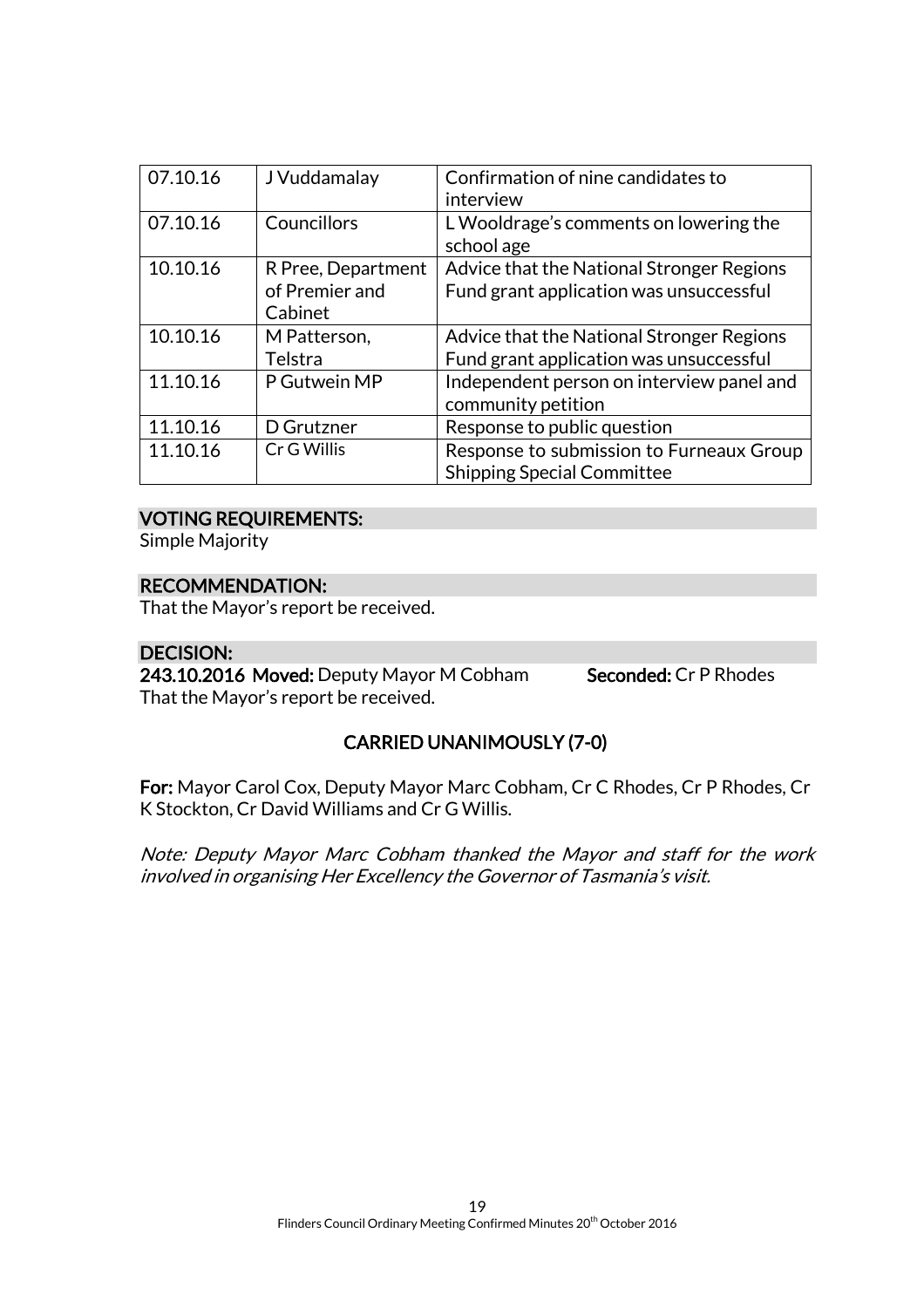# A. STRATEGIC PLANNING

#### Item A1: Emita Walking Path

| <b>ACTION</b>            | <b>Decision</b>              |
|--------------------------|------------------------------|
| <b>PROPONENT</b>         | <b>Council Officer</b>       |
| <b>OFFICER</b>           | Robyn Cox, Strategic Planner |
| <b>FILE REFERENCE</b>    | <b>REA/0300</b>              |
| <b>ASSOCIATED PAPERS</b> | Annexure 4: Title Plan       |
|                          | Annexure 5: Plan of Emita    |

#### INTRODUCTION:

The first principle of the land use strategy for Flinders Island (Structure Plan) is to retain and create open space networks. The Structure Plan identifies multiple opportunities to improve connections between open spaces. Such connections enhance health and well-being by providing links between walking tracks and other destinations.

At Emita the option to create a walking link from Port Davies Road to Allports Beach Road and hence the foreshore has been presented by the developer who has agreed to gift a small amount of land for the purpose. The benefits of the proposal and the alignment with strategic intent for settlements indicate that for a small investment, a key walking connection can be established in perpetuity.

#### PREVIOUS COUNCIL CONSIDERATION:

Nil

#### OFFICER'S REPORT:

The historical land division of the 'Stella Maris' property established 10 allotments between Port Davies Road and Allports Beach Road. The intensification of the immediate area is double the existing allotment pattern providing 5 half acre allotments and 5 allotments less than half an acre (but larger than 1700m2). There are approximately 15 allotments east of the Stella Maris subdivision that could benefit from the establishment of a walking connection from Port Davies Road to Allports Beach Road, plus 4 in the subdivision itself. Since the subdivision was historical, no open space contribution has been required. This proposal provides an opportunity to collect a 'post division' contribution.

The developer needs to establish a drainage easement over lot 5 (see Annexure 4) and has offered to provide the same amount of land from lot 9 in order that a walking track can be established from land currently within both allotments. The intention is that the 190m2 section be annexed from the private land and acquired by Council as a public walking path. The proviso is that it will not require expense for the developer and that Council will be responsible for the walking path once established.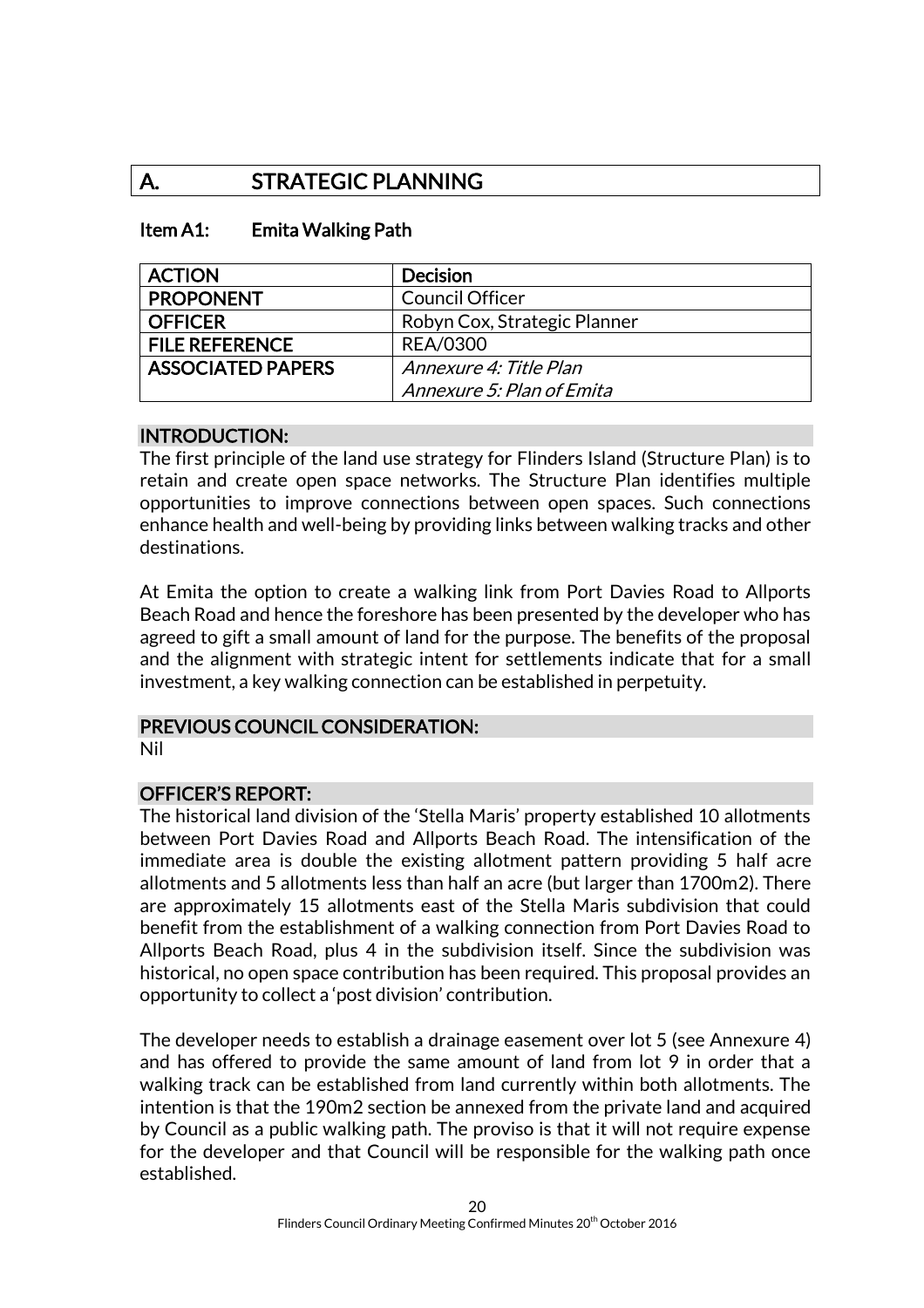Personal communication with the Works Manager, 11 September 2016, has confirmed that the establishment and ongoing maintenance of a 2m wide x 95m long path in this location would be minimal.

On the other hand, the benefits for current and future residents are significant. It would also provide the opportunity for visitors to the museum to take a looped stroll around Emita. The path would also be opposite a link to the Parks and Wildlife reserve to the south east and could potentially link to the museum via the reserve and Fowlers Road (see map Annexure 5). The Flinders Island Structure Plan nominates both a link from the museum to the beach and a local café as appropriate to the area. The pathway through the 'Stella Maris' estate could enhance both. The structure plan also identifies the need for linking the beaches, the foreshore track around the coast to Castle Rock and the township. The proposed path would be a significant contributor to achieving these outcomes.

Note: The officer mentioned that a physical barrier or signage to stop vehicular traffic on the path may be required in the future.

#### STATUTORY REQUIREMENT: Nil

#### POLICY/STRATEGIC IMPLICATIONS:

5.0 Livability - Protect, improve and promote the safety, creativity, health and wellbeing of the Islands' communities.

- Livability can also be measured by scenic amenity and environmental services, building form and scale, principles of sustainable design, and access to open spaces.
- Livability is one of the key strengths of the Islands and Council should continue to foster key programs and initiatives that seek to improve livability.
- Changing demographic structure of the Islands' population drives demand for changing service needs.

# BUDGET AND FINANCIAL IMPLICATIONS:

Survey of the 190 $\mathrm{m}^{2}$  path is not expected to be required since the recent survey of the properties has been conducted and existing survey markers can be used to identify the extent of the path. This indicates a reduced fee for preparing a plan for Land Titles Office; estimated to be less than \$1500.00

Work to complete a gravel path is estimated to be \$800.00

Land Title transfer fees have not been estimated but fees for the recent transfer of a portion of private property to Council were \$1046.00. The cost at Emita is anticipated to be less than this amount. Funds could be accessed from the Open Space Fund.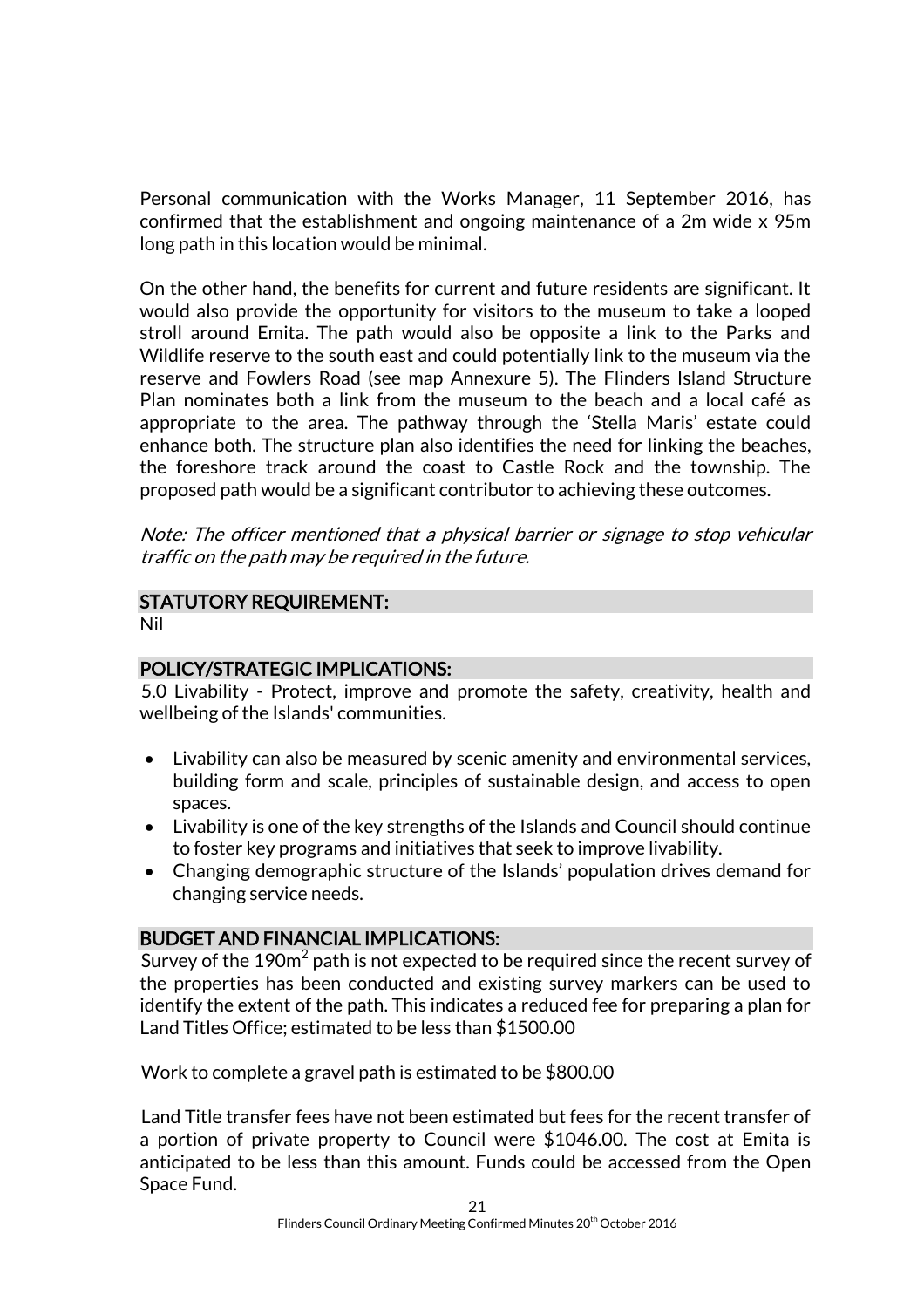#### RISK/LIABILITY:

No risks have been identified.

#### VOTING REQUIREMENTS:

Simple Majority

#### OFFICER'S RECOMMENDATION:

That Council agrees to accept the approximately 190 $\mathrm{m}^2$  of land offered by the developer from two allotments at Emita for the establishment of a walking connection between Port Davies Road and Allports Beach Road.

#### DECISION:

244.10.2016 Moved: Cr D Williams Seconded: Cr K Stockton

That Council agrees to accept the approximately 190m $^2$  of land offered by the developer from two allotments at Emita for the establishment of a walking connection between Port Davies Road and Allports Beach Road.

#### CARRIED UNANIMOUSLY (7-0)

For: Mayor Carol Cox, Deputy Mayor Marc Cobham, Cr C Rhodes, Cr P Rhodes, Cr K Stockton, Cr David Williams and Cr G Willis.

Note: Deputy Mayor Marc Cobham thanked Robyn Cox for acting proactively on this matter.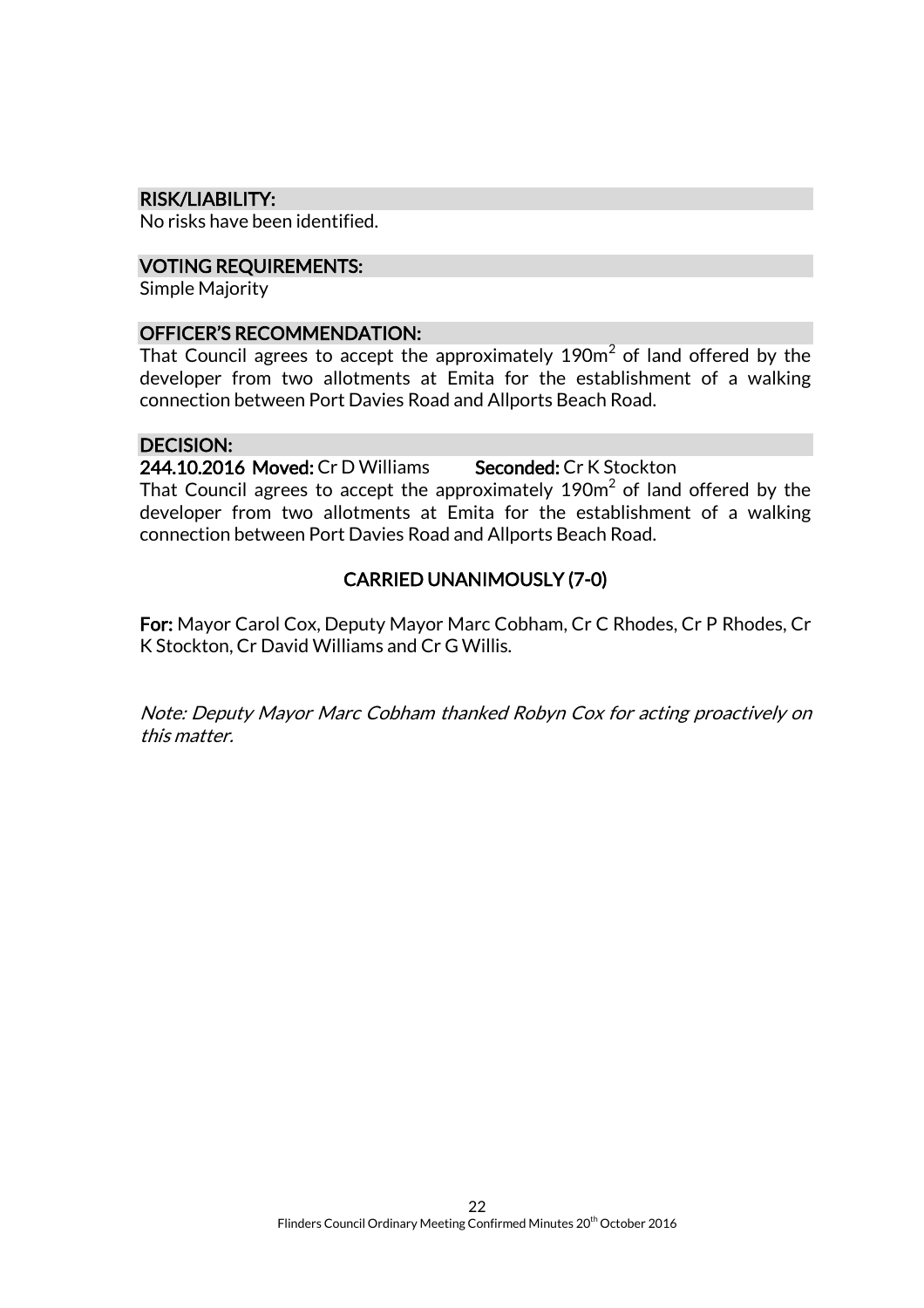# B. DEVELOPMENT SERVICES

#### Item B1: Development Application Report

| <b>ACTION</b>            | Information                                |
|--------------------------|--------------------------------------------|
| <b>PROPONENT</b>         | <b>Council Officer</b>                     |
| <b>OFFICER</b>           | Development Services Coordinator           |
| <b>FILE REFERENCE</b>    | DSV/0300                                   |
| <b>ASSOCIATED PAPERS</b> | Annexure 6: Planner's Information Report - |
|                          | September 2016                             |

#### INTRODUCTION:

The purpose of this report is to provide Councillors with an update of the applications which have been dealt with by the Planning Department for the month of October as per the council motion 249.09.2015, passed at the  $24<sup>th</sup>$  September 2015 Council Meeting.

Council has requested that the planning consultancy service (West Tamar Council) provide this detail to Council on a monthly basis.

#### PREVIOUS COUNCIL CONSIDERATION:

Some items may have been considered at meetings of Council while the remainder have been approved under delegation by the General Manager.

#### OFFICER'S REPORT:

Refer to Annexure 6 Planner's Information Report – September 2016, provided by West Tamar Council.

#### VOTING REQUIREMENTS:

Simple Majority

#### OFFICER'S RECOMMENDATION:

That the report be received.

#### DECISION:

245.10.2016 Moved: Cr G Willis Seconded: Cr P Rhodes That the Planner's Information Report – September 2016 report be received.

#### CARRIED UNANIMOUSLY (7-0)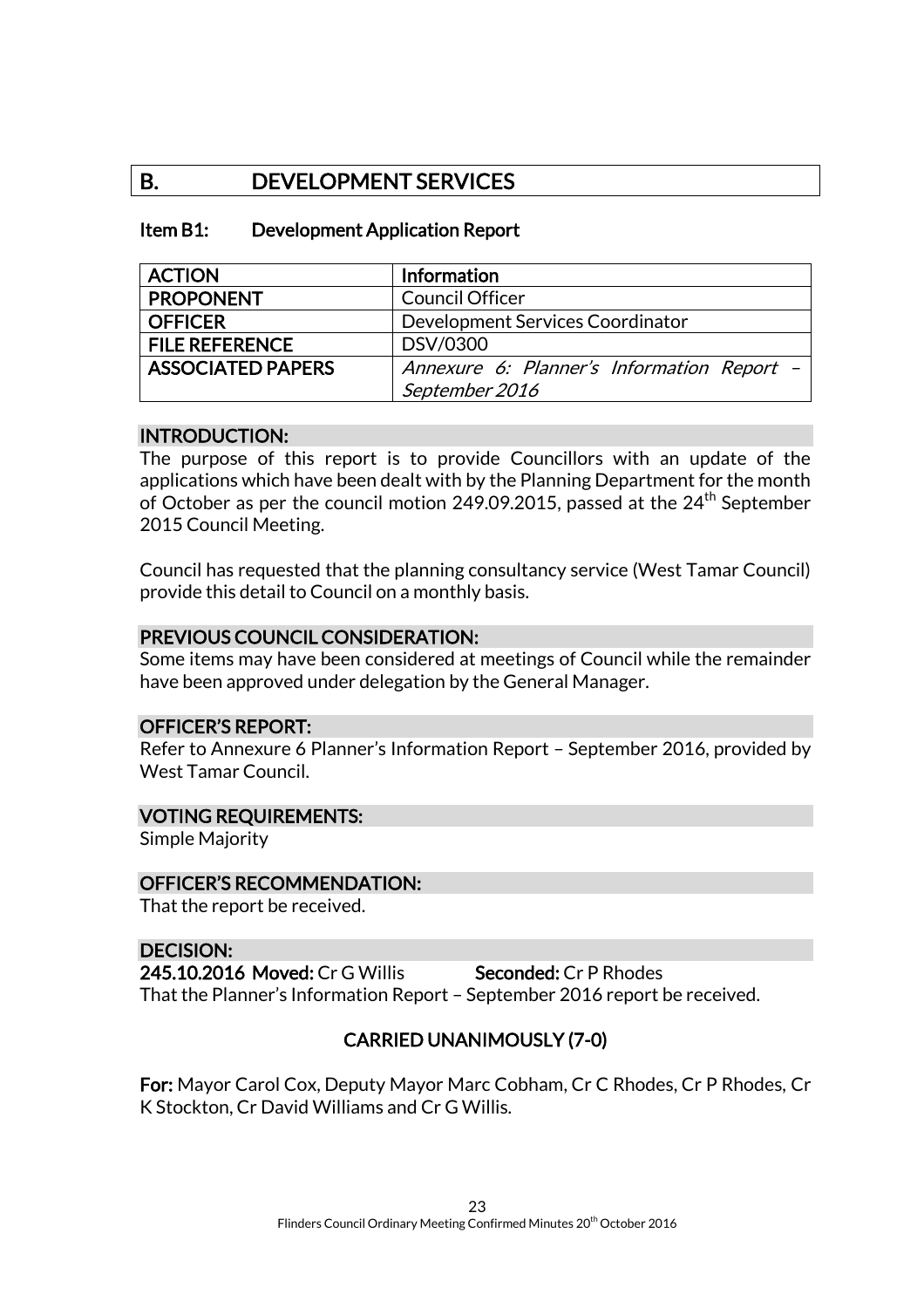# C. ENVIRONMENTAL HEALTH

#### Item C1: Waste Management Update

| <b>ACTION</b>            | <b>Information</b>                                  |
|--------------------------|-----------------------------------------------------|
| <b>PROPONENT</b>         | <b>Council Officer</b>                              |
| <b>OFFICER</b>           | Brian Barnewall, Works & Services Manager and Jacci |
|                          | Viney, Development Services Coordinator             |
| <b>FILE REFERENCE</b>    | <b>WAS/0400</b>                                     |
| <b>ASSOCIATED PAPERS</b> | Annexure 7: Waste Management Feasibility Report     |
|                          | Annexure 8: Waste Management Model Scope and        |
|                          | Cost Schedules                                      |
|                          | Annexure 9: Waste Management Preferred Supplier     |
|                          | <b>Selection Process</b>                            |
|                          | Annexure 10: Waste Management Risk Assessment       |

#### INTRODUCTION:

Council has recently engaged  $QC^3$  consulting to assist with waste management measures that will both suit Council and its Community as well as the requirements of the Environmental Protection Agency (EPA). Annexures 7 - 10 were provided by the consultant to outline Council's way forward. Multiple options were presented in the documents as well as risk profiles for consideration.

#### PREVIOUS COUNCIL CONSIDERATION:

This matter was discussed at the  $6<sup>th</sup>$  October 2016 workshop.

#### OFFICER'S REPORT:

The reports are now presented to Council to be noted.

#### STATUTORY REQUIREMENT:

Environmental Management Pollutions Control Act 1994 Landfill Sustainability Guidelines 2004 Environmental Protection Notice 7191/2

#### POLICY/STRATEGIC IMPLICATIONS:

2.0 Infrastructure and Services - An Islands' specific approach to planning and delivery to ensure community and environmental values are maintained

2.3 Minimise environmental and health risks from waste collection and disposal and maximise opportunities to reduce, reuse or recycle resources

2.3.1. Waste Management Strategy Implemented.

#### BUDGET AND FINANCIAL IMPLICATIONS:

Budget discussions will be held around this in the future.

#### RISK/LIABILITY: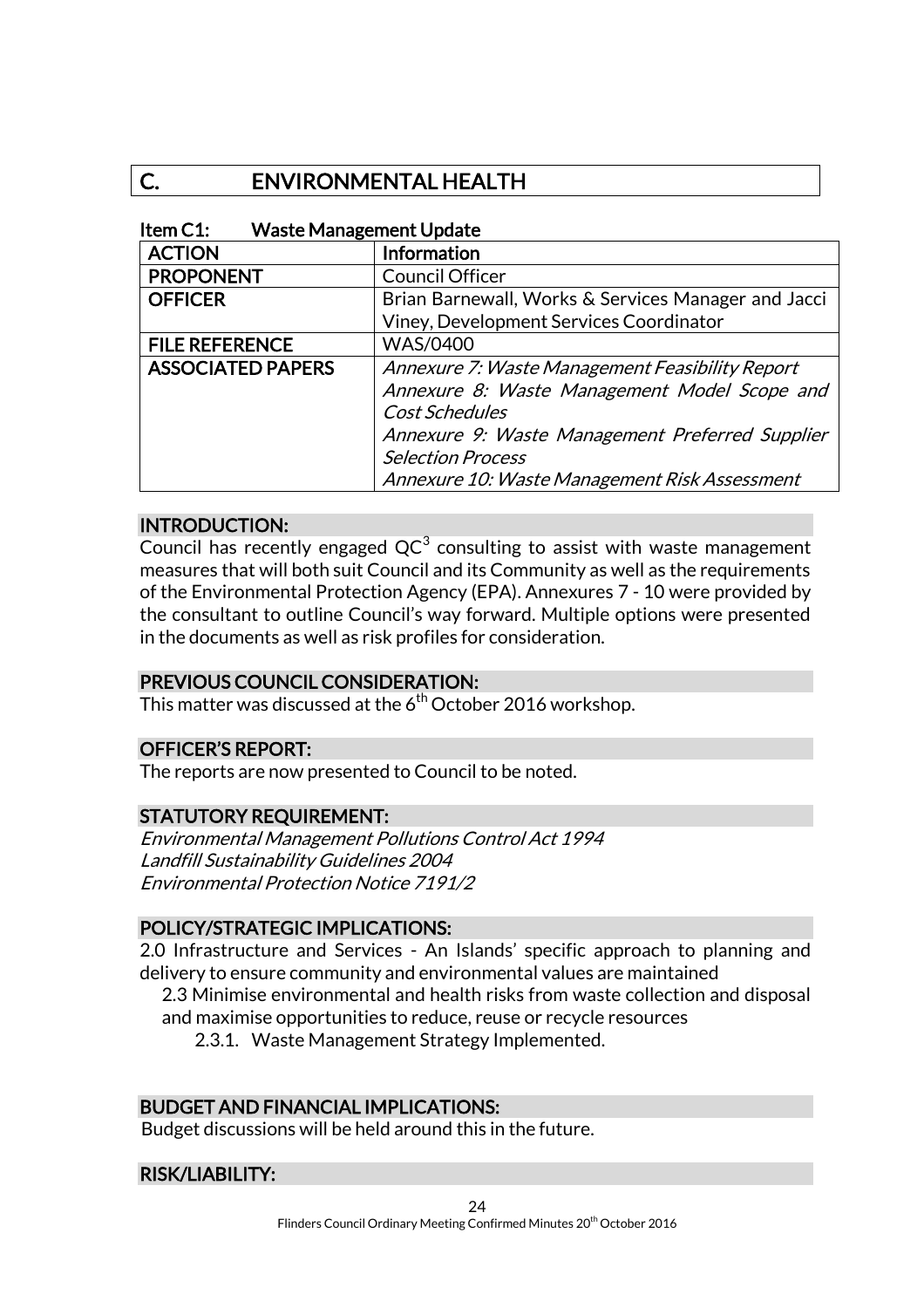Risk profile is included within the Annexures.

## VOTING REQUIREMENTS:

Simple Majority

## OFFICER'S RECOMMENDATION:

That Council notes the following documents:

- Flinders Island Waste Management Feasibility Report;
- Flinders Island Waste Management Model Scope and Cost Schedules;
- Flinders Island Waste Management Preferred Supplier Selection Process; and
- Flinders Island Waste Management Risk Assessment.

# DECISION:

246.10.2016 Moved: Deputy Mayor M Cobham Seconded: Cr K Stockton That Council notes the following documents:

- Flinders Island Waste Management Feasibility Report;
- Flinders Island Waste Management Model Scope and Cost Schedules;
- Flinders Island Waste Management Preferred Supplier Selection Process; and
- Flinders Island Waste Management Risk Assessment.

# CARRIED UNANIMOUSLY (7-0)

For: Mayor Carol Cox, Deputy Mayor Marc Cobham, Cr C Rhodes, Cr P Rhodes, Cr K Stockton, Cr David Williams and Cr G Willis.

247.10.2016 Moved: Cr D Williams Seconded: Deputy Mayor M Cobham That Council supports the fourth option contained in the Flinders Island Waste Management Feasibility Report and proceeding in accordance with the recommendations.

# CARRIED UNANIMOUSLY (7-0)

For: Mayor Carol Cox, Deputy Mayor Marc Cobham, Cr C Rhodes, Cr P Rhodes, Cr K Stockton, Cr David Williams and Cr G Willis.

Deputy Mayor Marc Cobham declared pecuniary interest in Item D1, part 2 and left the meeting at 1.45pm.

248.10.2016 Moved: Cr P Rhodes Seconded: Cr G Willis That Cr David Williams shall take the Chair if the Mayor vacates it.

# CARRIED UNANIMOUSLY (6-0)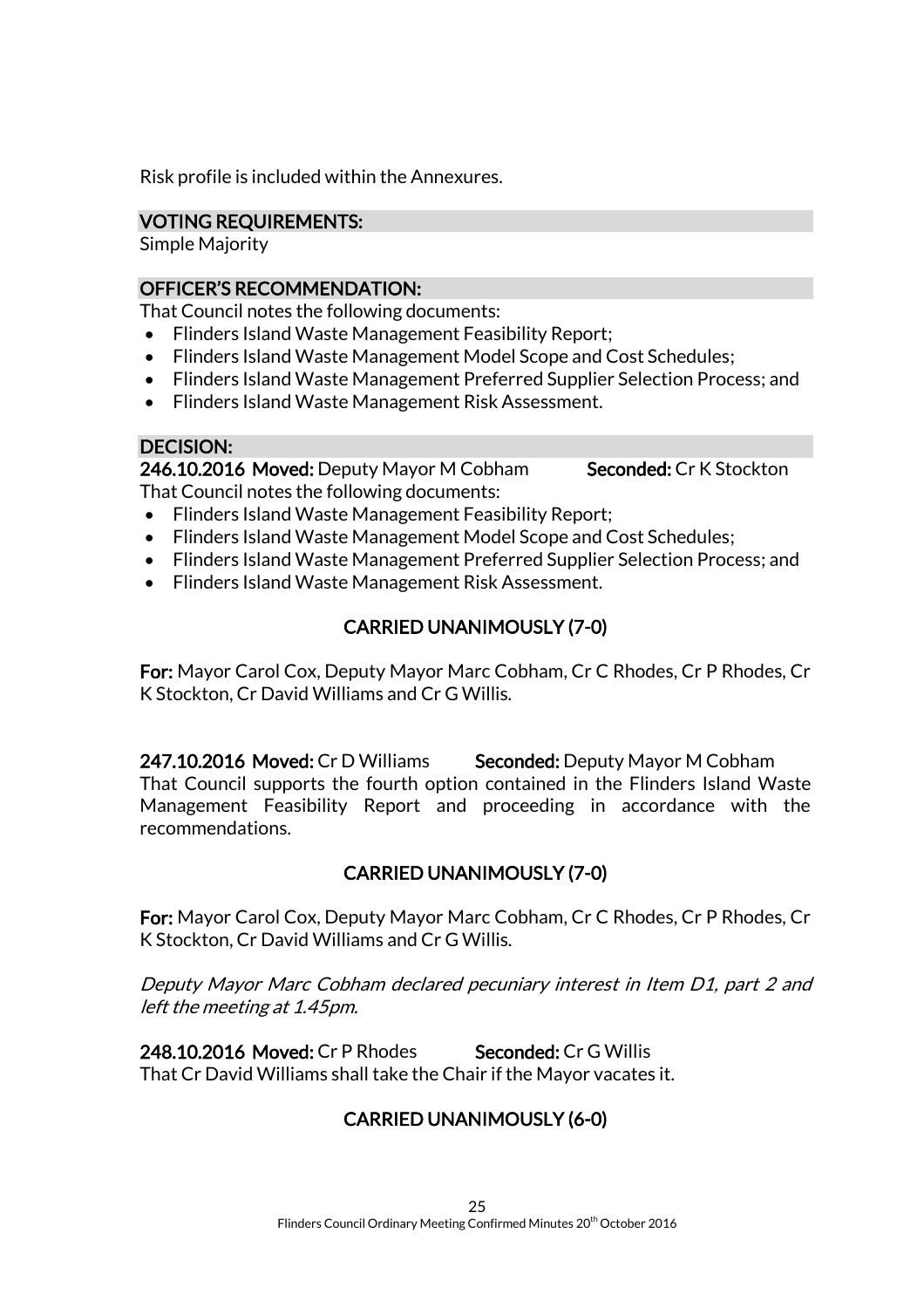For: Mayor Carol Cox, Cr C Rhodes, Cr P Rhodes, Cr K Stockton, Cr David Williams and Cr G Willis.

Mayor Carol Cox passed the chair to Cr David Williams at 1.46pm.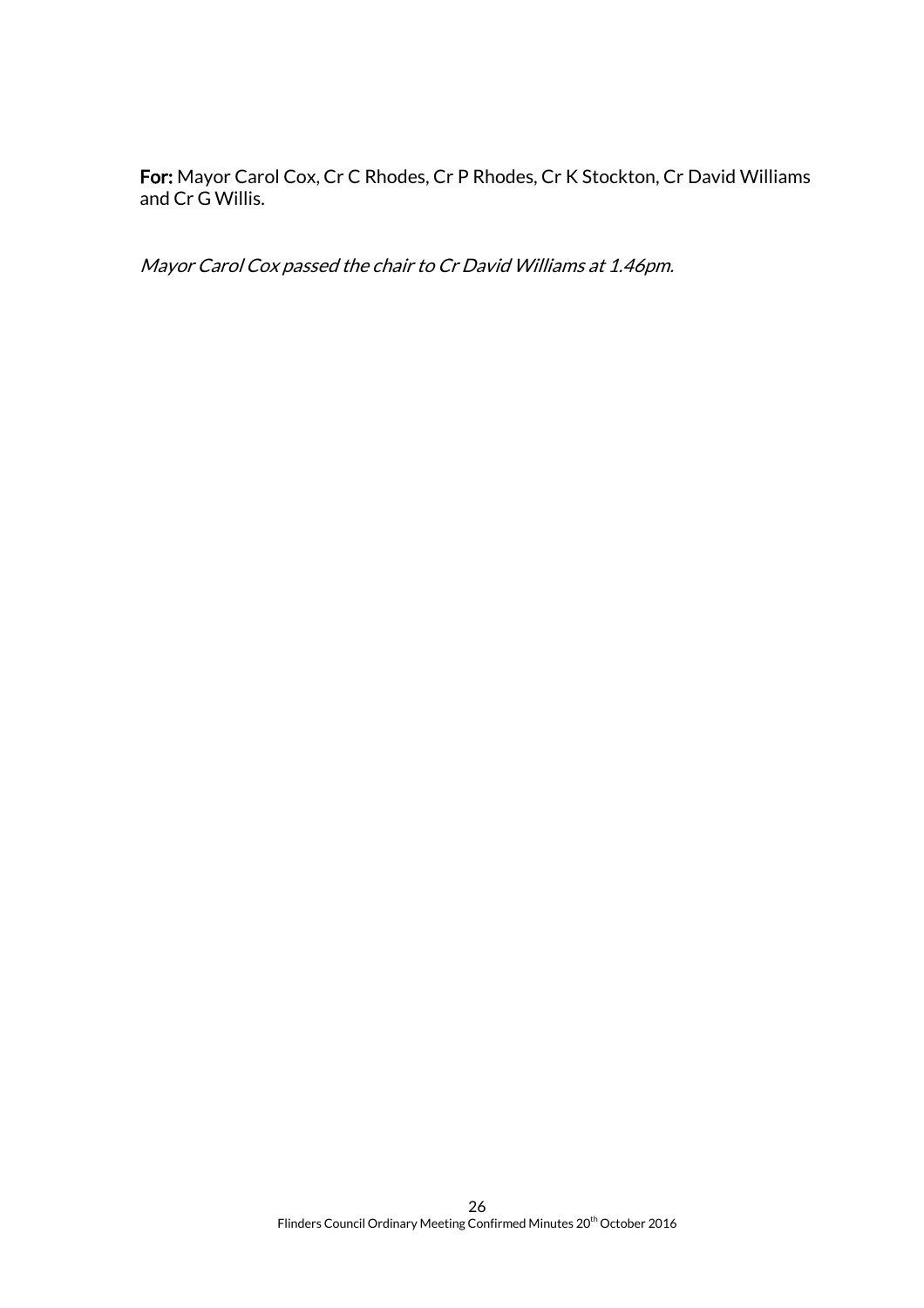# D. NOTICES OF MOTIONS

#### Item D1: Notice of Motion from Mayor Carol Cox – Recommendations from the Furneaux Group Aviation Special Committee

| <b>ACTION</b>            | <b>Decision</b>                                 |
|--------------------------|-------------------------------------------------|
| <b>PROPONENT</b>         | Mayor Carol Cox (Chair, Furneaux Group Aviation |
|                          | <b>Special Committee)</b>                       |
| <b>OFFICER</b>           | Sophie Pitchford, Acting General Manager        |
| <b>FILE REFERENCE</b>    | COM/0104                                        |
| <b>ASSOCIATED PAPERS</b> | Annexure 11: Aerodrome Hangars Report           |
|                          | Annexure 12: Aviation Fuel Storage Facility     |
|                          | Report                                          |

#### NOTICE OF MOTION:

That Council, at this meeting, makes a decision on the following recommendations from the Furneaux Group Aviation Special Committee made at the meeting held on the  $27<sup>th</sup>$  September 2016:

- 1. That Council accepts the Airport Hangar Report by  $QC^3$  and progresses it to the next stage; and
- 2. That Council accepts the Aviation Fuel Storage Facility Report by  $QC^3$  and progresses it to the next stage.

#### COUNCILLOR'S REPORT:

The unconfirmed minutes of the Furneaux Group Aviation Special Committee of Flinders Council held on the 27<sup>th</sup> September 2016 meeting have been approved by one other attendee at the meeting and were presented earlier in this meeting. The recommendations are put forward in line with the Special Committees of Council Policy.

1. Council engaged the consultant company  $QC^3$  to investigate the viability of the development of two commercial aviation hangars in the commercial area of the airport. The report was considered by the Furneaux Group Aviation Special Committee and the following motion was passed unanimously:

"Moved: P Barron Seconded: Cr K Stockton Recommended that Council accepts the report and progresses it to the next stage.

CARRIED UNANIMOUSLY"

2. Council engaged the consultant company QC $^3$  to investigate the viability of maintaining an aviation fuel storage facility at the airport. The report was considered by the Furneaux Group Aviation Special Committee and the following motion was passed unanimously: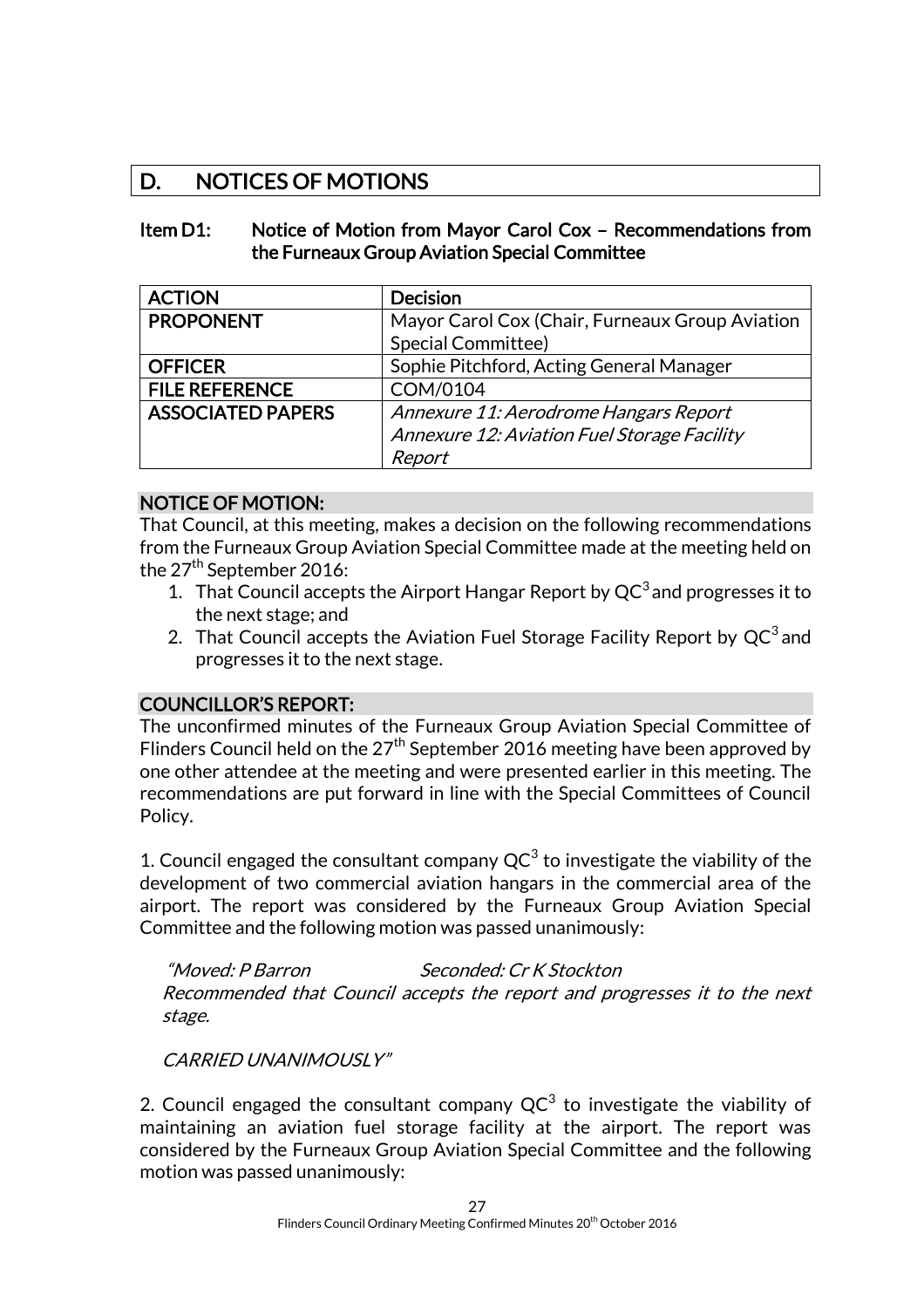"Moved: L Nicol Seconded: B Foot Recommended that Council accepts the report and moves to the next stage.

CARRIED UNANIMOUSLY"

Both the Airport Hangar Report and the Fuel Storage Report are attached as Annexures to this Agenda.

The issues being addressed in the reports are two that consideration has been delayed on, due to the time and effort required to bring the accelerated degradation issues of the long runway under control.

The members of the Furneaux Group Aviation Special Committee believe the reports as supplied should be the basis of further investigation into the improvements identified for the Flinders Island Airport.

#### PREVIOUS COUNCIL CONSIDERATION:

Nil

#### OFFICER'S REPORT:

Council engaged  $QC^3$  Consulting to undertake a high level review of the potential to provide aircraft hangars at the Flinders Island Airport for the use of commercial and private operators and provide options and recommendations for consideration by Council.

The report has identified that there is a level of interest by both commercial and private operators to have in-situ aircraft hangars at the airport.

Providing hangars for the commercial operators would promote business growth through improved brand exposure and marketing opportunities, professionalism and improved customer experiences and asset protection. From a private perspective, the establishment of hangars would allow an opportunity to protect valuable assets.

 ${\sf QC}^3$  also was engaged to undertake a high level review of the fuel facility at the Flinders Island Airport and provide improvement options and recommendations for consideration by the Council.

The report has highlighted that there is a high risk at a compliance level which can be mitigated by upgrading the existing storage facility.

The report provides an overview of opportunities that may lead to reduced retail fuel costs for the smaller commercial and private operators and the introduction of automated fuel dispensing to facilitate and enhance the experience of visitors using the facility at the airport.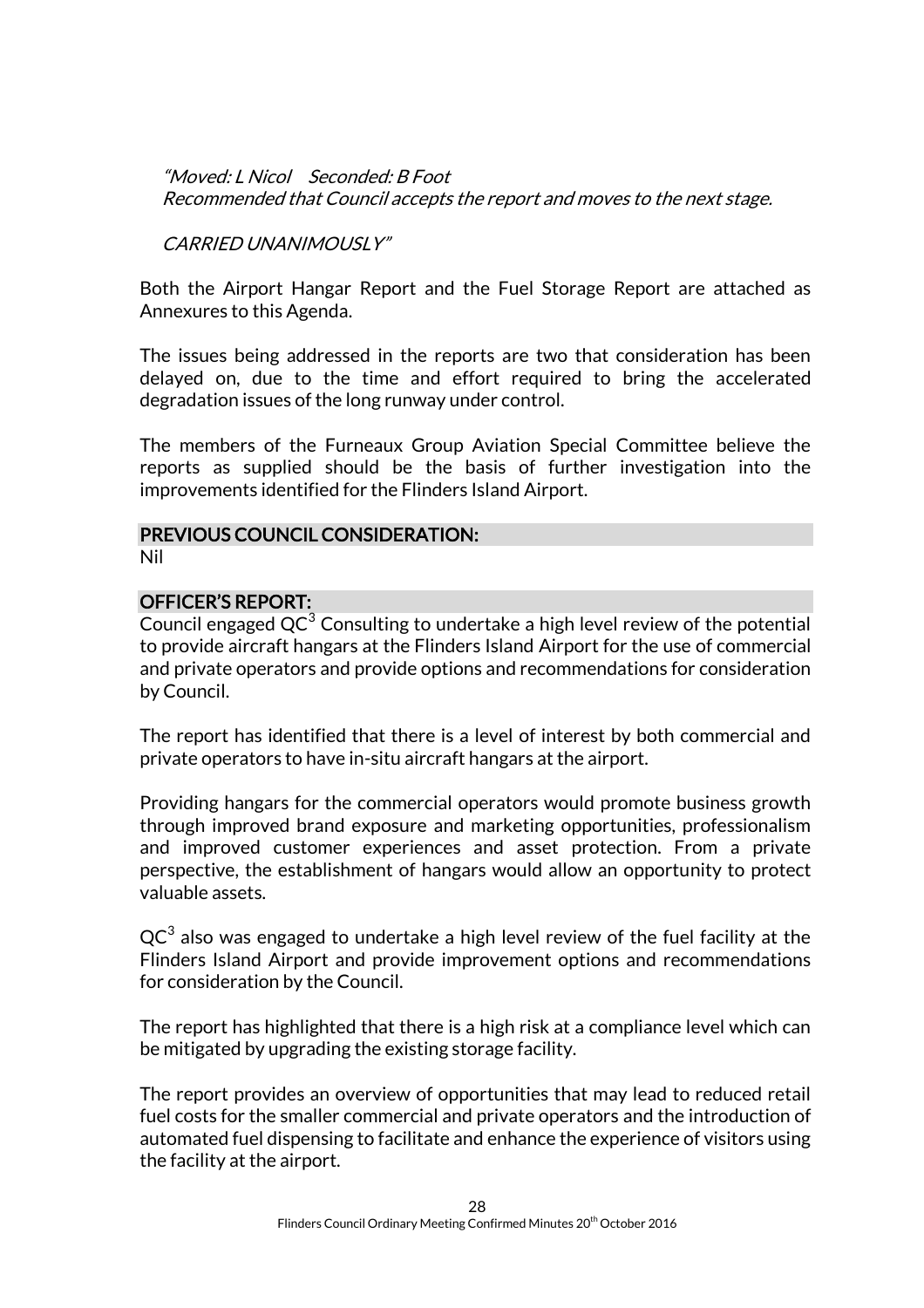# STATUTORY REQUIREMENTS:

Local Government Act 1993

#### POLICY/STRATEGIC IMPLICATIONS:

3.0 Access and Connectivity - Work with service providers and other relevant stakeholders to improve security, reliability and cost effectiveness.

#### BUDGET AND FINANCIAL IMPLICATIONS:

Consulting fees to progress the reviews to the next stage.

#### RISK/LIABILITY:

Not progressing the development of the hangars could jeopardise the future of businesses on the Island and the future of the airport.

Not reviewing the fuel storage facility could lead to non-compliance with the appropriate Australian Standards and Tasmanian Health and Safety legislation.

#### VOTING REQUIREMENTS:

Simple Majority

#### OFFICER'S RECOMMENDATION:

That Council at this meeting makes a decision on the following recommendations from the Furneaux Group Aviation Special Committee made at the meeting held on the  $27<sup>th</sup>$  September 2016:

- 1. That Council accepts the Airport Hangar Report by  $QC^3$  and progresses it to the next stage; and
- 2. That Council accepts the Aviation Fuel Storage Facility Report by  $QC^3$  and progresses it to the next stage.

#### DECISION:

#### 249.10.2016 Moved: Mayor C Cox Seconded: Cr P Rhodes

That Council, at this meeting, makes a decision on the following recommendations from the Furneaux Group Aviation Special Committee made at the meeting held on the  $27<sup>th</sup>$  September 2016:

- 1. That Council accepts the Airport Hangar Report by  $QC^3$  and progresses it to the next stage; and
- 2. That Council accepts the Aviation Fuel Storage Facility Report by  $QC^3$  and progresses it to the next stage.

# CARRIED UNANIMOUSLY (6-0)

For: Mayor Carol Cox, Cr C Rhodes, Cr P Rhodes, Cr K Stockton, Cr David Williams and Cr G Willis.

Cr David Williams passed the chair to Mayor Carol Cox at 1.52pm.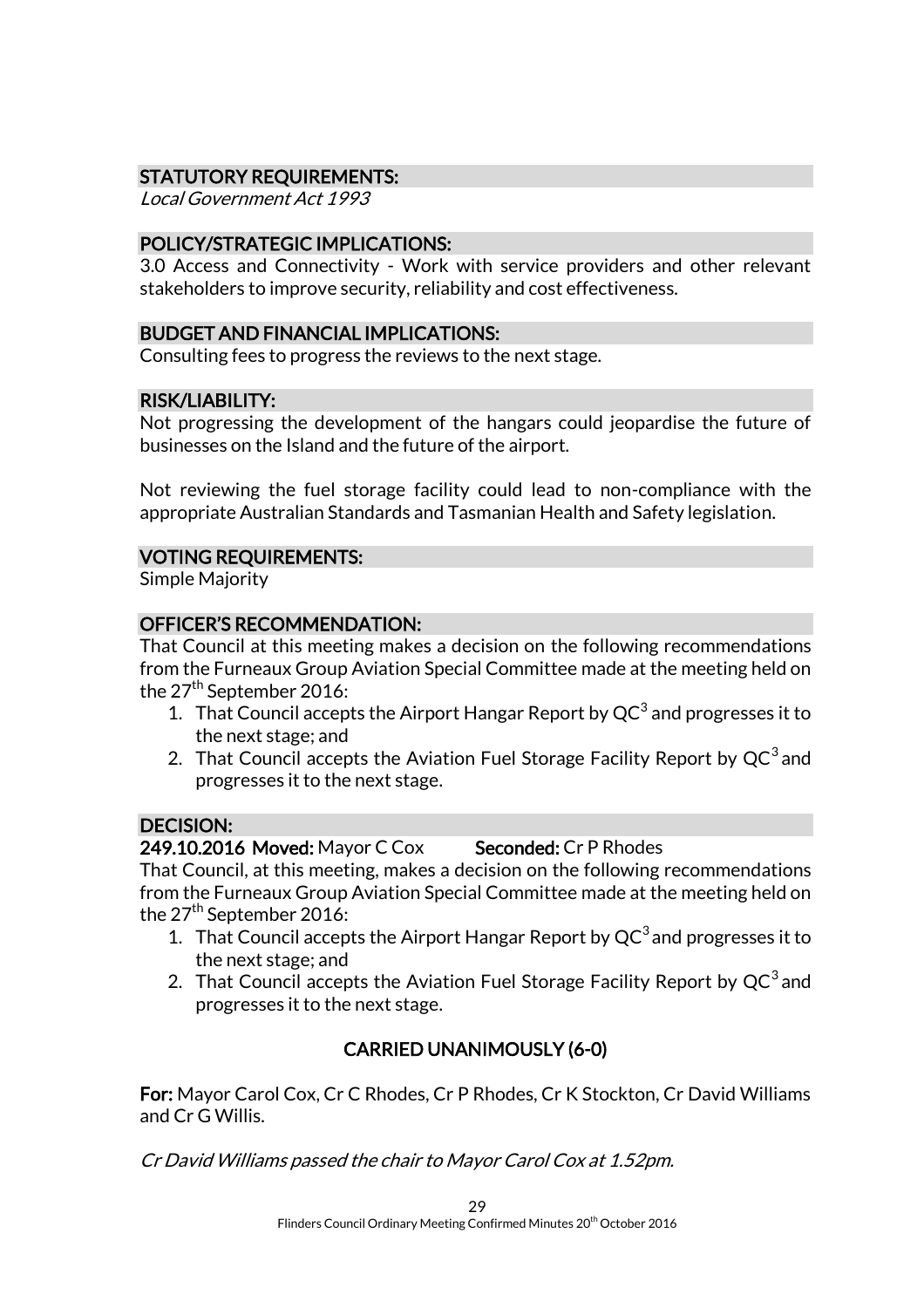#### 250.10.2016 Moved: Cr G Willis Seconded: Cr P Rhodes

That Council directs the Acting General Manager to:

- have the current tank inspected to determine what is required for compliance; and
- scope out the project and the associated costs of delivering a Business Case for the Aviation Fuel Storage Facility;

and report back to Council.

# CARRIED UNANIMOUSLY (6-0)

For: Mayor Carol Cox, Cr C Rhodes, Cr P Rhodes, Cr K Stockton, Cr David Williams and Cr G Willis.

Deputy Mayor Marc Cobham returned to the meeting at 2.01pm.

251.10.2016 Moved: Cr D Williams Seconded: Cr K Stockton That Council directs the Acting General Manager to scope out the project and the associated costs of delivering a Business Case for the Airport Hangars and report back to Council.

# CARRIED UNANIMOUSLY (7-0)

For: Mayor Carol Cox, Deputy Mayor Marc Cobham, Cr C Rhodes, Cr P Rhodes, Cr K Stockton, Cr David Williams and Cr G Willis.

Mayor Carol Cox passed the chair to Deputy Mayor Marc Cobham at 2.05pm.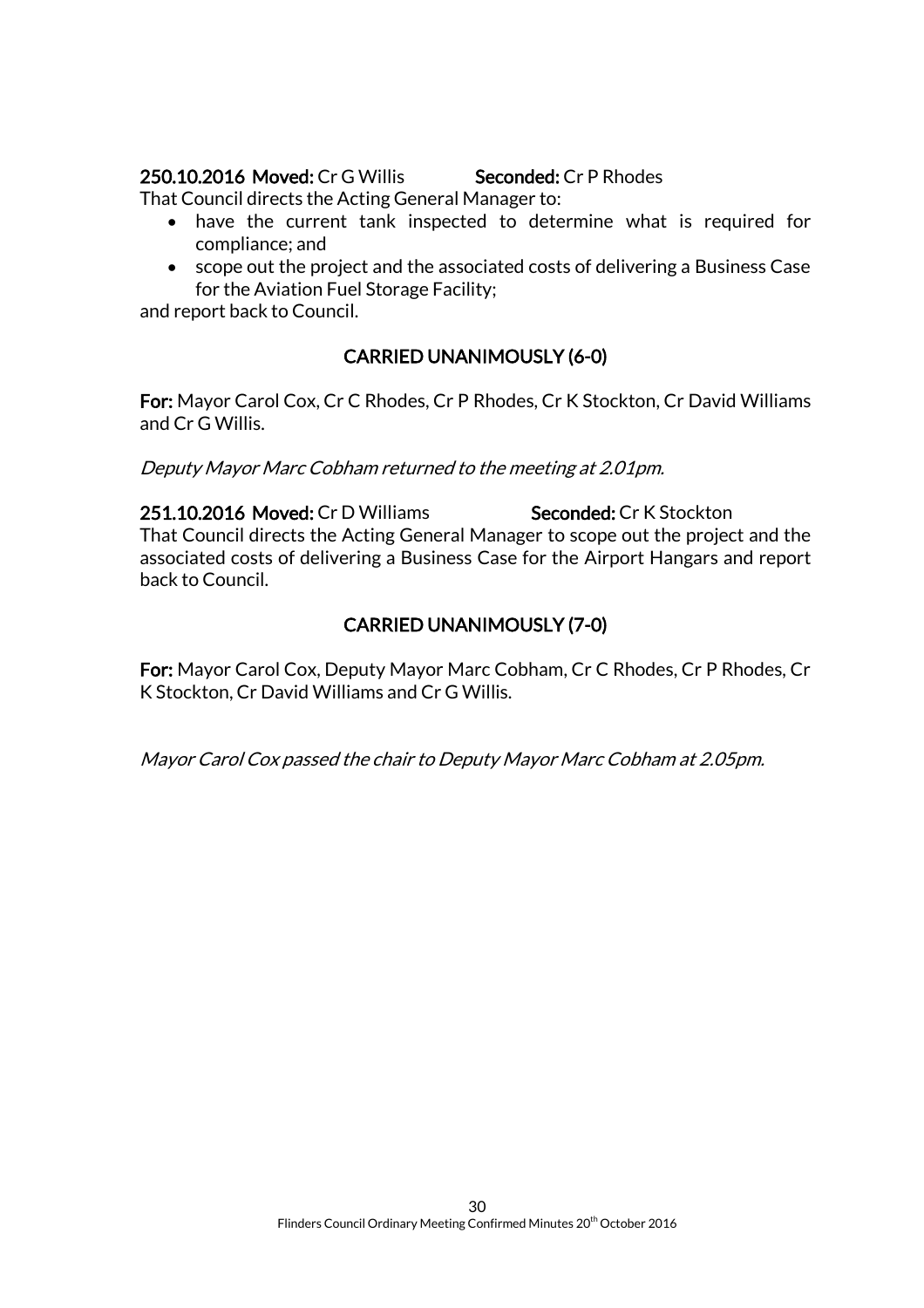#### Item D2: Notice of Motion from Mayor Carol Cox – Furneaux Group Shipping Special Committee Terms of Reference

| <b>ACTION</b>            | <b>Decision</b>                          |
|--------------------------|------------------------------------------|
| <b>PROPONENT</b>         | Mayor Carol Cox (Chair, Furneaux Group   |
|                          | <b>Shipping Special Committee)</b>       |
| <b>OFFICER</b>           | Sophie Pitchford, Acting General Manager |
| <b>FILE REFERENCE</b>    | COM/0403                                 |
| <b>ASSOCIATED PAPERS</b> | Nil                                      |

#### NOTICE OF MOTION:

That Council approves the Furneaux Group Shipping Special Committee Terms of Reference as:

#### Terms of Reference

FURNEAUX GROUP SHIPPING SPECIAL COMMITTEE of the Flinders Council

#### 1.0 INTRODUCTION

The Furneaux Group Shipping Special Committee is established as a Special Committee under Section 24 of the Local Government Act 1993. This Terms of Reference, approved by Council on the < date > supersedes all previous versions. 2.0 PURPOSE

The Furneaux Group Shipping Special Committee is to provide recommendations to Flinders Council on shipping matters, including port and associated infrastructure where it relates to shipping.

#### 3.0 MEMBERSHIP

Membership of the Furneaux Group Shipping Special Committee shall be:-

- The Mayor as Chairperson(non-voting)
- Councillors (2) (excluding the Chairperson)
- General Manager Flinders Council (non-voting)
- Cape Barren Island (1)
- Tasmanian Farmers and Graziers Association Flinders Branch (1)
- TasPorts (1)
- Department of State Growth (DoSG) (1) (non-voting)
- Transport sector (road on Flinders Island) (1)
- Commerce/business sector (1)
- Agriculture/Livestock sector (1)
- Shipping company(s) (1 each)

Members representing the various sectors shall be appointed by Flinders Council from nominations received. Nominees with experience in the sector they wish to represent shall be preferred. Flinders Council may select a representative of any other sector who it determines may make a contribution to the Furneaux Group Shipping Special Committee.

Those members representing non-council entities shall be selected by the entity they represent (Cape Barren Island, Tasmanian Farmers and Graziers Association, TasPorts, Department of State Growth).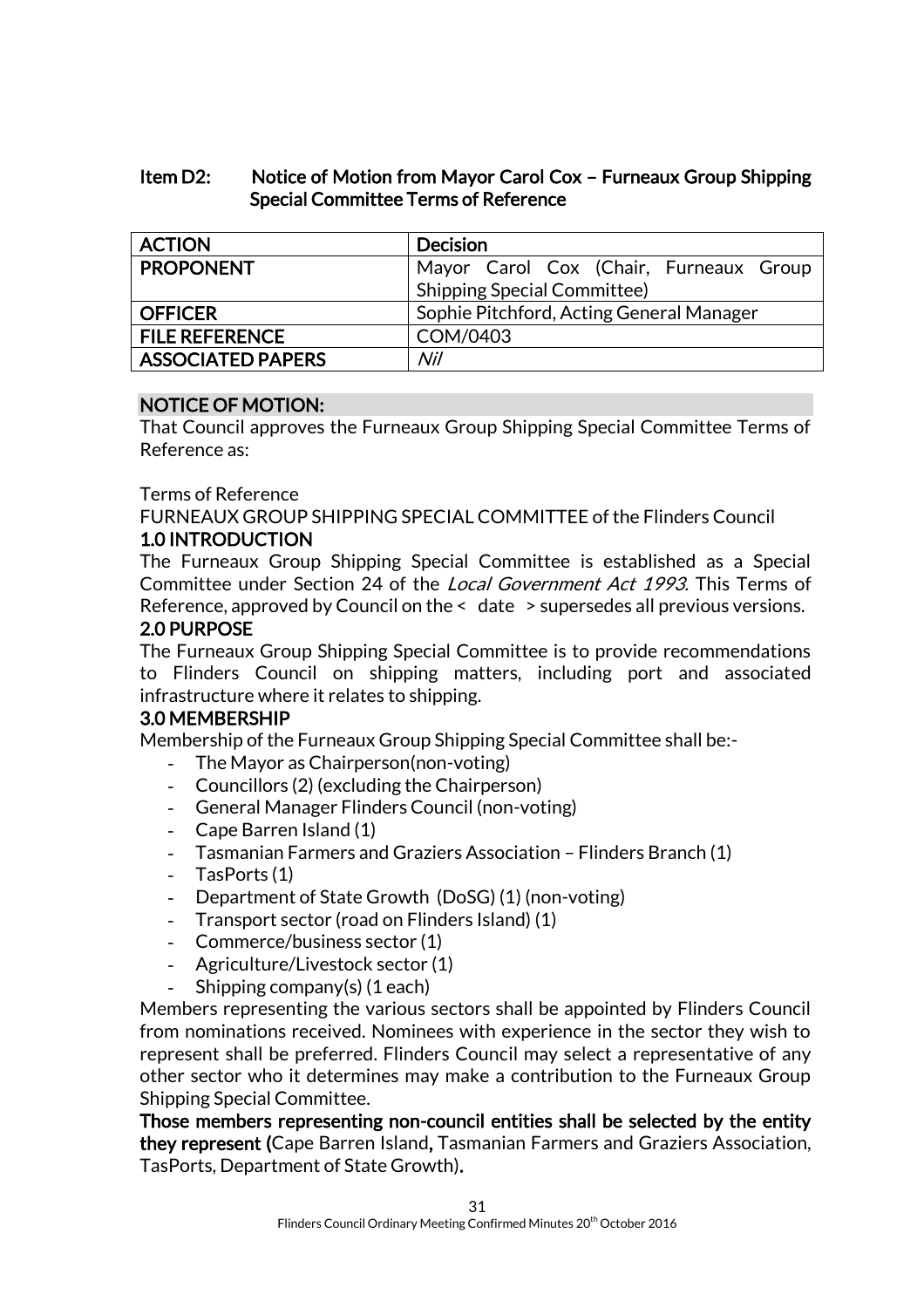# 4.0 ATTENDANCE AT MEETINGS

Attendance at meetings shall not be compulsory. However, Flinders Council may regard continued absences from meetings as an indication that an individual is unable to continue with membership and remove the individual from the Furneaux Group Shipping Special Committee. There shall be no appeal against removal. Council has the right to replace the removed individual with another representative of the same sector.

#### 5.0 REPORTING

The chairperson shall provide unconfirmed minutes and if necessary a report to Flinders Council for review at the first Ordinary Meeting of Council following a meeting of the Furneaux Group Shipping Special Committee, provided such meeting of the Furneaux Group Shipping Special Committee is held at least 3 days before the closure date for agenda for Flinders Council.

#### 6.0 RULES

(1) The special committee meetings shall be held every 4 months. Meeting dates are to be set by the chairperson and there shall be no minimum period following the immediate preceding meeting before a meeting may be called.

If the chairperson is unavailable, the chairperson may appoint the Deputy Mayor as chairperson (non-voting).

(2) Alternate members may be substituted with approval of the chairperson.

(3) A quorum shall be 6 (six). If a quorum is not present within 15 minutes of the meeting start time, the meeting shall be postponed to a suitable date.

(4) The chairperson shall ensure minutes are kept for all meetings and shall provide a copy to all members and the Flinders Council.

(5) The minutes are to be confirmed at the next committee meeting following that to which the minutes relate.

(6) Submissions from the public shall be sought before each meeting by an advertisement placed in Island News no more than six weeks and no less than 2 weeks prior to a meeting. All submissions shall be considered by the meeting.

(7) Members shall be advised of meeting time and date at least 5 days prior to meeting, except in unusual circumstances.

(8) Voting shall not be compulsory.

(9) A vote is passed by an ordinary majority vote in the affirmative.

(10) These Meeting Rules shall be reviewed each two years by Flinders Council and can only be amended by ordinary resolution of Flinders Council.

#### COUNCILLOR'S REPORT:

All Special Committees of Council are required to have agreed Terms of Reference that are endorsed by Council. The Terms of Reference for the Furneaux Group Shipping Special Committee were recently reviewed by the Committee at their meeting held  $27<sup>th</sup>$  September 2016 and the following recommendation was carried unanimously:

"Moved: Cr P Rhodes Seconded: D Madden That the Terms of Reference be recommended to Council by the committee."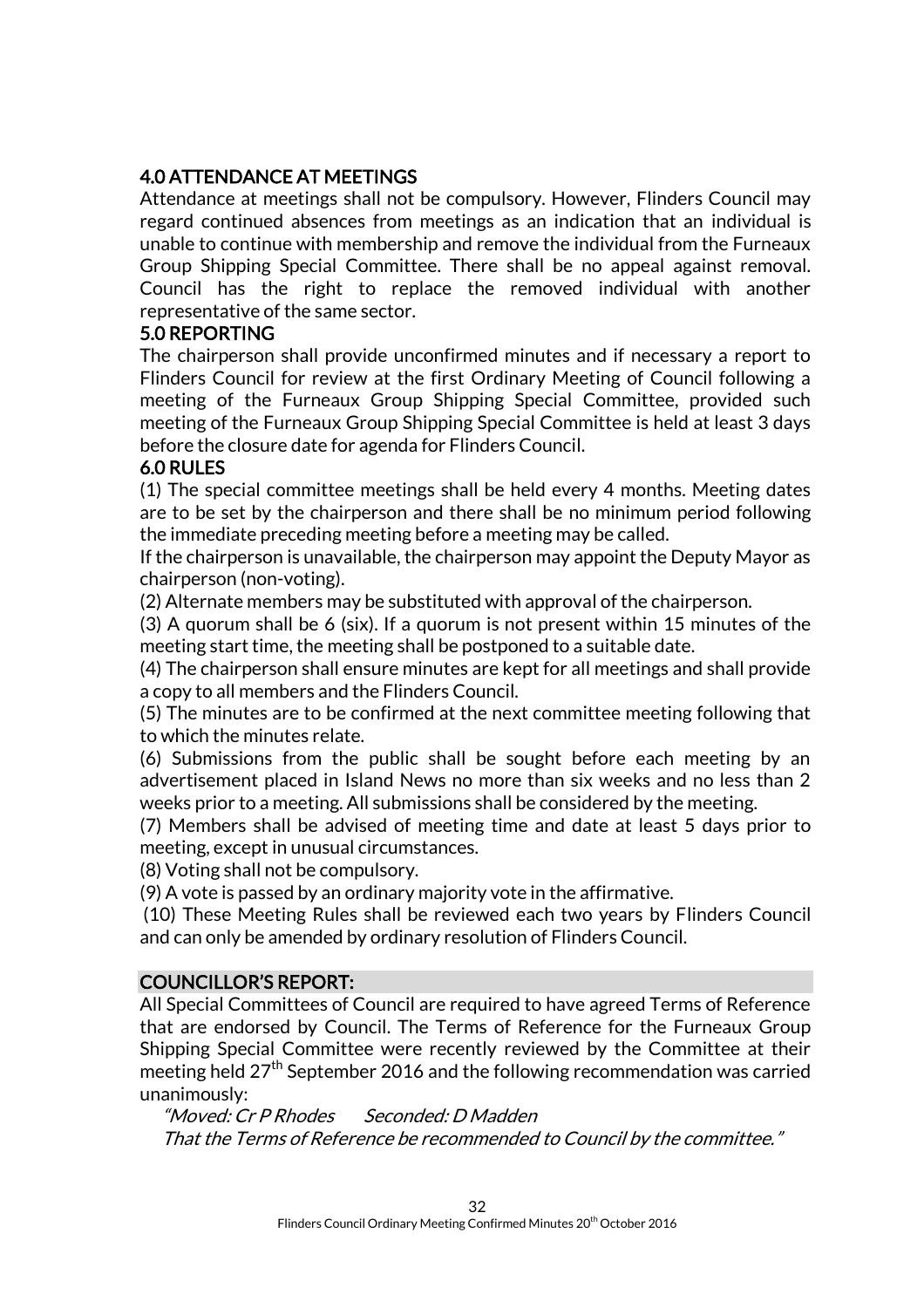The Terms of Reference are now presented to Council and recommended for approval and are copied here for easy future reference.

#### PREVIOUS COUNCIL CONSIDERATION:

Nil

#### OFFICER'S REPORTS:

Council desires that all Committees of Council have terms of reference to guide committee's actions and recommendations, and to ensure that committee members understand their role and the role of the Committee.

The draft Terms of Reference for the Furneaux Group Shipping Special Committee are reasonable and fit for purpose.

The motion is supported.

#### STATUTORY REQUIREMENTS:

Local Government Act 1993

#### POLICY/STRATEGIC IMPLICATIONS:

3.0 Access and Connectivity - Work with service providers and other relevant stakeholders to improve security, reliability and cost effectiveness.

#### BUDGET AND FINANCIAL IMPLICATIONS:

None

#### RISK/LIABILITY:

The risks are negligible.

#### VOTING REQUIREMENTS:

Simple Majority

#### OFFICER'S RECOMMENDATION:

That Council approves the Furneaux Group Shipping Special Committee Terms of Reference.

#### DECISION:

252.10.2016 Moved: Mayor C Cox Seconded: Cr P Rhodes

That Council approves the Furneaux Group Shipping Special Committee Terms of Reference as:

Terms of Reference FURNEAUX GROUP SHIPPING SPECIAL COMMITTEE of the Flinders Council 1.0 INTRODUCTION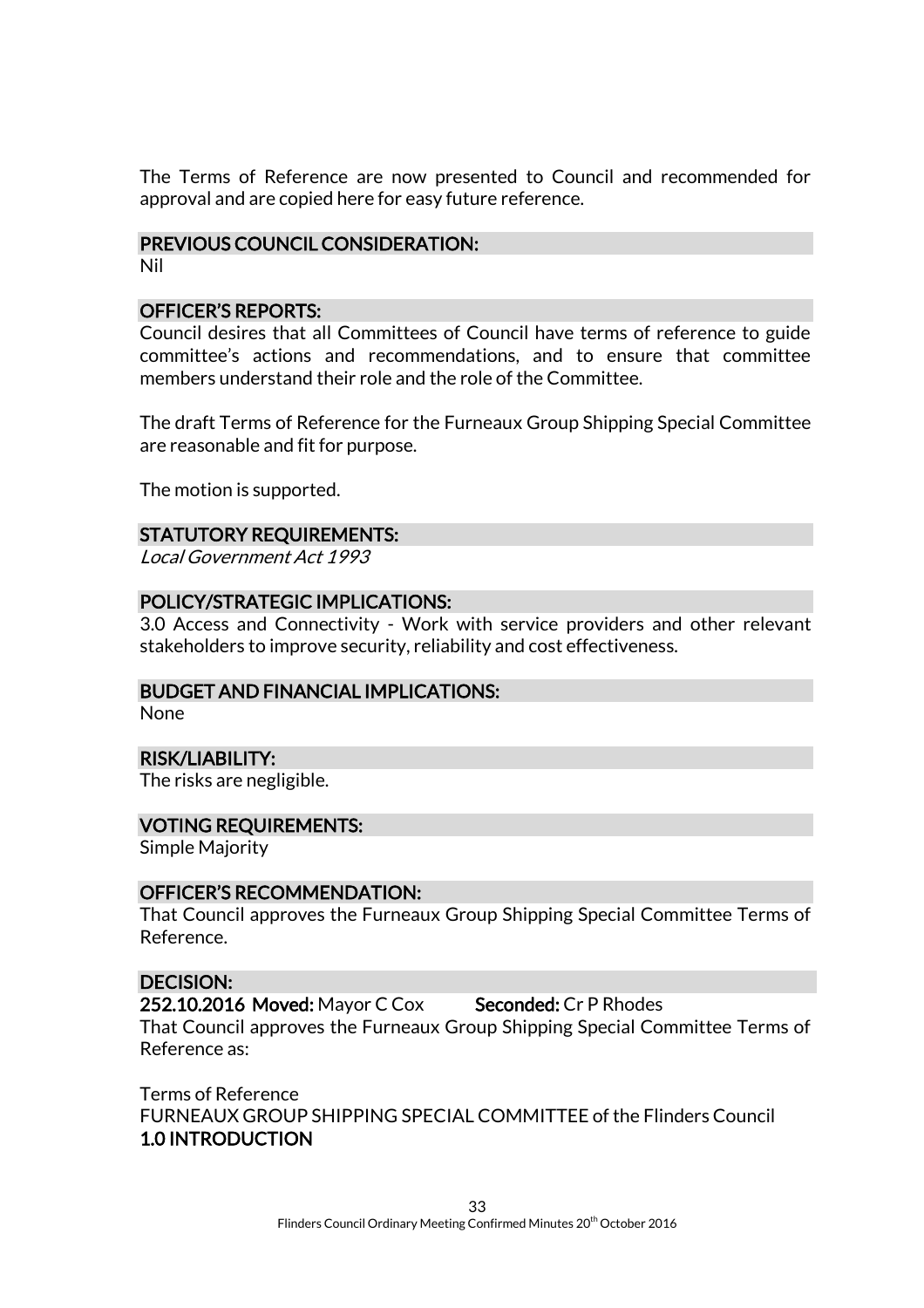The Furneaux Group Shipping Special Committee is established as a Special Committee under Section 24 of the Local Government Act 1993. This Terms of Reference, approved by Council on the < date > supersedes all previous versions. 2.0 PURPOSE

The Furneaux Group Shipping Special Committee is to provide recommendations to Flinders Council on shipping matters, including port and associated infrastructure where it relates to shipping.

# 3.0 MEMBERSHIP

Membership of the Furneaux Group Shipping Special Committee shall be:-

- The Mayor as Chairperson(non-voting)
- Councillors (2) (excluding the Chairperson)
- General Manager Flinders Council (non-voting)
- Cape Barren Island (1)
- Tasmanian Farmers and Graziers Association Flinders Branch (1)
- TasPorts (1)
- Department of State Growth (DoSG) (1) (non-voting)
- Transport sector (road on Flinders Island) (1)
- Commerce/business sector (1)
- Agriculture/Livestock sector (1)
- Shipping company(s) (1 each)

Members representing the various sectors shall be appointed by Flinders Council from nominations received. Nominees with experience in the sector they wish to represent shall be preferred. Flinders Council may select a representative of any other sector who it determines may make a contribution to the Furneaux Group Shipping Special Committee.

#### Those members representing non-council entities shall be selected by the entity they represent (Cape Barren Island, Tasmanian Farmers and Graziers Association, TasPorts, Department of State Growth).

#### 4.0 ATTENDANCE AT MEETINGS

Attendance at meetings shall not be compulsory. However, Flinders Council may regard continued absences from meetings as an indication that an individual is unable to continue with membership and remove the individual from the Furneaux Group Shipping Special Committee. There shall be no appeal against removal. Council has the right to replace the removed individual with another representative of the same sector.

#### 5.0 REPORTING

The chairperson shall provide unconfirmed minutes and if necessary a report to Flinders Council for review at the first Ordinary Meeting of Council following a meeting of the Furneaux Group Shipping Special Committee, provided such meeting of the Furneaux Group Shipping Special Committee is held at least 3 days before the closure date for agenda for Flinders Council.

#### 6.0 RULES

(1) The special committee meetings shall be held every 4 months. Meeting dates are to be set by the chairperson and there shall be no minimum period following the immediate preceding meeting before a meeting may be called.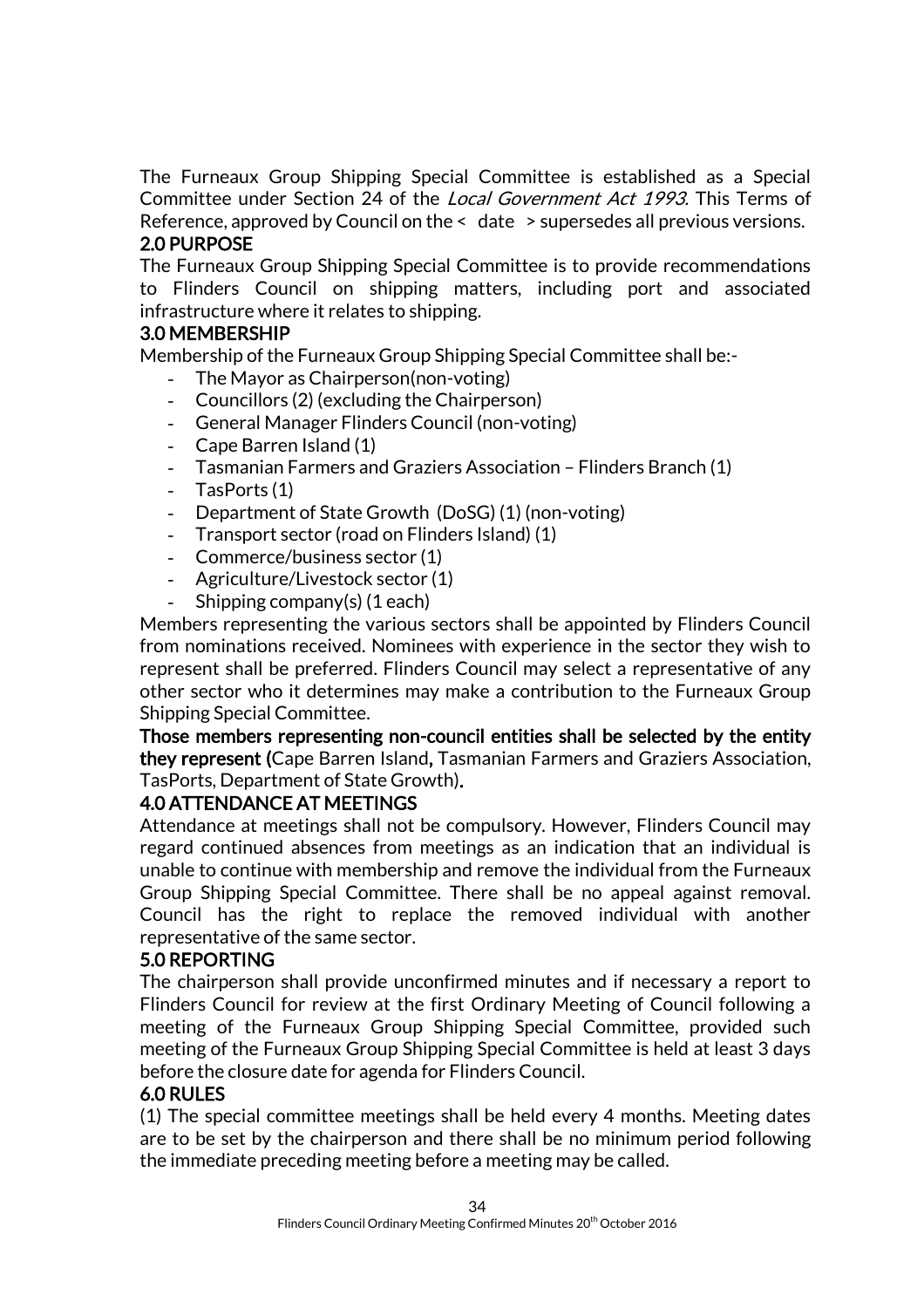If the chairperson is unavailable, the chairperson may appoint the Deputy Mayor as chairperson (non-voting).

(2) Alternate members may be substituted with approval of the chairperson.

(3) A quorum shall be 6 (six). If a quorum is not present within 15 minutes of the meeting start time, the meeting shall be postponed to a suitable date.

(4) The chairperson shall ensure minutes are kept for all meetings and shall provide a copy to all members and the Flinders Council.

(5) The minutes are to be confirmed at the next committee meeting following that to which the minutes relate.

(6) Submissions from the public shall be sought before each meeting by an advertisement placed in Island News no more than six weeks and no less than 2 weeks prior to a meeting. All submissions shall be considered by the meeting.

(7) Members shall be advised of meeting time and date at least 5 days prior to meeting, except in unusual circumstances.

(8) Voting shall not be compulsory.

(9) A vote is passed by an ordinary majority vote in the affirmative.

(10) These Meeting Rules shall be reviewed each two years by Flinders Council and can only be amended by ordinary resolution of Flinders Council.

# CARRIED UNANIMOUSLY (7-0)

For: Mayor Carol Cox, Deputy Mayor Marc Cobham, Cr C Rhodes, Cr P Rhodes, Cr K Stockton, Cr David Williams and Cr G Willis.

#### 253.10.2016 Moved: Mayor C Cox Seconded: Cr G Willis

That Item D3 be deferred until after consideration of the Item E2 - Long Term Asset Management Plan.

# CARRIED UNANIMOUSLY (7-0)

For: Mayor Carol Cox, Deputy Mayor Marc Cobham, Cr C Rhodes, Cr P Rhodes, Cr K Stockton, Cr David Williams and Cr G Willis.

Deputy Mayor Marc Cobham passed the chair to Mayor Carol Cox at 2.09pm.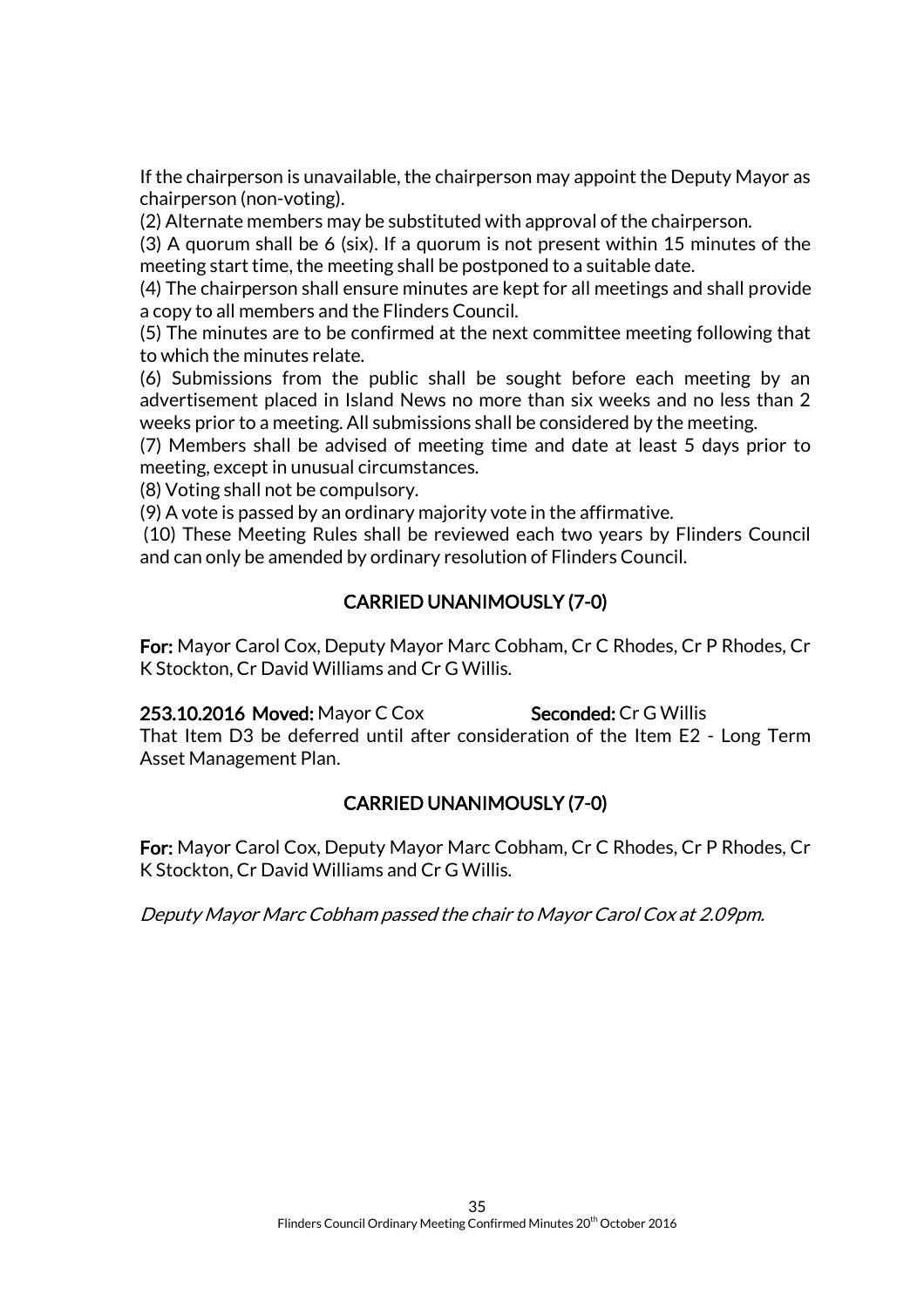| <b>ACTION</b>            | <b>Decision</b>                                                                                        |
|--------------------------|--------------------------------------------------------------------------------------------------------|
| <b>PROPONENT</b>         | <b>Councillor G Willis</b>                                                                             |
| <b>OFFICER</b>           | Sophie Pitchford, Acting General Manager                                                               |
| <b>FILE REFERENCE</b>    | FIN/0502                                                                                               |
| <b>ASSOCIATED PAPERS</b> | Annexure 13: Corporate Credit Card Policy<br>Annexure 14: Letter from Tasmanian Audit<br><b>Office</b> |

## Item D4: Notice of Motion from Cr Gerald Willis – Expense Claims

#### NOTICE OF MOTION:

The reports within this Notice of Motion have not been published in the minutes as they included quotes from the contents of Annexure 14, a confidential document.

The item is deferred waiting further clarification (motion 255.10.2016).

#### DECISION:

254.10.2016 Moved: Cr G Willis Seconded: Cr K Stockton

That this meeting resolves:

- That copies of all expense invoices paid by credit card and claims for expense reimbursement submitted by the General Manager beginning at 1 July 2015 be provided to the Flinders Council Audit Panel so that it can scrutinise and ensure probity of those claims; and
- That in the future all expense invoices paid by credit card and claims for expense reimbursement submitted by the General Manager be provided to the Flinders Council Audit Panel for review on a quarterly basis; and
- That the Corporate Credit Card Policy of the Council be amended to require that all expense claims by the General Manager be reviewed by the Audit Panel.

255.10.2016 Moved: Deputy Mayor M Cobham Seconded: Cr P Rhodes That Item D4 be deferred pending further clarification.

# CARRIED UNANIMOUSLY (7-0)

For: Mayor Carol Cox, Deputy Mayor M Cobham, Cr C Rhodes, Cr P Rhodes, Cr K Stockton, Cr David Williams and Cr G Willis.

Mayor Carol Cox passed the chair to Deputy Mayor Marc Cobham at 2.16pm.

# FORESHADOWED MOTION

That the Annexure 14, Letter from the Tasmanian Audit Office, be withdrawn from the Agenda on the Council website for the following reasons:

1. The letter contains the following sentence requesting confidentiality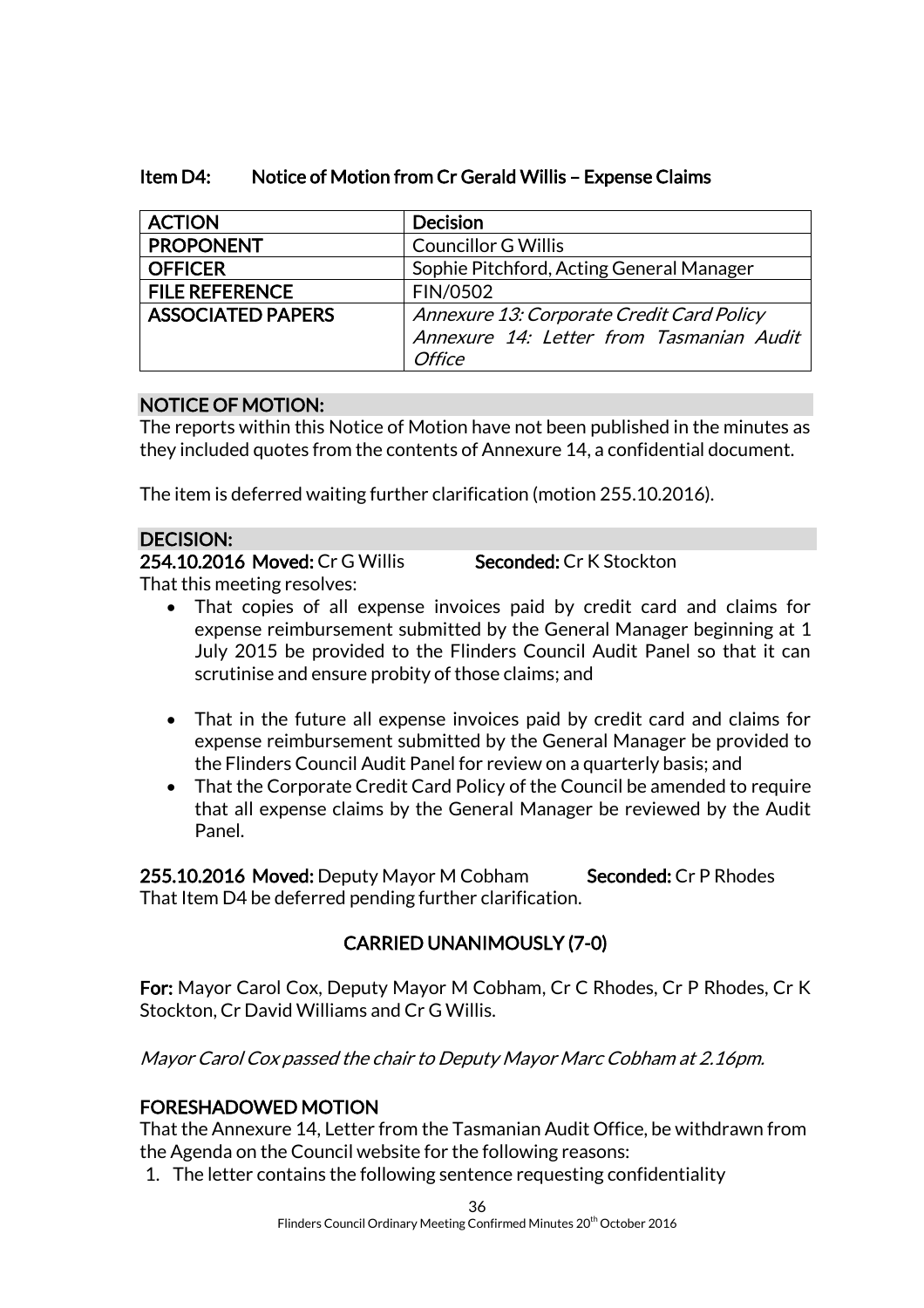"I wish to stress that section 46 of the Audit Act 2008 requires you to treat these draft chapters as confidential and do not disclose any Information within the document.";

- 2. The letter is addressed to the Mayor, Cr Cox, in name;
- 3. The Mayor did not approve the release of the letter by Cr Willis; and
- 4. The draft information in the letter relating to this Agenda Item is in published form in the publically available "2015 Auditor General's report - Report of the Auditor-General No. 6 of 2015-16, Auditor-General's Report on the Financial Statements of State entities, Volume 3, Local Government Authorities and Tasmanian Water and Sewerage Corporation Pty Ltd 2014-15."

#### 256.10.2016 Moved: Mayor C Cox Seconded: Cr D Williams

That the Annexure 14, Letter from the Tasmanian Audit Office, be withdrawn from the Agenda on the Council website for the following reasons:

- 1. The letter contains the following sentence requesting confidentiality "I wish to stress that section 46 of the Audit Act 2008 requires you to treat these draft chapters as confidential and do not disclose any Information within the document.";
- 2. The letter is addressed to the Mayor, Cr Cox, in name;
- 3. The Mayor did not approve the release of the letter by Cr Willis; and
- 4. The draft information in the letter relating to this Agenda Item is in published form in the publically available "2015 Auditor General's report - Report of the Auditor-General No. 6 of 2015-16, Auditor-General's Report on the Financial Statements of State entities, Volume 3, Local Government Authorities and Tasmanian Water and Sewerage Corporation Pty Ltd 2014-15."

# CARRIED UNANIMOUSLY (7-0)

For: Mayor Carol Cox, Deputy Mayor Marc Cobham, Cr C Rhodes, Cr P Rhodes, Cr K Stockton, Cr David Williams and Cr G Willis.

Deputy Mayor Marc Cobham passed the chair to Mayor Carol Cox at 2.16pm.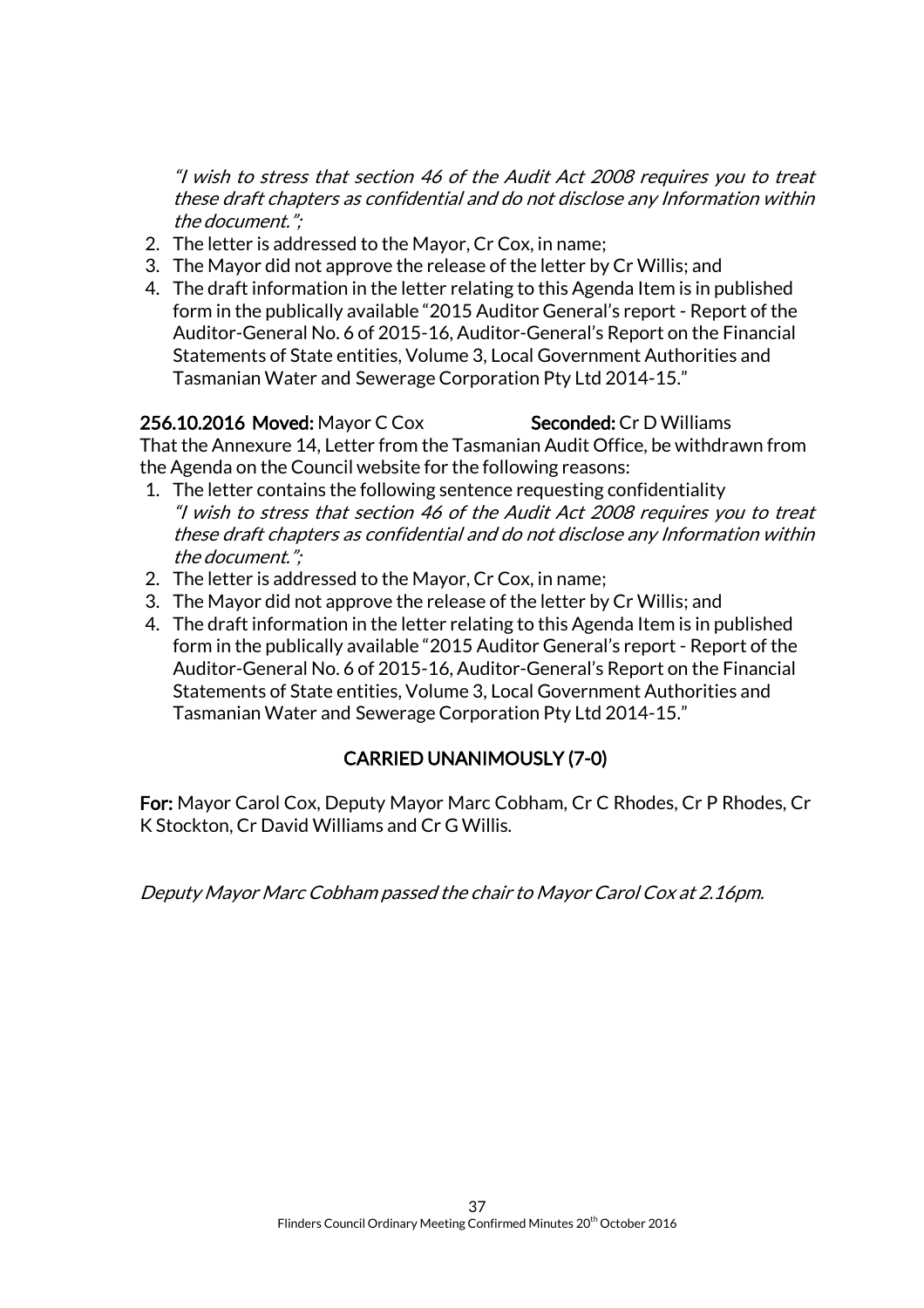Note: This Notice of Motion was received from Cr Peter Rhodes for the September meeting however due to staff attending to the final audit of Council's financials and arranging a funeral there was insufficient time to receive qualified advice on the items prior to the agenda being completed.

#### Item D5: Notice of Motion from Cr Peter Rhodes – Policy Defining 'Day-to-Day'

| <b>ACTION</b>            | <b>Decision</b>                              |
|--------------------------|----------------------------------------------|
| <b>PROPONENT</b>         | <b>Councillor Peter Rhodes</b>               |
| <b>OFFICER</b>           | Sophie Pitchford, Acting General Manager     |
| <b>FILE REFERENCE</b>    | LEG/0600                                     |
| <b>ASSOCIATED PAPERS</b> | Annexure 15: Some common English definitions |
|                          | of 'day-to-day'                              |
|                          | Annexure 16: List of functions               |

#### NOTICE OF MOTION:

- 1. That Council considers and agrees to a local definition and/or understanding of the term "day-to-day" in relation to interpreting the Local Government Act 1993, pending formal advice to the contrary from either the Department of Premier and Cabinet (DPAC), the Minister or State Parliament.
- 2. That, consistent with this understanding, Council adopts and maintains a list of functions (Annexure 16) that it considers to be day-to-day operational activities or otherwise for the guidance of Councillors and Council employees.
- 3. That, should there be any future doubt between what constitutes "day-to-day" or otherwise activity, Council will decide each case by absolute majority and amend the above list, (as stated in paragraph 2), accordingly.

#### COUNCILLOR'S REPORT: **Background**

…

Section 62(1)(c) of the Local Government Act 1993 states:

"62. Functions and powers of general manager

(1) The general manager has the following functions:

(c) to be responsible for the day-to-day operations and affairs of the council;"

Section 3 (Interpretation) of the Act fails to define 'day-to-day operations and affairs', and as a result Flinders Council has experienced a measure of disagreement in the past as to what constitutes an "operational" (as opposed to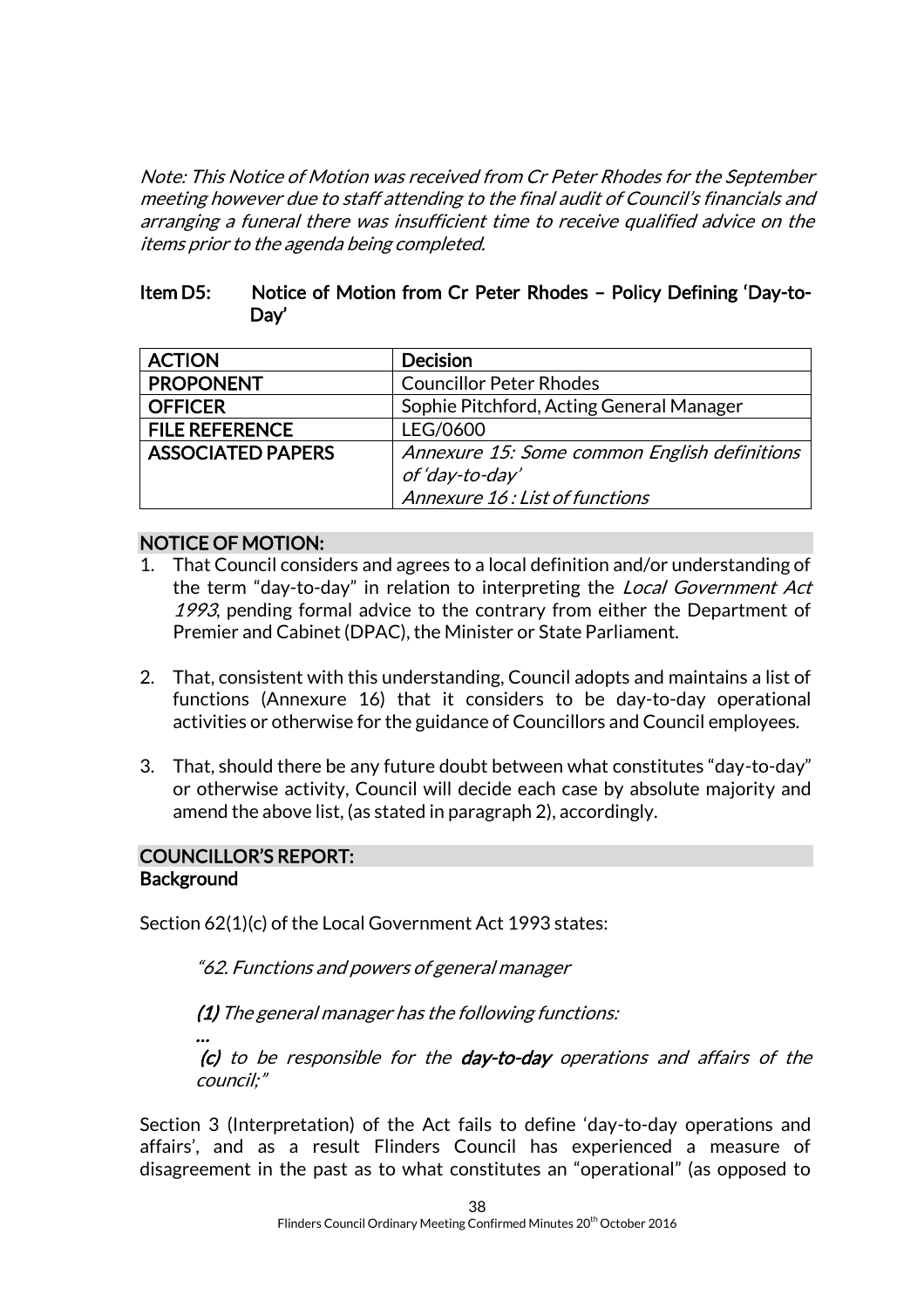strategic/policy) activity. Attempts to seek satisfactory clarification and/or guidance from the Department of Premier and Cabinet (DPaC) have been unsuccessful to date.

While section 62 of the Act contains the only mention of the phrase "day-to-day", it is clear that the Government/DPaC is aware of the problems caused by the current lack of definition.

Indeed, the April 2016 consultative Discussion Paper for the Targeted review of the Local Government Act makes at least 5 mentions of the (day-to-day) term. These include:

- The Act establishes the 29 councils and the municipal areas they are responsible for, provides for the election of councillors and enables councils to undertake day-to-day activities, including providing local services and levying of rates. – Page 5.
- Individual councillors are non-executive directors of the organisation; they are involved in policy making and strategic planning exercises, but do not engage in the day-to-day management of the organisation. – Page 13.
- A key challenge for councillors is not becoming involved in the **day-to-day** operation of the council by directing council employees to take action or perform particular tasks. – Page 13.
- The general manager is responsible for running the day-to-day operations of the council, based on the policy framework and strategies determined by the council. – Page 17
- There may be a need to clarify what constitutes the 'day-to-day operations and affairs of the council' and the separation of strategic and operational matters. – Page 17.

#### What does "day-to-day" mean?

It can be argued that the drafters of the Local Government Act 1993 did not feel a need to define "day-to-day" because they had no doubt that, in plain English, the term was self-explanatory and was a logical modifier/qualifier for the term 'operations and affairs'. "Operations" derives from the Latin *opera* meaning "work". Annexure 15 outlines some of the more common and accepted definitions of "dayto-day".

#### Towards divining and determining a useful definition

Adopting a too precise, semantic definition may be counter-productive and lead to further confusion and debate in the long term. Arguably there are some functions that are regular in nature but not daily. Examples include tasks performed weekly,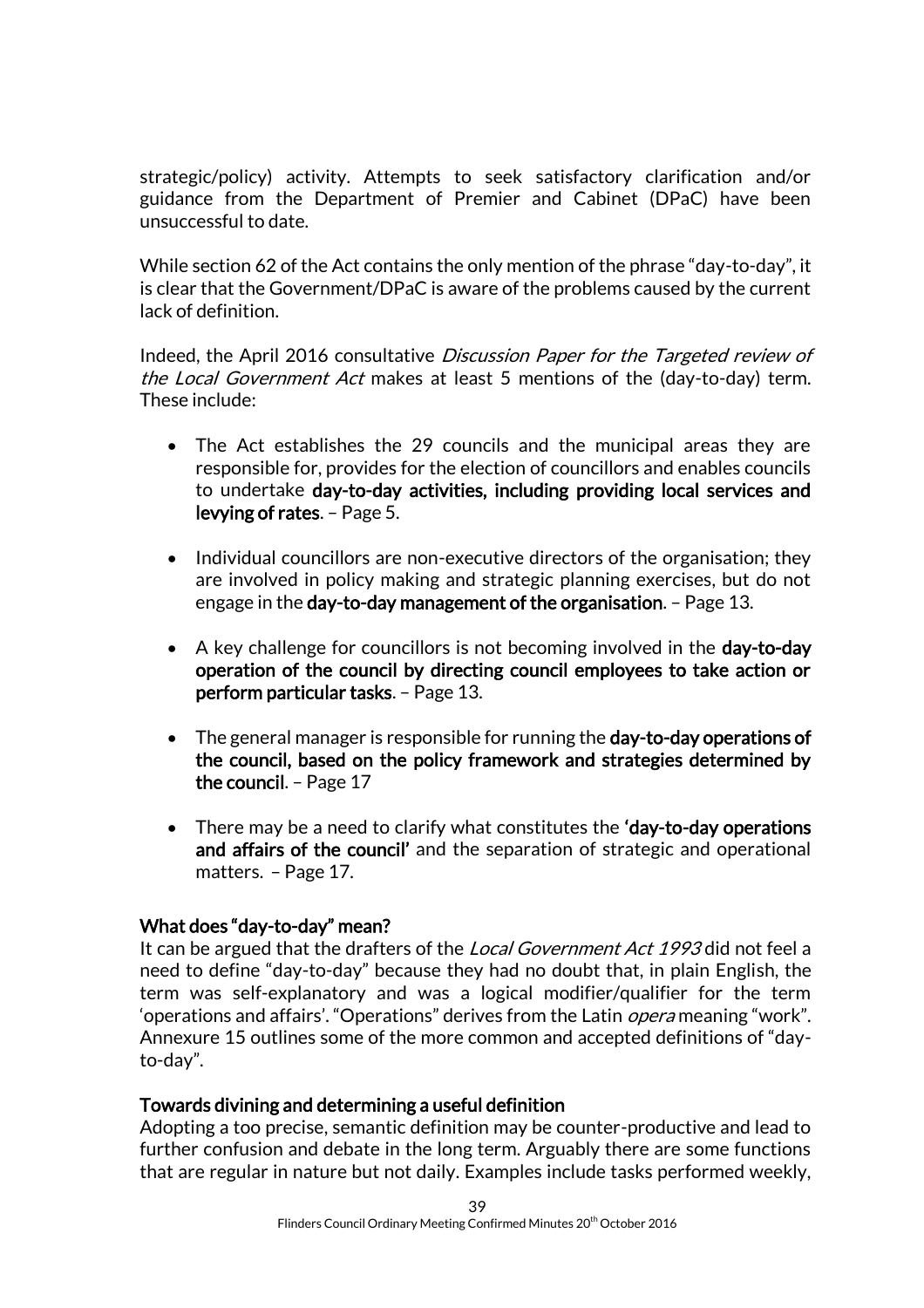fortnightly, monthly or quarterly i.e. on the first day of the month or at the end of a quarter, or once every fortnight, etc.

In order for Flinders Council to arrive at a workable, acceptable definition endorsed by an absolute majority of Councillors, it is perhaps desirable to consider and list what activities are 'day-to-day' and within the province and authority of the General Manager and those that are not day-to-day and therefore within the province and authority of Council, i.e. Councillors assembled.

Such consideration would provide a common reference, guidance for Council (Councillors) and Council employees and the Community at large. In the first instance, such a list should include activities already articulated by Government or derived from official documents, i.e. those specified in the Act and in other formal promulgations. Additionally it should include any additional activities or functions, not otherwise specified, that Council deems to be day-to-day or not.

Annexure 16 lists some functions, activities and responsibilities currently referred to in the Act as well as some others where there is currently no agreement, or are otherwise contentious or potentially contentious.

#### Contentious matters

The State Government's current consultative *Discussion Paper for the Targeted* review of the Local Government Act (April 2016) identifies two such contentious matters:

The day-to-day operational role involves providing information, advice and support to elected members and implementing the policies, programs and plans in accordance with these frameworks set by the council.

'Grey areas' and different interpretations of what is considered strategic and operational can be difficult for councils to manage. For example, whether the senior staffing structure of the council organisation is a strategic or operational matter.

Another example is whether some council policies, such as certain human resource policies, are operational or strategic in nature. – Page 17.

To these could be added service level agreements and provider panels.

Annexure 16 includes a position on organisational structures and provider panels. It is recognised that these are areas for Council discussion and resolution within the context of this definition.

#### PREVIOUS COUNCIL CONSIDERATION: Nil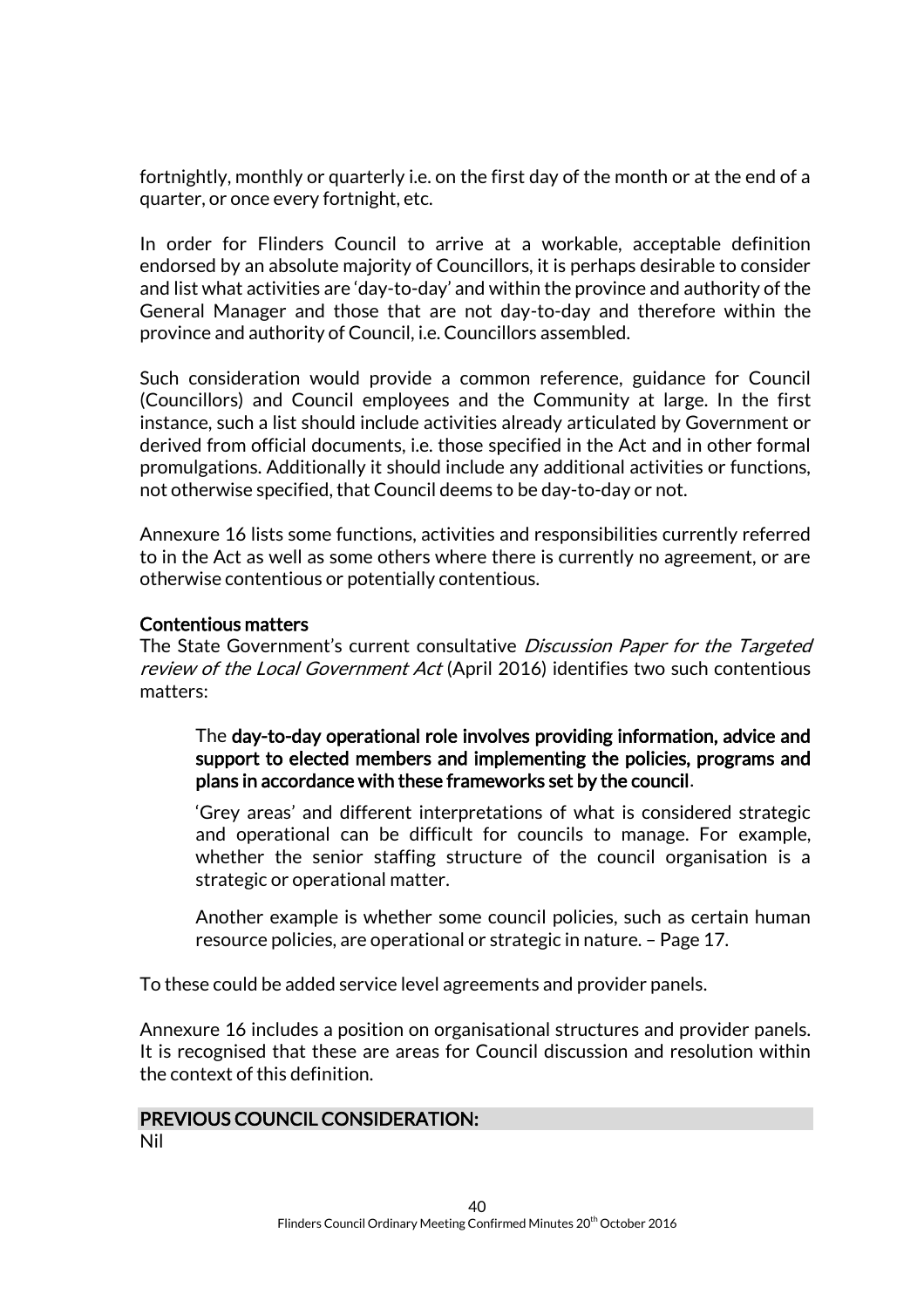#### OFFICER'S REPORT:

To define the precise boundaries of s. 62 (1)(c) of the Act would require an assessment of all of the Tasmanian legislation that confers powers on Local Government. There are many statutes that grant powers and functions to Local Government. To undertake this research task would cost a substantial amount in legal fees and is ultimately unwarranted expenditure.

To define the precise boundaries of s. 62 (1)(c) of the Act, the more prudent, cost effective and practical strategy is to apply a common sense approach when considering the provisions and, if necessary, seek discrete advice if uncertainty arises regarding whether or not a particular matter/function forms part of the "day-to-day operations and affairs" of Council.

The legislature has deliberately expressed the concept in s. 62(1)(c) of the Act in broad terms because:

- a) Providing a list of all of the relevant "day-to-day operations and affairs" is impractical and unnecessary;
- b) The concept requires some flexibility in its application; and
- c) The expectation is that a common sense approach would be applied.

Even if Council were to develop an exhaustive list of all "*day-to-day operations and* affairs" that fall within the General Manager's responsibility, that list would not be legally binding as legislation would always take precedence and, at best would be a point of reference which in my view is unnecessary when discrete advice can be sought if required.

Department of Premier and Cabinet (DPAC) is well aware of the concerns some have raised regarding the interpretation of s. 62(1)(c) of the Act and the issue is being addressed as part of the current review of the Act. Accordingly, it would be inappropriate for Council to 'jump the gun' on that process and attempt to define the scope of s.  $62(1)(c)$  of the Act – the far better approach is to await the outcome of the reforms or put a submission forwarding outlining Council's concerns.

#### STATUTORY REQUIREMENTS:

Local Government Act 1993

#### POLICY/STRATEGIC IMPLICATIONS:

4.0 Strategic, Efficient and Effective Organisation - Responding to risks and opportunities.

4.3 Ensure Council meets its statutory obligations and manages corporate and community risk.

#### BUDGET AND FINANCIAL IMPLICATIONS: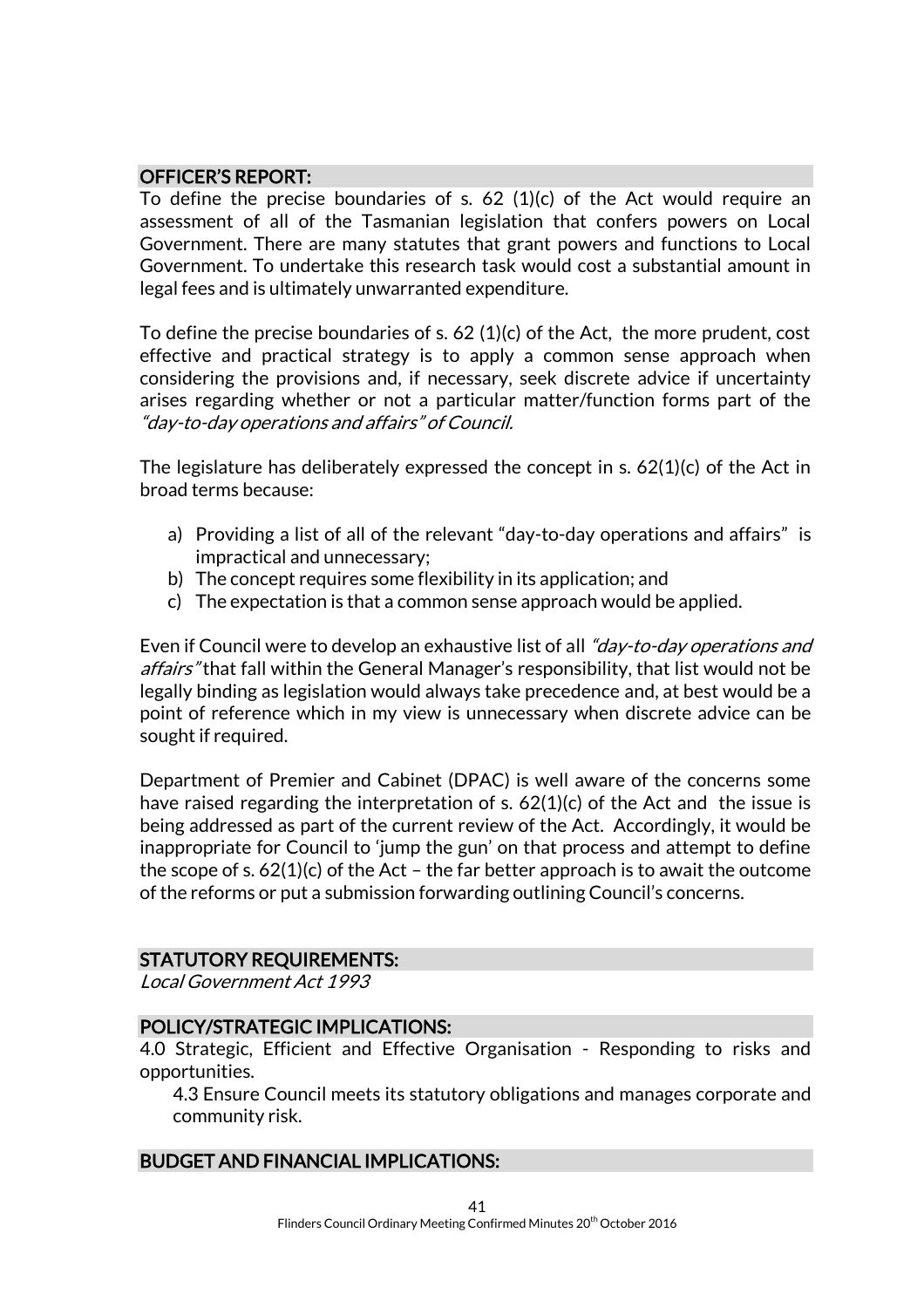An assessment of all of the Tasmanian Legislation would incur substantial costs in legal fees.

#### RISK/LIABILITY:

The development of a list of day-to-day operations will add another level of complexity to operations which could potentially result in confusion and expose staff to undue stress. Having to go back to Council to decide on a case by case basis each time doubt surrounds a certain activity will restrict the operational efficiency of the General Manager and staff and hinder progress.

#### VOTING REQUIREMENTS:

Simple Majority

#### OFFICER'S RECOMMENDATION:

That Council makes a submission to the Department of Premier and Cabinet outlining concerns regarding the interpretation of s. 62(1)(c) of the Act, putting Council's support behind the need to address this issue as part of the current review of the Act; and in the interim, seeks discrete advice from the Department of Premier and Cabinet when uncertainty arises as to whether or not a particular matter forms part of the "day-to-day operations and affairs" of Council.

#### DECISION:

#### 257.10.2016 Moved: Cr P Rhodes Seconded: Cr G Willis

- 1. That Council considers and agrees to a local definition and/or understanding of the term "day-to-day" in relation to interpreting the Local Government Act 1993, pending formal advice to the contrary from either the Department of Premier and Cabinet (DPAC), the Minister or State Parliament.
- 2. That, consistent with this understanding, Council adopts and maintains a list of functions (Annexure 16) that it considers to be day-to-day operational activities or otherwise for the guidance of Councillors and Council employees.
- 3. That, should there be any future doubt between what constitutes "day-to-day" or otherwise activity, Council will decide each case by absolute majority and amend the above list, (as stated in paragraph 2), accordingly.

# CARRIED (4-3)

For: Cr C Rhodes, Cr P Rhodes, Cr K Stockton and Cr G Willis. Against: Mayor Carol Cox, Deputy Mayor Marc Cobham and Cr David Williams.

Mayor Carol Cox passed the chair to Deputy Mayor Marc Cobham at 2.51pm.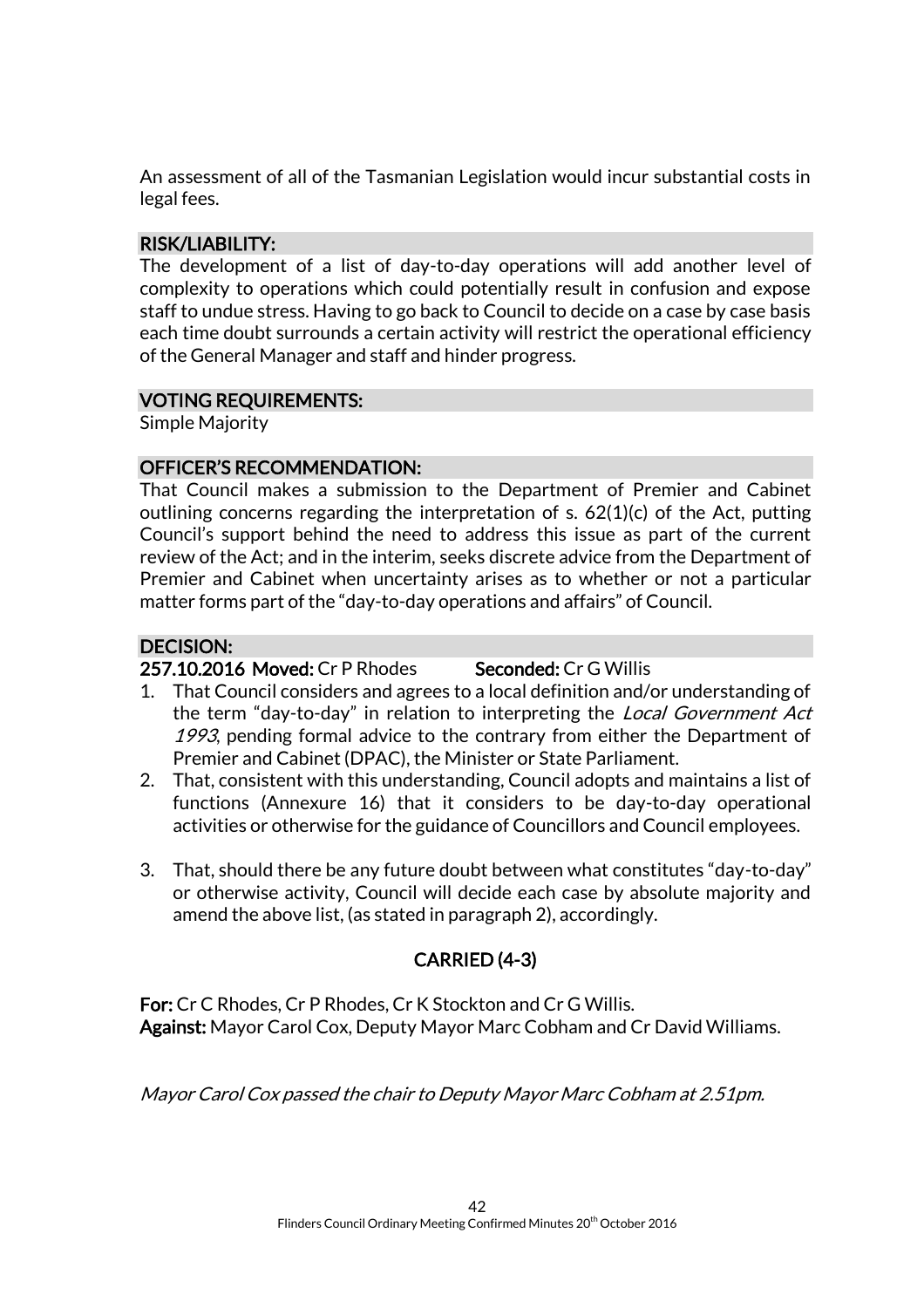#### FORESHADOWED MOTION

That Annexure 16 be taken to a workshop so that it can be fully discussed at the table outside meeting regulations.

258.10.2016 Moved: Mayor C Cox Seconded: Cr D Williams

That Annexure 16 – List of Functions be taken to a workshop so that it can be fully discussed at the table outside meeting regulations.

# CARRIED (6-1)

For: Mayor Carol Cox, Cr Chris Rhodes, Cr Peter Rhodes, Cr Ken Stockton, Cr David Williams and Cr Gerald Willis. Against: Deputy Mayor Marc Cobham

Deputy Mayor Marc Cobham passed the chair to Mayor Carol Cox at 2.57pm.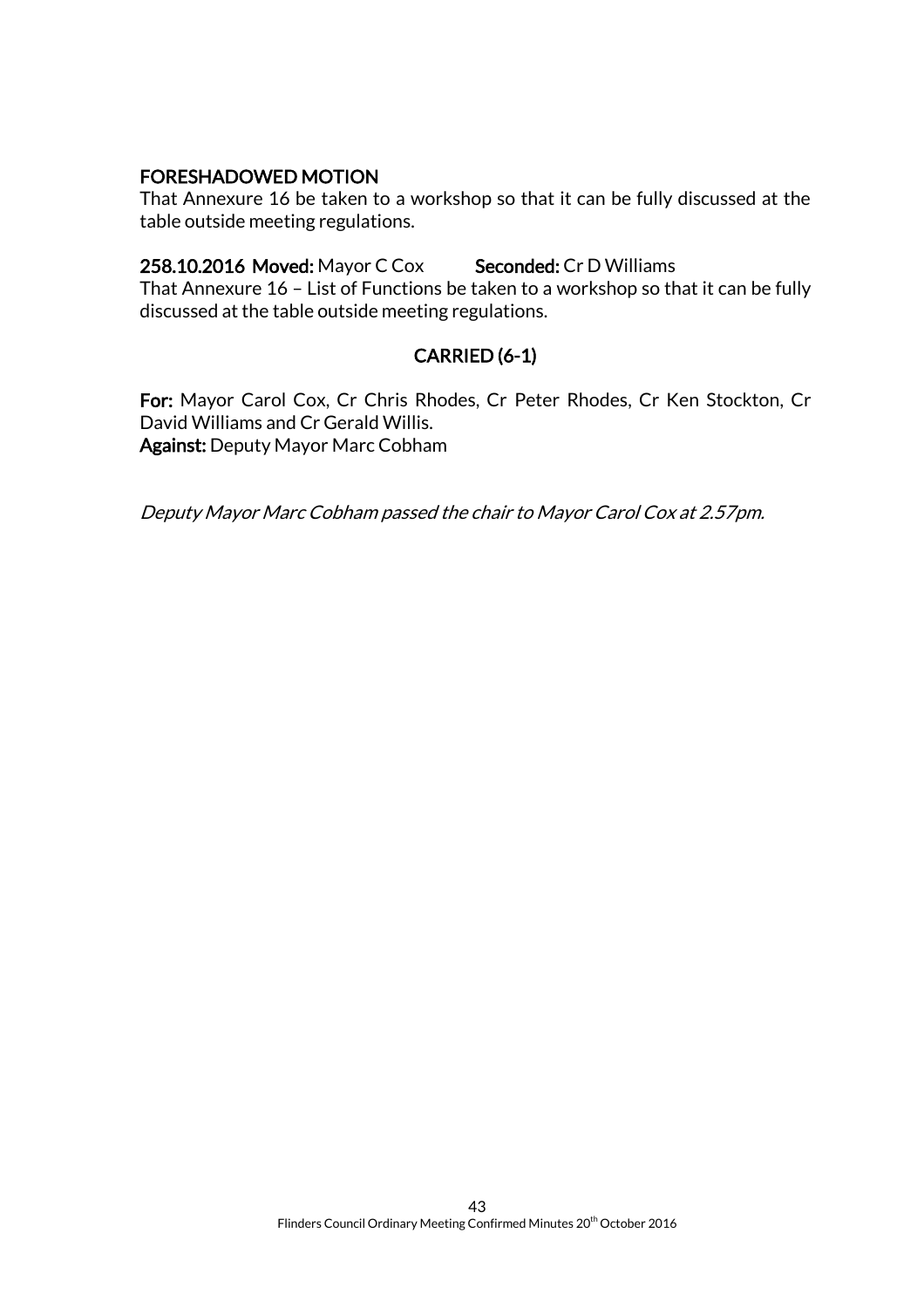Note: This Notice of Motion was received from Cr Peter Rhodes for the September meeting however due to staff attending to the final audit of Council's financials and arranging a funeral there was insufficient time to receive qualified advice on the items prior to the agenda being completed.

#### Item D6: Notice of Motion from Cr Peter Rhodes – Legal Advice Policy

| <b>ACTION</b>            | <b>Decision</b>                          |
|--------------------------|------------------------------------------|
| <b>PROPONENT</b>         | <b>Councillor Peter Rhodes</b>           |
| <b>OFFICER</b>           | Sophie Pitchford, Acting General Manager |
| <b>FILE REFERENCE</b>    | ADM/0900                                 |
| <b>ASSOCIATED PAPERS</b> | Nil                                      |

#### NOTICE OF MOTION:

That Flinders Council adopts the following Legal Advice Policy in relation to the seeking, utilisation, communication and monitoring of legal advice sought on the Council's behalf.

#### "Provision of Legal Advice

Given the multiplicity of sources of potential legal advice and to guard against the temptation to "cherry pick" advice, Council will determine a panel of up to three providers from which advice will be sought for the duration of the Council or until amended by Council.

New Councils are at liberty to re-confirm or otherwise revise the panel, or amend this policy as they see fit.

Council may, at its discretion, decide to approve a retainer arrangement (e.g. a service level agreement) for the provision of general advice and enter into a formal agreement to facilitate this outcome.

#### Categories of Legal Advice

For the purposes of this policy, legal advice provided to Council is deemed to fall into either one, or the other, of two categories, being:

1) Operational Advice

Advice required by the General Manager in the performance of day-to-day operational matters, e.g. staffing matters, rates collection, implementing Council policy and decisions not requiring further decision by Council, etc.; or

2) Policy/Strategic/Planning Advice

Advice required to inform Council and/or to assist Council in the performance of its policy and decision making roles, e.g. advice related to any matter to be put before Council for its considerations.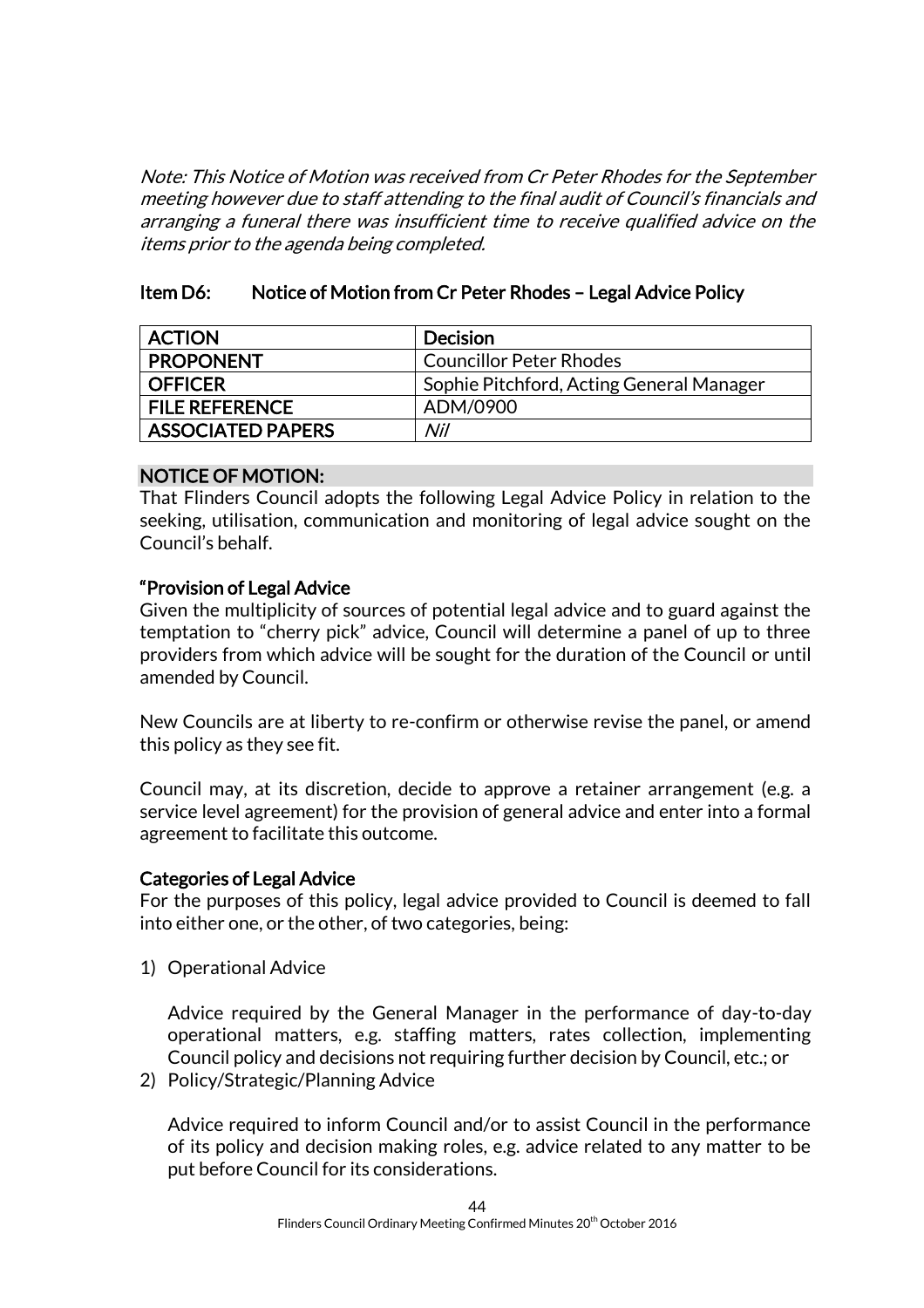Where information is requested verbally, the request must be followed up formally in writing, either by letter, facsimile (fax) or e-mail.

#### Additional requirements for Policy Advice

All legal advice (i.e. non-operational advice) obtained for and on behalf of Council is to be provided to Councillors in the form it was received, without redaction or omission, together with the formal request for such advice.

This legal advice, and its initiating request/s, is to be provided to Councillors at the same time as any advice, information or recommendations incorporating, or referencing such advice, is provided to the council or a council committee.

#### Requirements for all Advice

The General Manager is to maintain a (Legal Advice) Register of all advice sought and received, including the:

- Date advice was sought;
- Provider of the advice;
- Purpose or subject of such advice
- Category of advice sought (i.e. Operational or Policy)
- Date the advice was received; and
- Cost of the advice, if outside a pre-paid retainer agreement.

Access to the Legal Advice Register is to be made available for Councillors on request."

#### COUNCILLOR'S REPORT:

#### Legal Advice Policy - Background

In order for Council and Councillors to act in the best interest of the Community and to fulfil their requirement to comply with and uphold both common and state/federal laws, they need to ensure their actions and/or proposed actions are legal.

Additionally, section 65 of the Local Government Act requires:

#### 65. Qualified persons

(1) A general manager must ensure that any advice, information or recommendation given to the council or a council committee is given by a person who has the qualifications or experience necessary to give such advice, information or recommendation.

(2) A council or council committee is not to decide on any matter which requires the advice of a qualified person without considering such advice unless the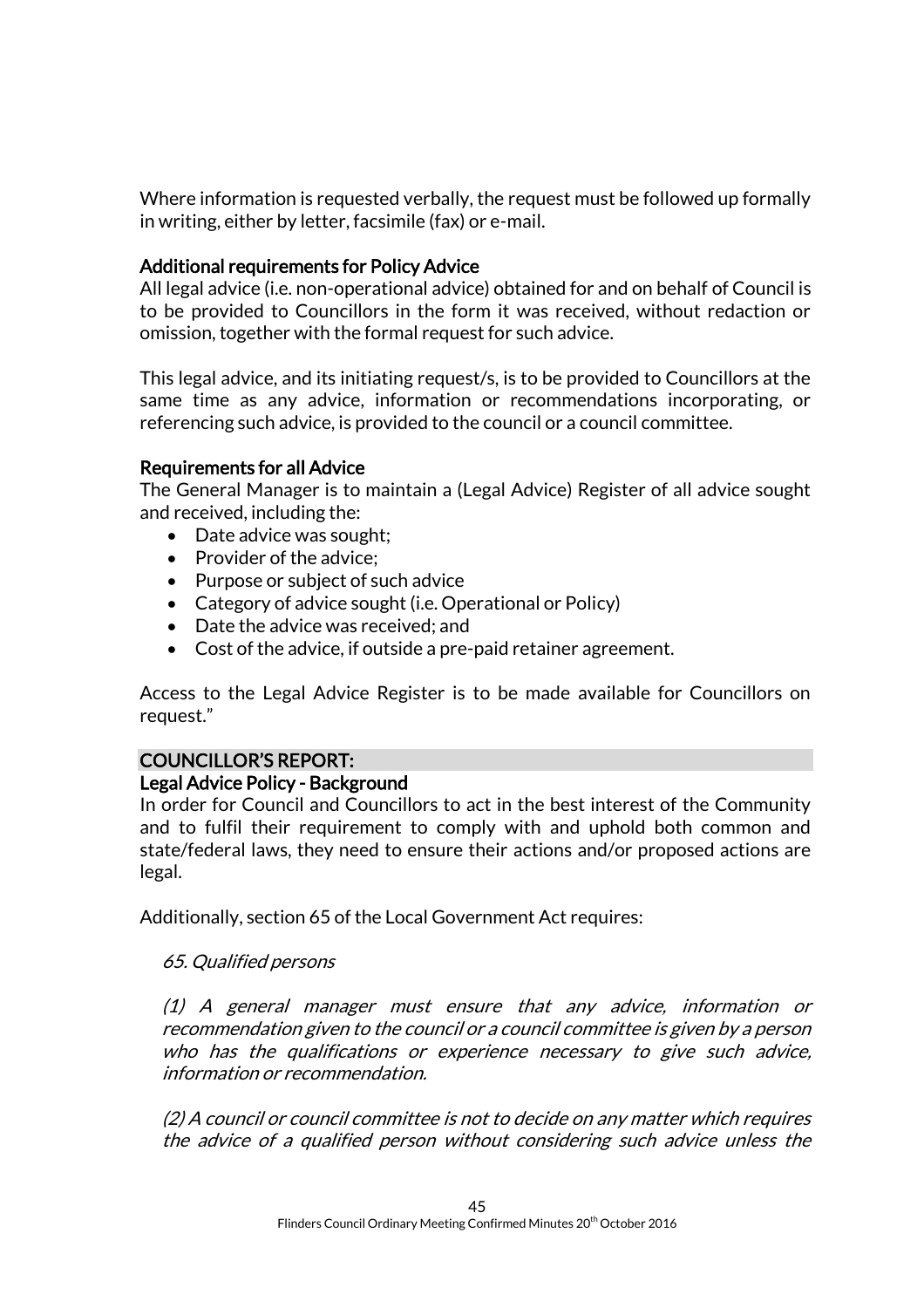general manager certifies in writing that such advice was obtained and taken into account in providing general advice to the council or council committee.

This section of the Act includes the provision of legal advice.

Council does not currently have a policy on seeking legal advice and as a consequence Councillors have little visibility of the amount, extent and cost of such advice.

# PREVIOUS COUNCIL CONSIDERATION:

Nil

# OFFICER'S REPORT:

The determination of a panel of up to three legal providers would be counterproductive and costly for Council. The use of one provider enables Council to build a relationship with that provider and as knowledge builds, the provider is then able to respond to each request in a timely and cost-effective fashion.

Council currently has an agreement with Page Seager and works under a retainer which provides access to required legal expertise in the following key areas:

- 1. Property, Planning & Environment;
- 2. Local Government Compliance;
- 3. Commercial; and
- 4. Workplace Relations and Safety.

The intention of the agreement is so that Council can use the legal services as part of an extension to its management team, focusing on need and not price.

The agreement provides for an annual fixed price for all routine and expected legal matters that would be typically served by an in-house legal team. The agreement also allows for Page Seager to provide Council with an agreed fixed price for legal matters that are non-routine or can't be predicted, such as one-off projects or litigation matters. The proposed Policy does not include provision for legal advice on one-off or litigation matters.

Having an agreement in place provides Council with cost certainty and control at the outset.

Under s. 65 of the *Local Government Act* (quoted above under Councillor's Report), the General Manager certifies at the beginning of every agenda that:

"with respect to all advice, information or recommendation provided to Council with this agenda:

1. The advice, information or recommendation is given by a person who has the qualifications or experience necessary to give such advice, information or recommendation, and;

46

Flinders Council Ordinary Meeting Confirmed Minutes 20<sup>th</sup> October 2016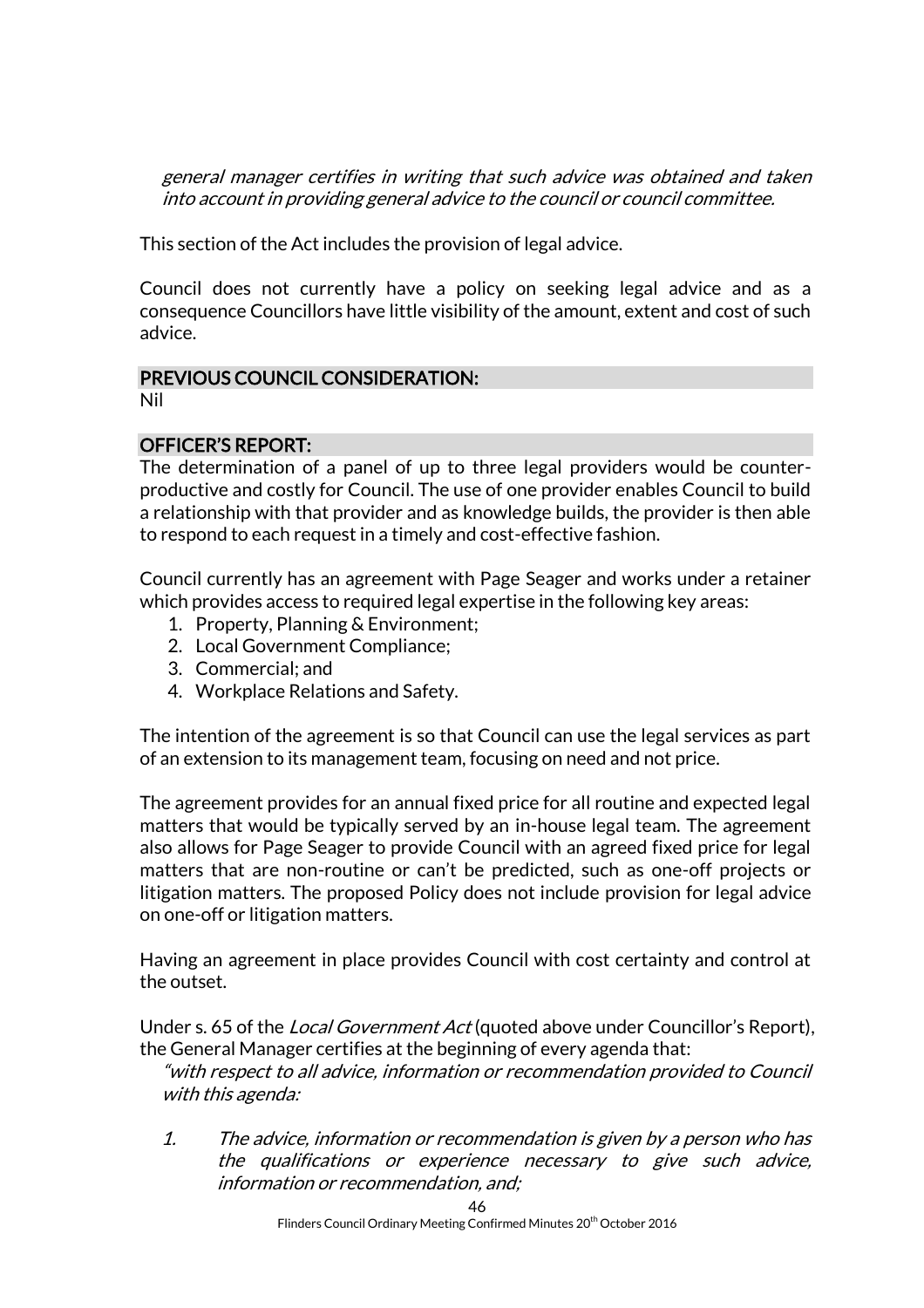2. Where any advice is given directly to Council by a person who does not have the required qualifications or experience that person has obtained and taken into account in that person's general advice the advice from an appropriately qualified or experienced person."

This certification ensures that if Council and Councillors heed the advice given in the Agenda, they will have the necessary information to act in the best interest of the Community and to fulfil their requirement to comply with and uphold both common and state/federal laws and that their actions and/or proposed actions will be legal, without the need to view all legal advice (i.e. non-operational advice) obtained for and on behalf of Council.

The Policy as proposed does not take into consideration pecuniary interest of Councillors. Section 28A of the Local Government Act outlines the conditions for the provision of information and documents relating to the function of Councillors:

#### "28A. Information and documents relating to functions

(1) A councillor, in writing, may request the general manager to make available any information or document or a copy of any information or document in the possession of the council that may be required for the purpose of performing any of the councillor's functions.

 $(2)$  A councillor who makes a request undersubsection $(1)$  is to-

(a) state in writing the relevance of the information or document to any of the councillor's functions; and

(b) declare that he or she would not have, or would be unlikely to have, any pecuniary interest in the matter to which the information or document relates if the matter were to be an item on the agenda of a meeting of the council or a council committee.

(3) The general manager may refuse the request of a councillor if–

(a) the general manager believes that the request would unreasonably extend the resources of the council; or

(b) the councillor has declared an interest undersection 48: or

(c)the councillor has failed or refused to make a declaration unde[rsubsection\(2\)\(b\);](http://www.thelaw.tas.gov.au/tocview/content.w3p;cond=;doc_id=95%2B%2B1993%2BGS28A%40Gs2%40Hpb%40EN%2B20140924000000;histon=;inforequest=;pdfauthverid=;prompt=;rec=44;rtfauthverid=;term=;webauthverid=#GS28A@Gs2@Hpb@EN) or

(d) the general manager considers that the information or document requested is not required for the purpose of performing any of the councillor's functions.

(4) If the general manager refuses the request the general manager is to advise the councillor in writing, stating the reasons for the refusal.

(5) The general manager is to make any information or document made available to a councillor under this section available to any other councillor on request."

The Policy as proposed goes against the Act by requesting that "all legal advice (i.e. non-operational advice) obtained for and on behalf of Council is to be provided to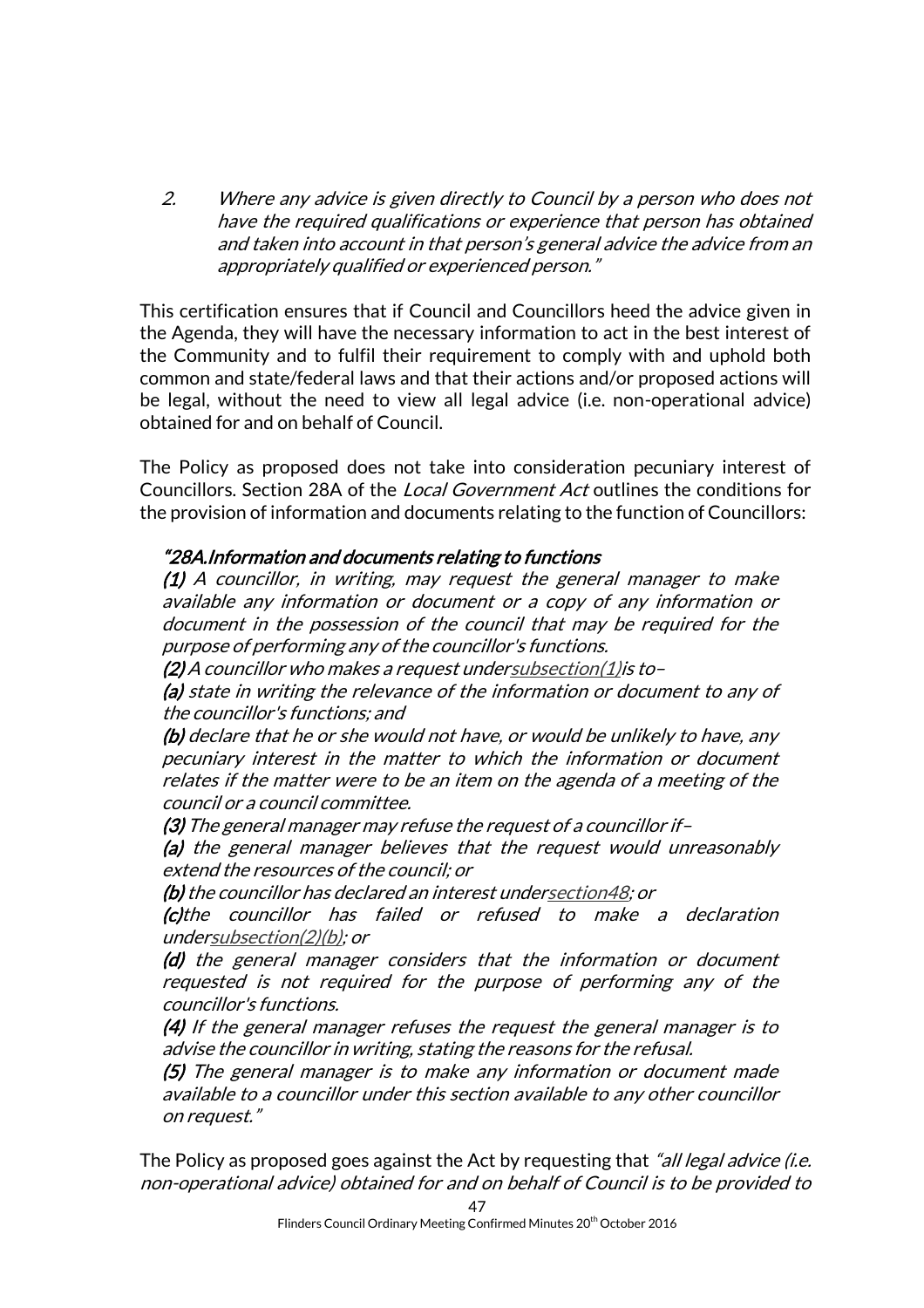Councillors in the form it was received, without redaction or omission, together with the formal request for such advice" thereby removing the power from the General Manager to withhold information based on s. 28A (3).

It also discounts the ability for the General Manager to withhold information based on s. 28C of the Act:

#### "28C Confidentially Undertaking

(1)If the general manager considers that the information or document is confidential, the general manager may require the councillor to whom the information or document is to be made available to give an undertaking to keep it confidential.

(2)If a councillor refuses or fails to give the undertaking, the general manager may refuse to make the information or document available to the councillor."

Councillor access to a (Legal Advice) Register would also fall under the provisions of sections 28A (3) and 28C.

Note: Cr P Rhodes asked that the following quote from the second reading of the Local Government Bill 1993 by Mr John Cleary, Minister for Local Government, be included in the minutes:

"I point out that the bill would empower a council to reduce the responsibilities of the general manager from those set out in the bill. Where it does so, however, a council would not be able to re-delegate those responsibilities but would need to carry them out itself collegiately."

#### STATUTORY REQUIREMENTS:

Local Government Act 1993

#### POLICY/STRATEGIC IMPLICATIONS:

4.0 Strategic, Efficient and Effective Organisation - Responding to risks and opportunities.

#### BUDGET AND FINANCIAL IMPLICATIONS:

Council has in place an agreement with Page Seager which works under a retainer arrangement. The addition of a panel of other legal firms would have a negative impact on the annual budget.

#### RISK/LIABILITY:

Adopting the Policy as proposed would go against the provisions of the Local Government Act 1993.

#### VOTING REQUIREMENTS:

Simple Majority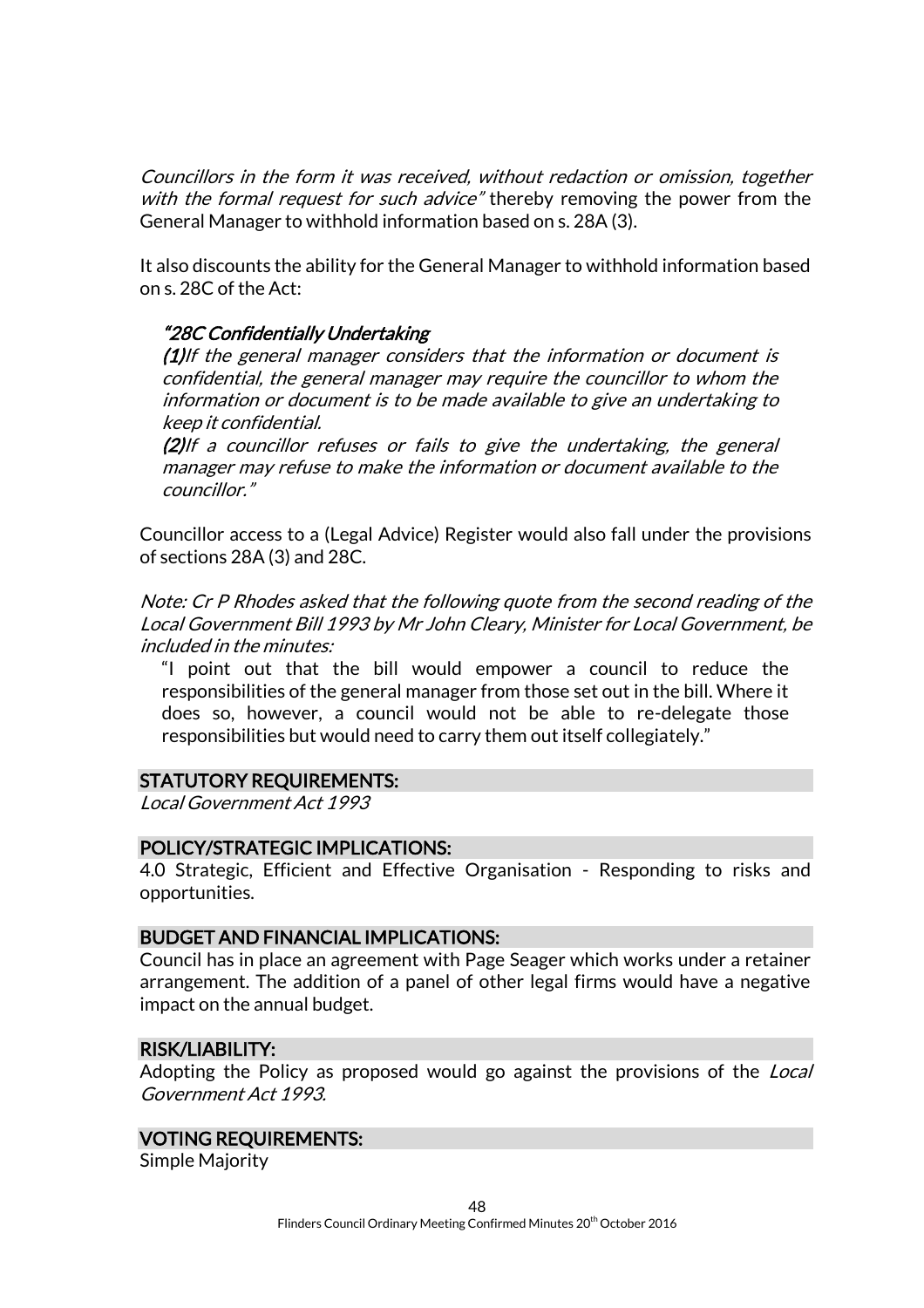# OFFICER'S RECOMMENDATION:

That the notice of motion be withdrawn and that the proposed policy be discussed at a Council Workshop.

## DECISION:

259.10.2016 Moved: Cr P Rhodes Seconded: Cr G Willis

That Flinders Council adopts the following Legal Advice Policy in relation to the seeking, utilisation, communication and monitoring of legal advice sought on the Council's behalf.

# "Provision of Legal Advice

Given the multiplicity of sources of potential legal advice and to guard against the temptation to "cherry pick" advice, Council will determine a panel of up to three providers from which advice will be sought for the duration of the Council or until amended by Council.

New Councils are at liberty to re-confirm or otherwise revise the panel, or amend this policy as they see fit.

Council may, at its discretion, decide to approve a retainer arrangement (e.g. a service level agreement) for the provision of general advice and enter into a formal agreement to facilitate this outcome.

#### Categories of Legal Advice

For the purposes of this policy, legal advice provided to Council is deemed to fall into either one, or the other, of two categories, being:

1) Operational Advice

Advice required by the General Manager in the performance of day-to-day operational matters, e.g. staffing matters, rates collection, implementing Council policy and decisions not requiring further decision by Council, etc.; or

2) Policy/Strategic/Planning Advice

Advice required to inform Council and/or to assist Council in the performance of its policy and decision making roles, e.g. advice related to any matter to be put before Council for its considerations.

Where information is requested verbally, the request must be followed up formally in writing, either by letter, facsimile (fax) or e-mail.

#### Additional requirements for Policy Advice

All legal advice (i.e. non-operational advice) obtained for and on behalf of Council is to be provided to Councillors in the form it was received, without redaction or omission, together with the formal request for such advice.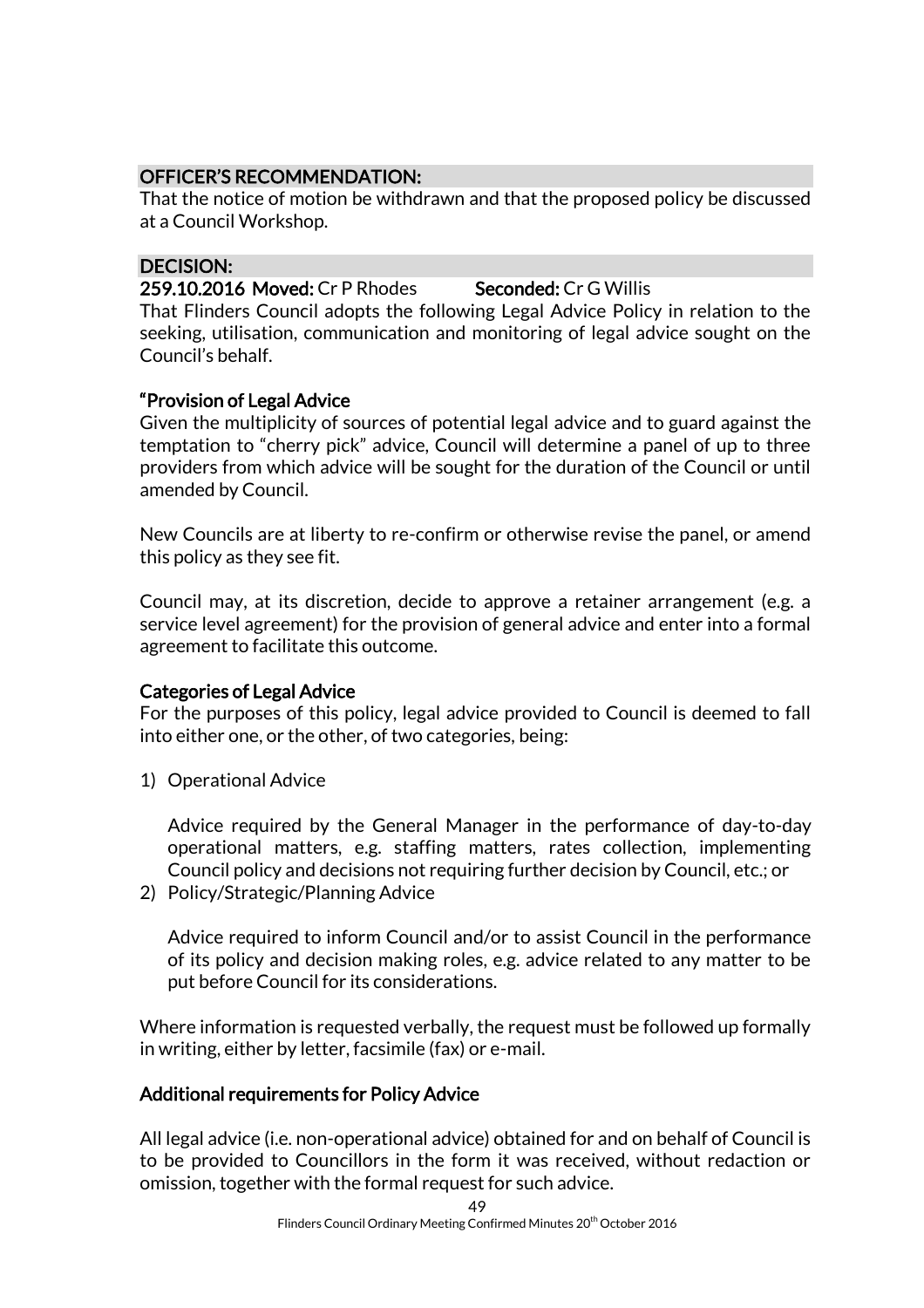This legal advice, and its initiating request/s, is to be provided to Councillors at the same time as any advice, information or recommendations incorporating, or referencing such advice, is provided to the council or a council committee.

#### Requirements for all Advice

The General Manager is to maintain a (Legal Advice) Register of all advice sought and received, including the:

- Date advice was sought;
- $\bullet$  Provider of the advice;
- Purpose or subject of such advice
- Category of advice sought (i.e. Operational or Policy)
- Date the advice was received; and
- Cost of the advice, if outside a pre-paid retainer agreement.

Access to the Legal Advice Register is to be made available for Councillors on request."

# CARRIED (4-3)

For: Cr C Rhodes, Cr P Rhodes, Cr K Stockton and Cr G Willis. Against: Mayor Carol Cox, Deputy Mayor Marc Cobham and Cr David Williams.

Note: The Policy will now lay on the table for 28 days for public comment.

#### FORESHADOWED MOTION

That the notice of motion be withdrawn and that the proposed policy be discussed at a Council Workshop.

Mayor Carol Cox called a break in the meeting at 3.15pm and resumed the meeting at 3.25pm.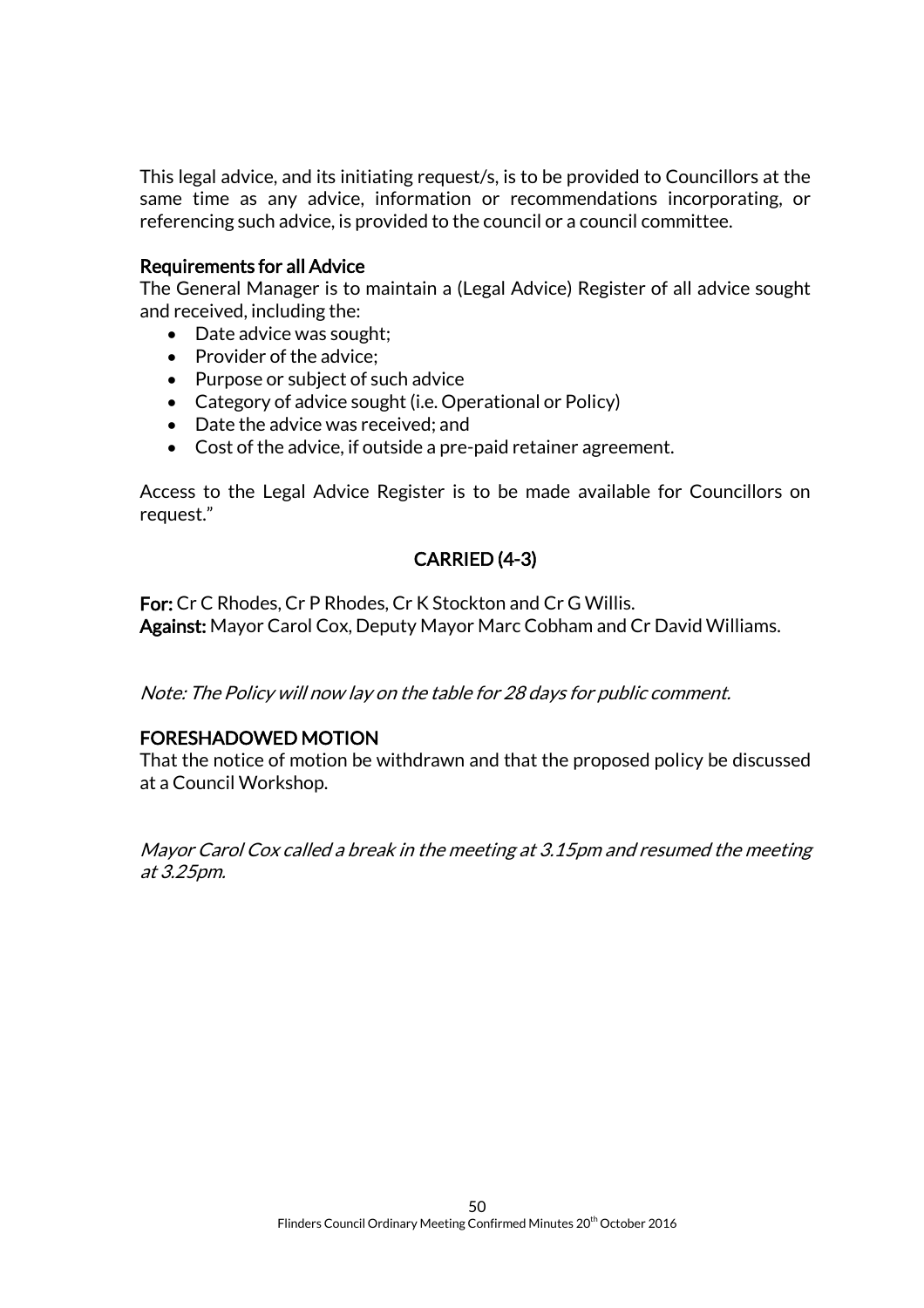# E. CORPORATE SERVICES

| Item E1: | Quarterly Financial Report for July - September 2016 |
|----------|------------------------------------------------------|
|----------|------------------------------------------------------|

| <b>ACTION</b>            | Information                             |
|--------------------------|-----------------------------------------|
| <b>PROPONENT</b>         | <b>Acting General Manager</b>           |
| <b>OFFICER</b>           | Sophie Pitchford                        |
| <b>FILE REFERENCE</b>    | FIN/0100, ADM/0600                      |
| <b>ASSOCIATED PAPERS</b> | Annexure 17: Quarterly Financial Report |
|                          | July - September 2016                   |

#### INTRODUCTION:

Presented to Council is the first Quarterly Financial Report for the period commencing  $1^{st}$  July 2016 and ending  $30^{th}$  September 2016.

#### PREVIOUS COUNCIL CONSIDERATION:

Council considers the Quarterly Financial Report on a quarterly basis.

#### OFFICER'S REPORT:

The report structure provides a summary of income and expenditure for the first quarter across all departmental divisions as individual finance reports. The Statement of Comprehensive Income includes actuals from the previous financial year, for comparison against current actuals, as well as the 2016/17 Annual Budget.

The Capital Works Report highlights each project and the expenditure incurred to date as well as projects carried forward as Works in Progress arising from the previous financial year.

#### STATUTORY REQUIREMENT:

Local Government Act 1993

#### POLICY/STRATEGIC IMPLICATIONS:

4.0 Strategic, Efficient and Effective Organisation - Responding to risks and opportunities.

4.3 Ensure Council meets its statutory obligations and manages corporate and community risk.

#### BUDGET AND FINANCIAL IMPLICATIONS:

Annual Plan – all areas

#### RISK/LIABILITY:

No foreseen risks or legal obligations identified as a result of the financial report.

#### VOTING REQUIREMENTS:

Simple Majority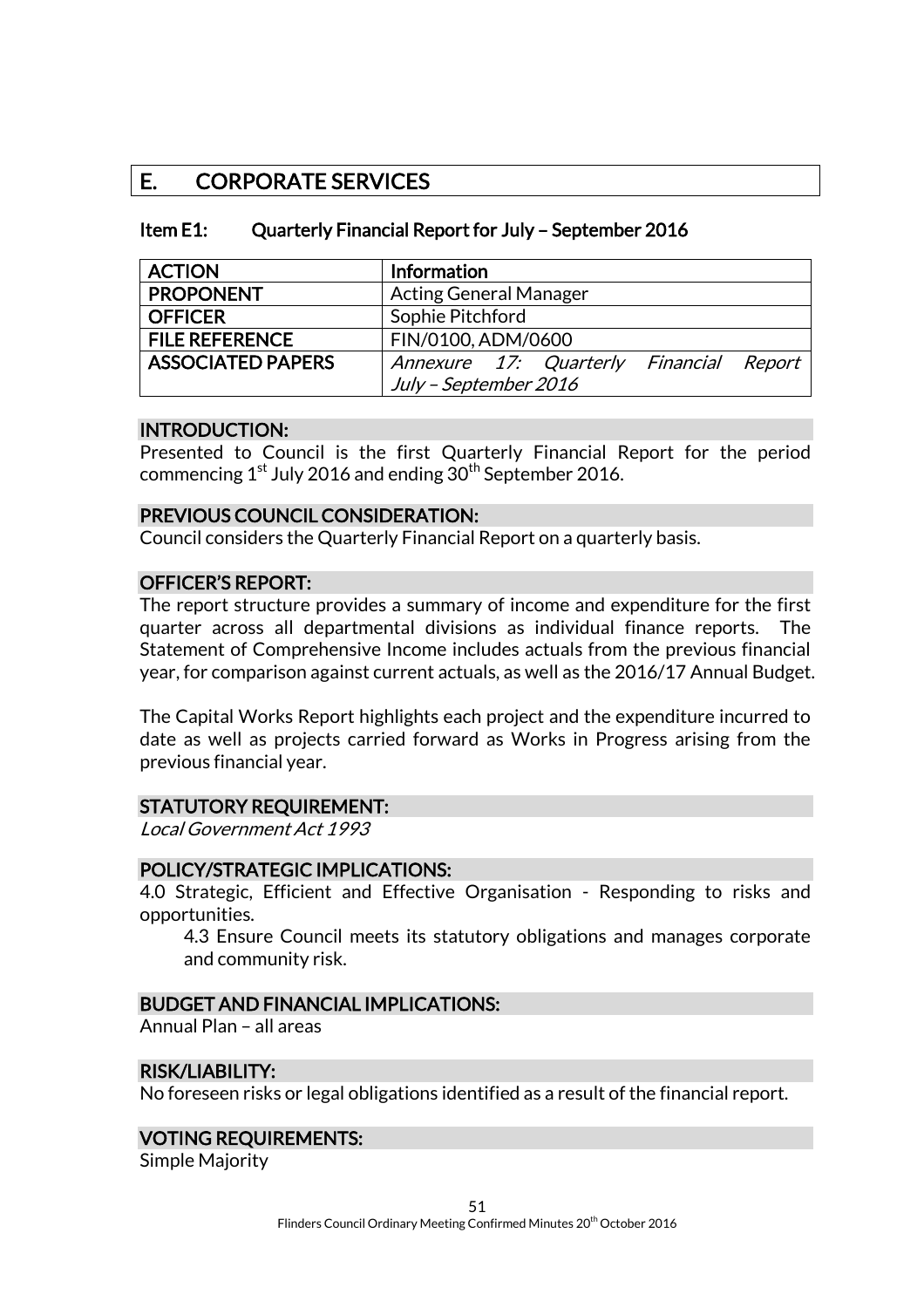#### OFFICER'S RECOMMENDATION:

That the Quarterly Financial Report for the period commencing  $1<sup>st</sup>$  July 2016 and ending 30<sup>th</sup> September 2016 be received and accepted.

#### DECISION:

260.10.2016 Moved: Deputy Mayor M Cobham Seconded: Cr K Stockton That the Quarterly Financial Report for the period commencing  $1<sup>st</sup>$  July 2016 and ending 30<sup>th</sup> September 2016 be received and accepted.

Note: Due to a technical error only the first two pages of the Quarterly Financial Report were included as an Annexure to the Agenda.

#### AMENDMENT

261.10.2016 Moved: Cr P Rhodes Seconded: Cr G Willis That pages 1 and 2 of the Quarterly Financial Report be received and it be noted that the complete financial report be presented at the November Council Meeting.

# CARRIED UNANIMOUSLY (7-0)

For: Mayor Carol Cox, Deputy Mayor Marc Cobham, Cr Chris Rhodes, Cr Peter Rhodes, Cr Ken Stockton, Cr David Williams and Cr Gerald Willis.

#### SUBSTATIVE MOTION

260.10.2016 Moved: Deputy Mayor M Cobham Seconded: Cr K Stockton That pages 1 and 2 of the Quarterly Financial Report be received and it be noted that the complete financial report will be presented at the November Council Meeting.

# CARRIED UNANIMOUSLY (7-0)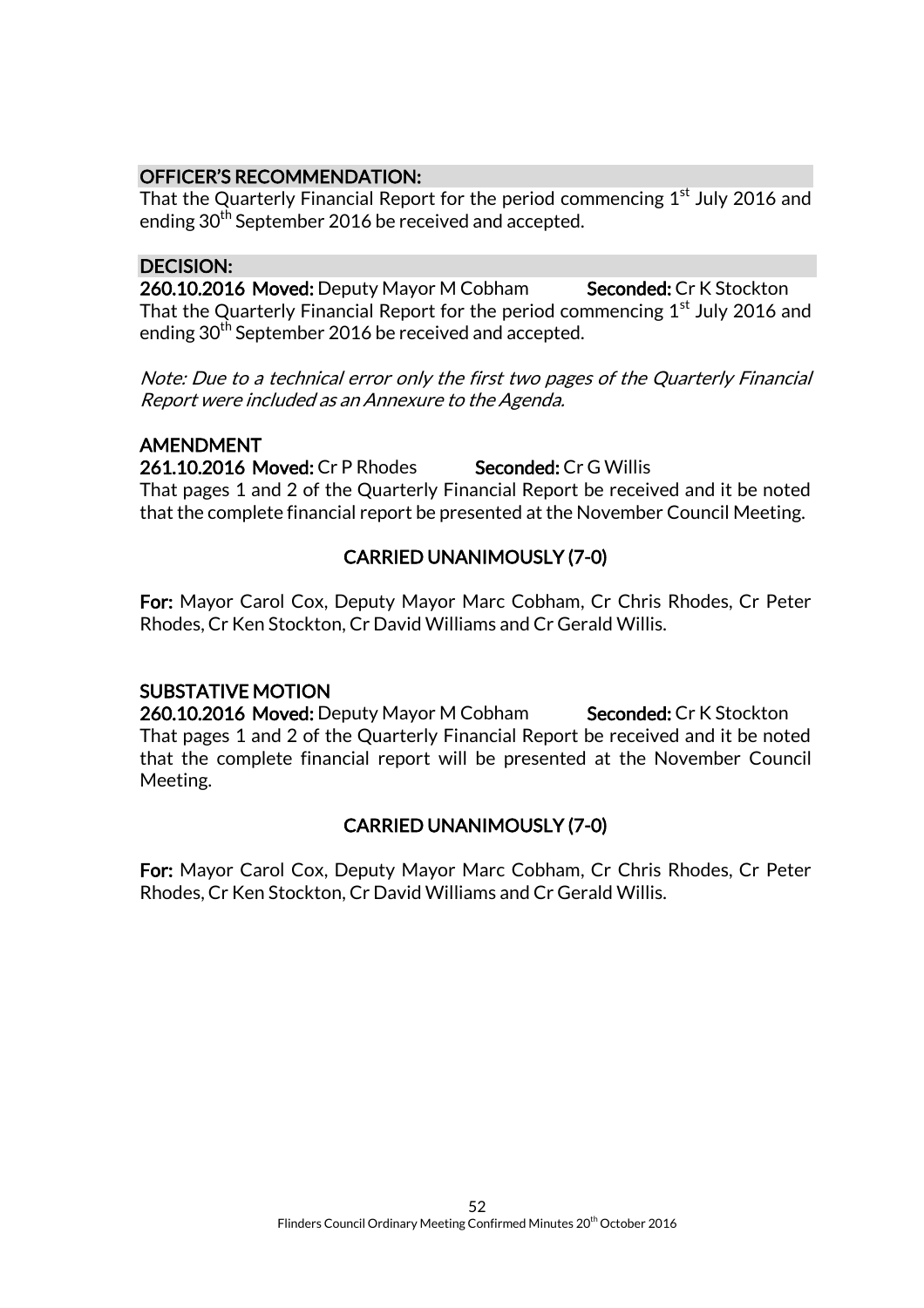#### Item E2: Long Term Asset Management Plan

| <b>ACTION</b>            | Information                                  |
|--------------------------|----------------------------------------------|
| <b>PROPONENT</b>         | <b>Council Officer</b>                       |
| <b>OFFICER</b>           | Sophie Pitchford, Acting General Manager     |
| <b>FILE REFERENCE</b>    | WAS/0400                                     |
| <b>ASSOCIATED PAPERS</b> | Annexure 18: Long Term Asset Management Plan |

#### INTRODUCTION:

The Local Government Ministerial Orders 2014 requires Council to adopt a Long Term Strategic Asset Management Plan.

The plan outlines Council's desire to operate and maintain its asset portfolio to achieve the following objectives: ensure the asset base contributes to the strategic objectives by providing the required level of service; and ensure infrastructure is maintained at a safe and functional standard.

#### PREVIOUS COUNCIL CONSIDERATION:

6<sup>th</sup> October 2016 workshop

#### OFFICER'S REPORT:

The Long Term Asset Management Plan is now presented to Council for consideration.

#### STATUTORY REQUIREMENT:

Local Government Act 1993 Local Government Ministerial Orders 2014

#### POLICY/STRATEGIC IMPLICATIONS:

4.0 Strategic, Efficient and Effective Organisation - Responding to risks and opportunities.

4.3 Ensure Council meets its statutory obligations and manages corporate and community risk.

4.3.21 An integrated and strategic approach to financial and asset management.

4.3.21.1. Maintain a long-term financial plan in accordance with the Local Government Act 1993.

#### BUDGET AND FINANCIAL IMPLICATIONS:

The Long Term Asset Management Plan provides direction for the setting of the capital works program which forms part of the annual budget.

#### RISK/LIABILITY: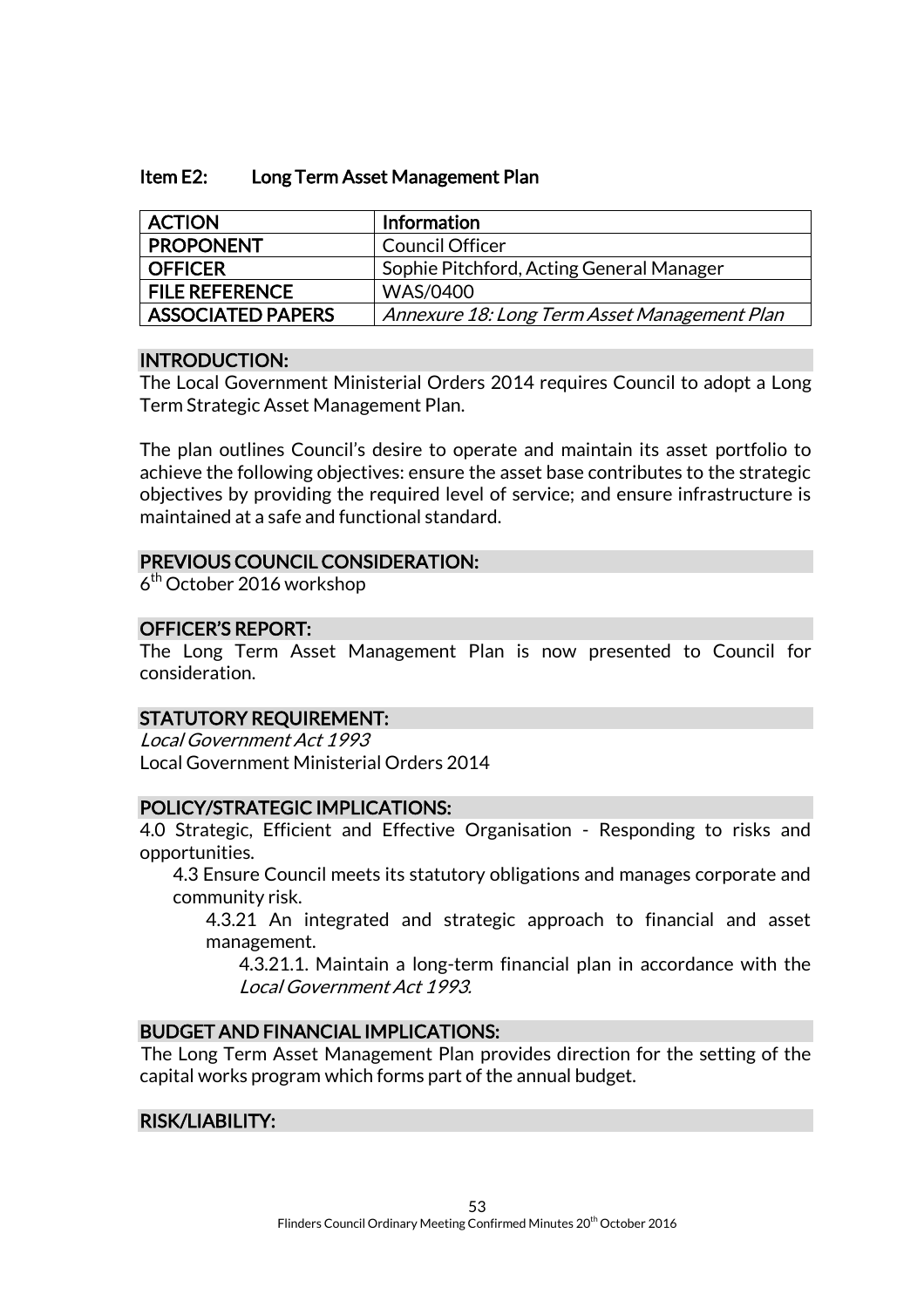A plan allows Council to mitigate any associated risks in meeting legislative and operational requirements in order to deliver the required levels of service to the Community.

#### VOTING REQUIREMENTS:

Simple Majority

#### OFFICER'S RECOMMENDATION:

That Council receives the Long Term Asset Management Plan.

#### DECISION:

262.10.2016 Moved: Cr G Willis Seconded: Deputy Mayor M Cobham That Council receives the Long Term Asset Management Plan.

#### CARRIED UNANIMOUSLY (7-0)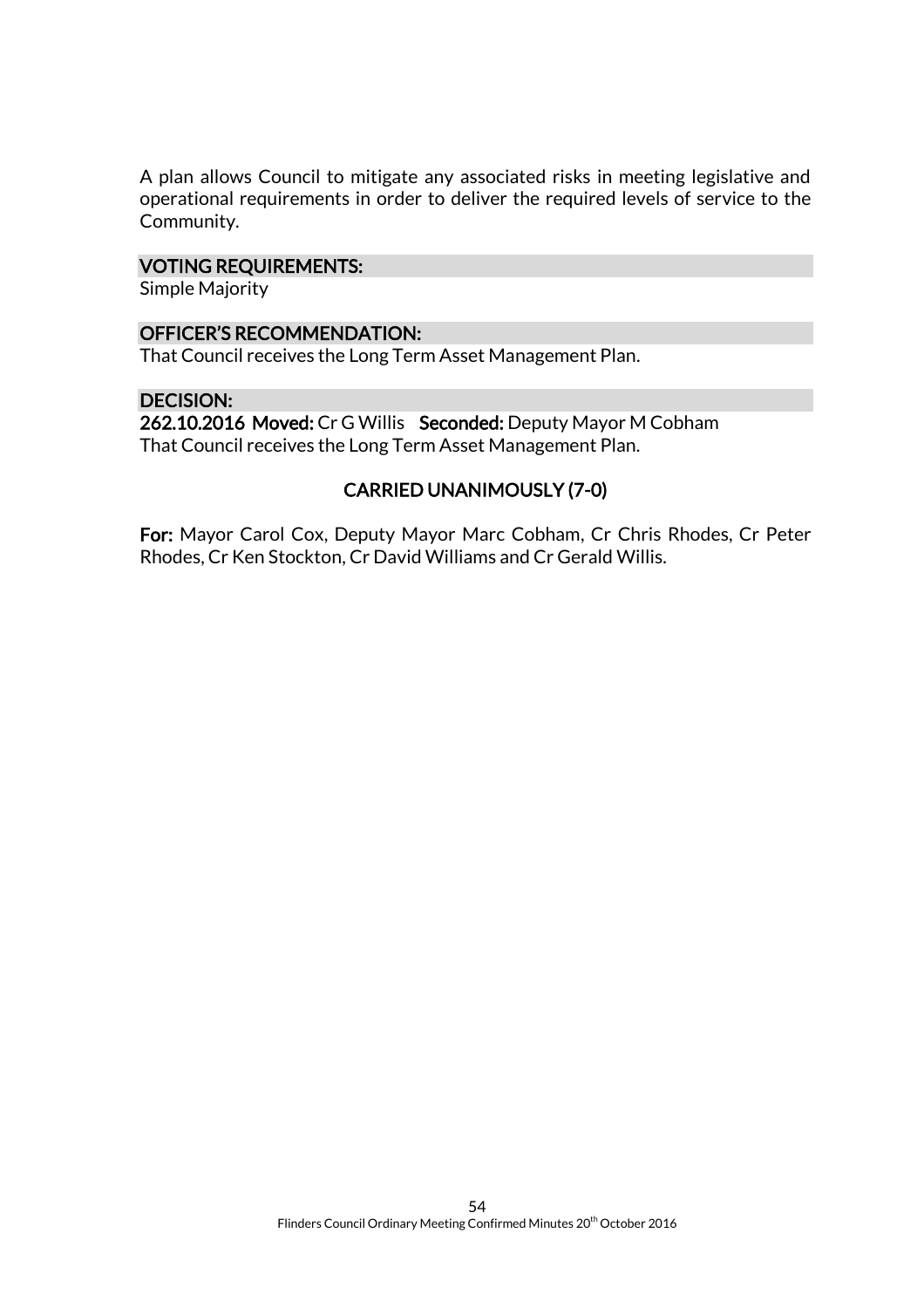#### Item E3: Opening a Bendigo Bank Account

| <b>ACTION</b>            | <b>Decision</b>                          |
|--------------------------|------------------------------------------|
| <b>PROPONENT</b>         | <b>Council Officer</b>                   |
| <b>OFFICER</b>           | Sophie Pitchford, Acting General Manager |
| <b>FILE REFERENCE</b>    | FIN/0203                                 |
| <b>ASSOCIATED PAPERS</b> | Nil                                      |

#### INTRODUCTION:

Bendigo Bank has established a Flinders Island Agency in the old Westpac site and in support, Flinders Council is transferring their accounts over to Bendigo Bank.

#### PREVIOUS COUNCIL CONSIDERATION:

Nil

#### OFFICER'S REPORT:

Due to Westpac closing their agency on Flinders Island, Council now needs to open an account with Bendigo Bank. As part of the process, Bendigo Bank requires Council to pass a motion authorising the accounts to be opened.

Council would like to open a Trading Account and a Cash Reserve Account. The signatories to the accounts will be as follows: Mrs Sophie Pitchford, Mr Brian Barnewall, Mrs Jaqueline Viney, Mrs Vicki Warden, Mrs Dianne Walsh and Ms Megan Boyes.

#### STATUTORY REQUIREMENT:

Nil

## POLICY/STRATEGIC IMPLICATIONS:

4.0 Strategic, Efficient and Effective Organisation - Responding to risks and opportunities.

#### BUDGET AND FINANCIAL IMPLICATIONS:

Nil

#### RISK/LIABILITY:

To mitigate the risk of mishandling of cash, Council will need a Bendigo Bank account to process deposits.

#### VOTING REQUIREMENTS:

Simple Majority

#### OFFICER'S RECOMMENDATION:

That Council authorises two accounts to be opened with Bendigo Bank; the signatories to the accounts being Mrs Sophie Pitchford, Mr Brian Barnewall, Mrs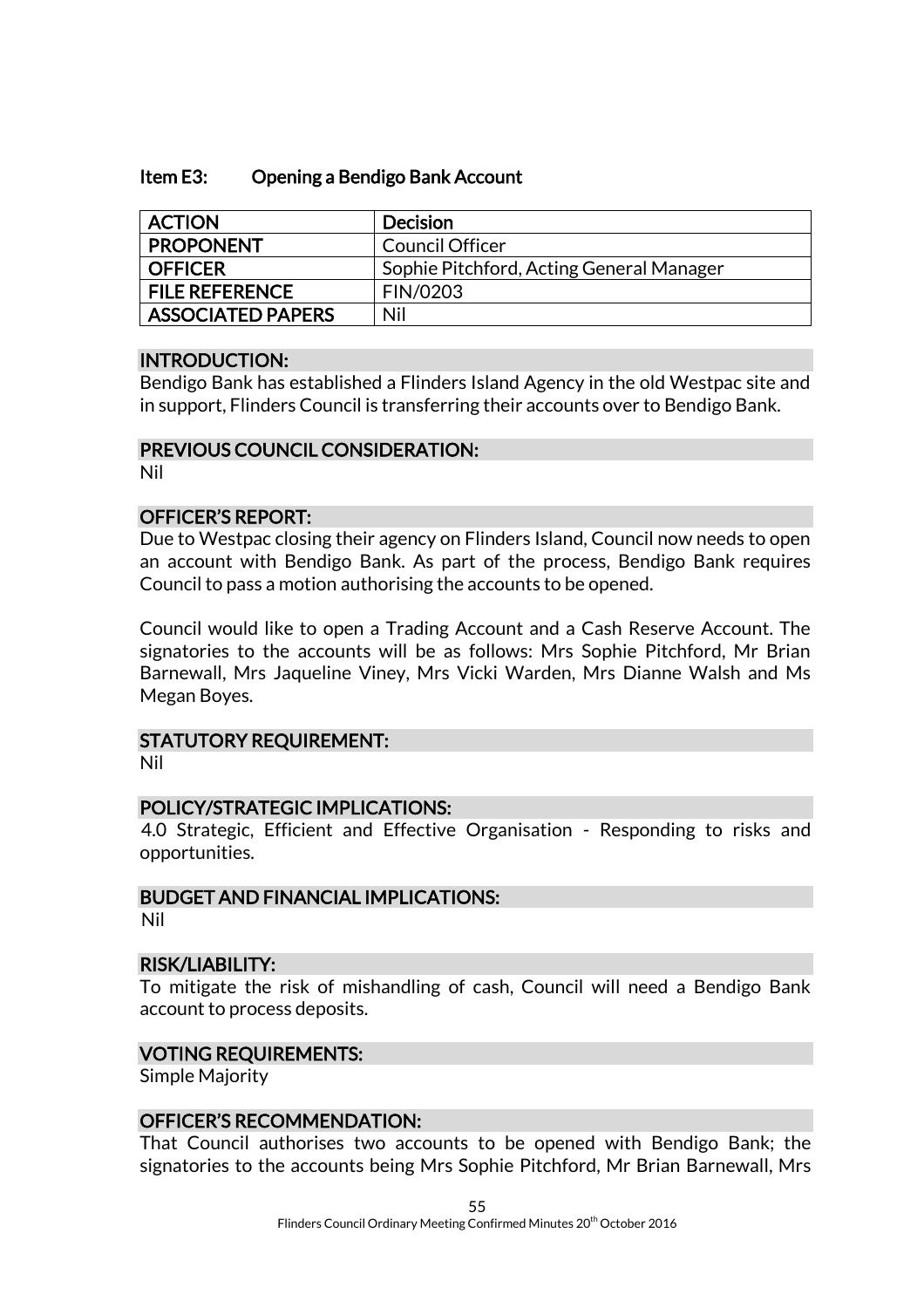Jaqueline Viney, Mrs Vicki Warden, Mrs Dianne Walsh and Ms Megan Boyes and that two signatures be required to authorise a payment.

#### DECISION:

263.10.2016 Moved: Deputy Mayor M Cobham Seconded: Cr D Williams That Council authorises two accounts to be opened with Bendigo Bank; the signatories to the accounts being Mrs Sophie Pitchford, Mr Brian Barnewall, Mrs Jaqueline Viney, Mrs Vicki Warden, Mrs Dianne Walsh and Ms Megan Boyes and that two signatures be required to authorise a payment.

# CARRIED UNANIMOUSLY (7-0)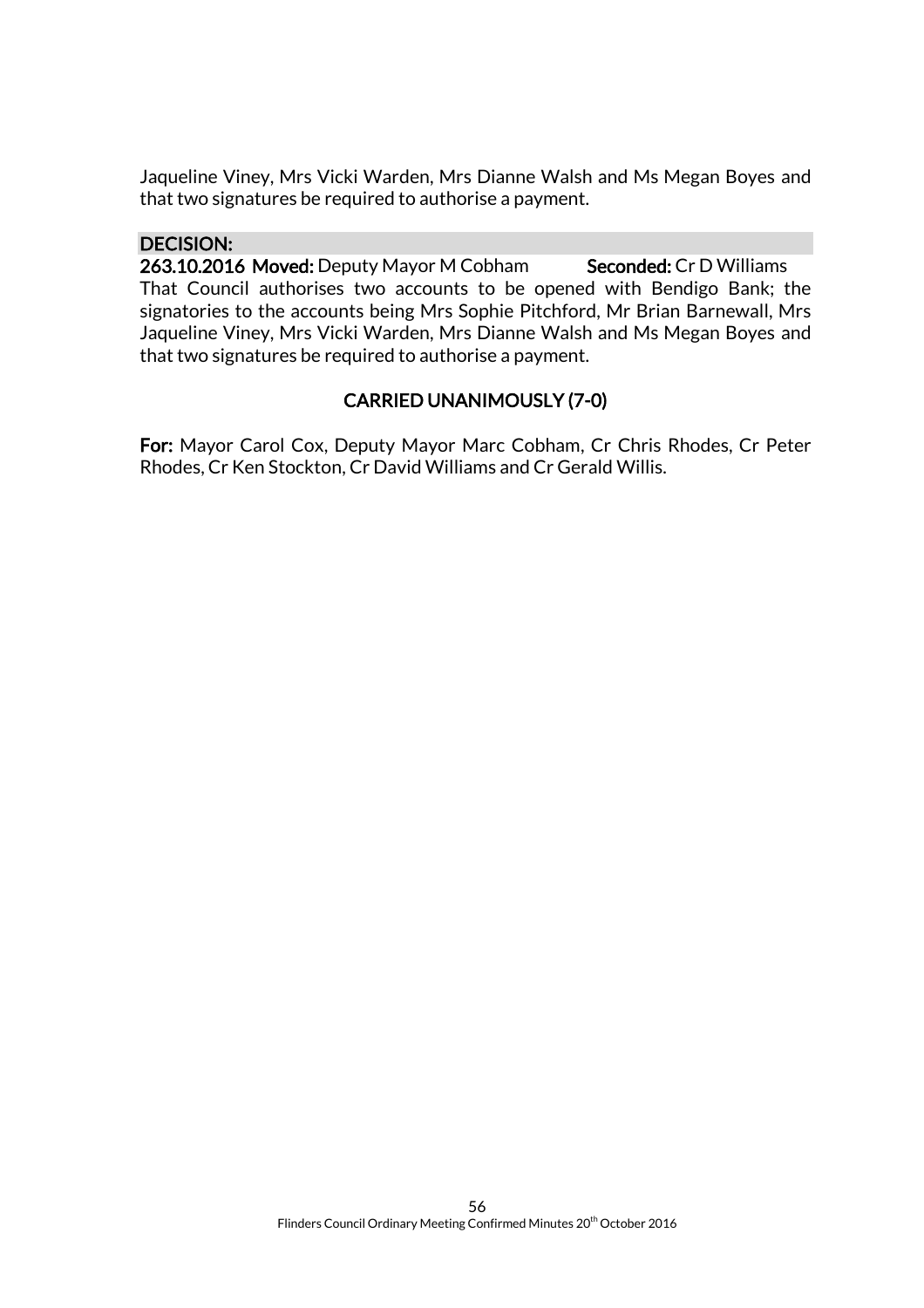# F. GOVERNANCE

| Item F1: | Waiver of Private Water Supply Fees |
|----------|-------------------------------------|
|----------|-------------------------------------|

| <b>ACTION</b>            | <b>Decision</b>                           |
|--------------------------|-------------------------------------------|
| <b>PROPONENT</b>         | <b>Council Officer</b>                    |
| <b>OFFICER</b>           | Sophie Pitchford, Acting General Manager  |
| <b>FILE REFERENCE</b>    | <b>WAT/0103</b>                           |
| <b>ASSOCIATED PAPERS</b> | Annexure 19: Letter from J Cazaly and M-A |
|                          | <b>Roberts</b>                            |

#### INTRODUCTION:

The Public Health Act 1997 (the Act) requires Council to register Private Water Suppliers to mitigate risks to public health from unsafe water. The Tasmanian Drinking Water Quality Guidelines 2015 (TDWQG) are legislatively enforceable under the Act and hence compliance is mandated.

The Department of Health and Human Services (DHHS) issued a document to assist Councils with registration. It was named 'Private Water Suppliers – Guidance Note' (v17 Sept 2015) and included classifications of supplies to be registered and different classifications of supply types.

One of the classifications to be registered includes: Private Water Schemes with reticulated water not supplied by TasWater.

The Killiecrankie town supply falls into this category. Having said that it may be provided as a "Do Not Consume" supply, removing any obligation to disinfect or monitor.

#### PREVIOUS COUNCIL CONSIDERATION:

Nil

#### OFFICER'S REPORT:

During the Killiecrankie toilet development application advertising a representation was received that alluded to Council "taping into" the town supply. This supply was unknown to officers working on the project. Further investigation found it to be administered by Jude Cazaly and Mary-Anne Roberts. An application to register has been forthcoming but also accompanied by a request to waive the registration fee (Annexure 19).

Council's fees for private water registration are:

| Annual registration | Initial | \$100.00 |
|---------------------|---------|----------|
|                     | Renewal | \$80.00  |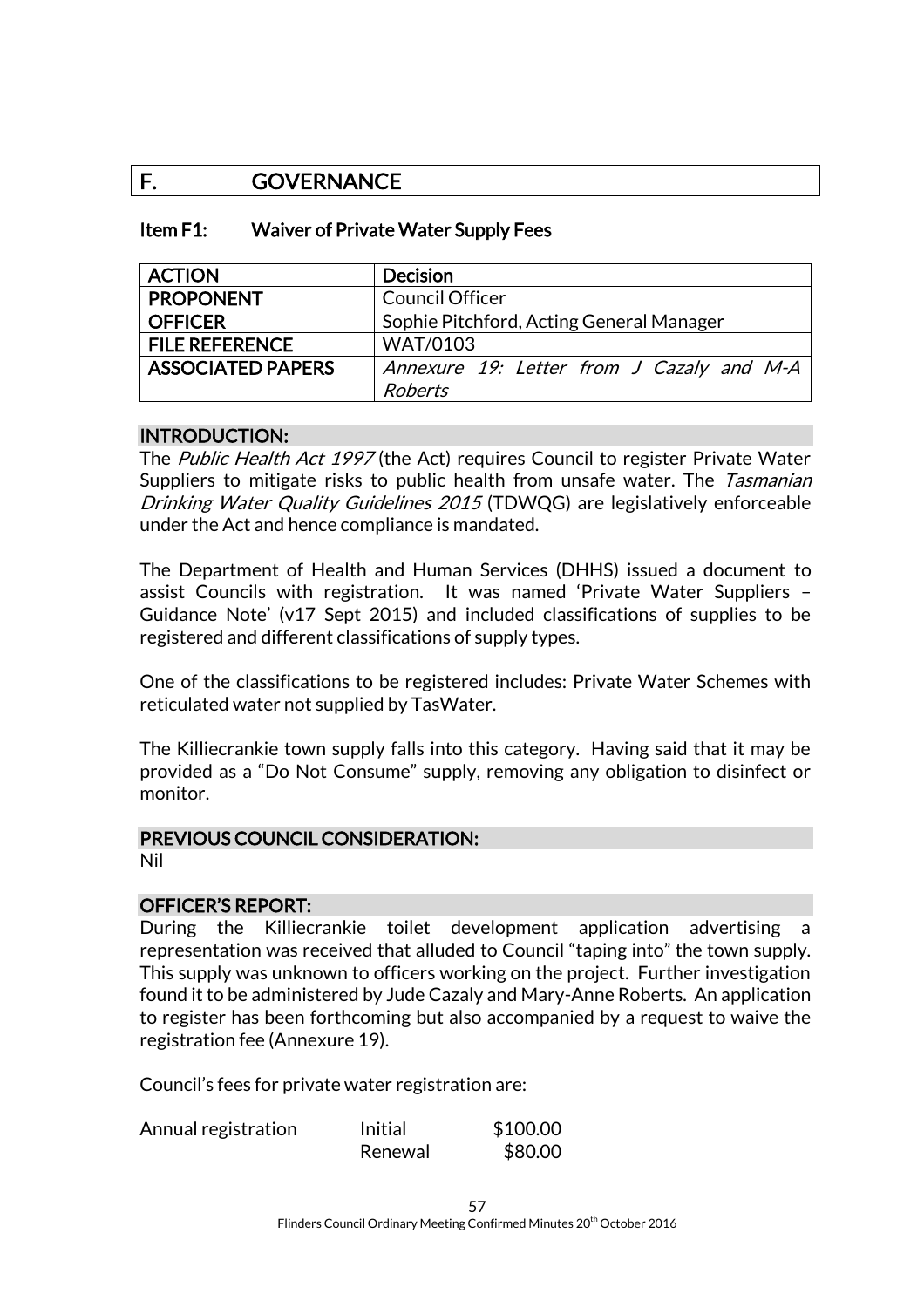#### STATUTORY REQUIREMENT:

Public Health Act 1997

#### POLICY/STRATEGIC IMPLICATIONS:

5.0 Livability - Protect, improve and promote the safety, creativity, health and wellbeing of the Islands' communities.

5.1 Improve the health and wellbeing of the Island communities through leadership and co-ordination.

5.1.4 Water supply free from contaminants.

#### BUDGET AND FINANCIAL IMPLICATIONS:

Loss of registration fee totaling \$100.00 and annual renewal fees of \$80.00

RISK/LIABILITY:

Nil

#### VOTING REQUIREMENTS:

Absolute Majority

# OFFICER'S RECOMMENDATION:

That Council agrees to waive the requested \$100.00 application fee for the Killiecrankie Private Water Supply for the 2016/2017 period.

That Council agrees to waive ongoing registration fees for each year beyond the current period.

#### DECISION:

264.10.2016 Moved: Cr D Williams Seconded: Deputy Mayor M Cobham That Council agrees to waive the requested \$100.00 application fee for the Killiecrankie Private Water Supply for the 2016/2017 period.

That Council agrees to waive ongoing registration fees for each year beyond the current period.

Mayor Carol Cox passed the chair to Deputy Mayor Marc Cobham at 3.44pm.

#### AMENDMENT

265.10.2016 Moved: Mayor C Cox Seconded: Cr D Williams

That Council agrees to waive the requested \$100.00 application fee for the Killiecrankie Private Water Supply for the 2016/2017 period.

That Council agrees to waive ongoing registration fees for each year beyond the current period and that Council agrees to review the position in three years with the proviso that fees and charges for any action required by legislation, now or in the future, are not included in this waiver.

# CARRIED (5-2)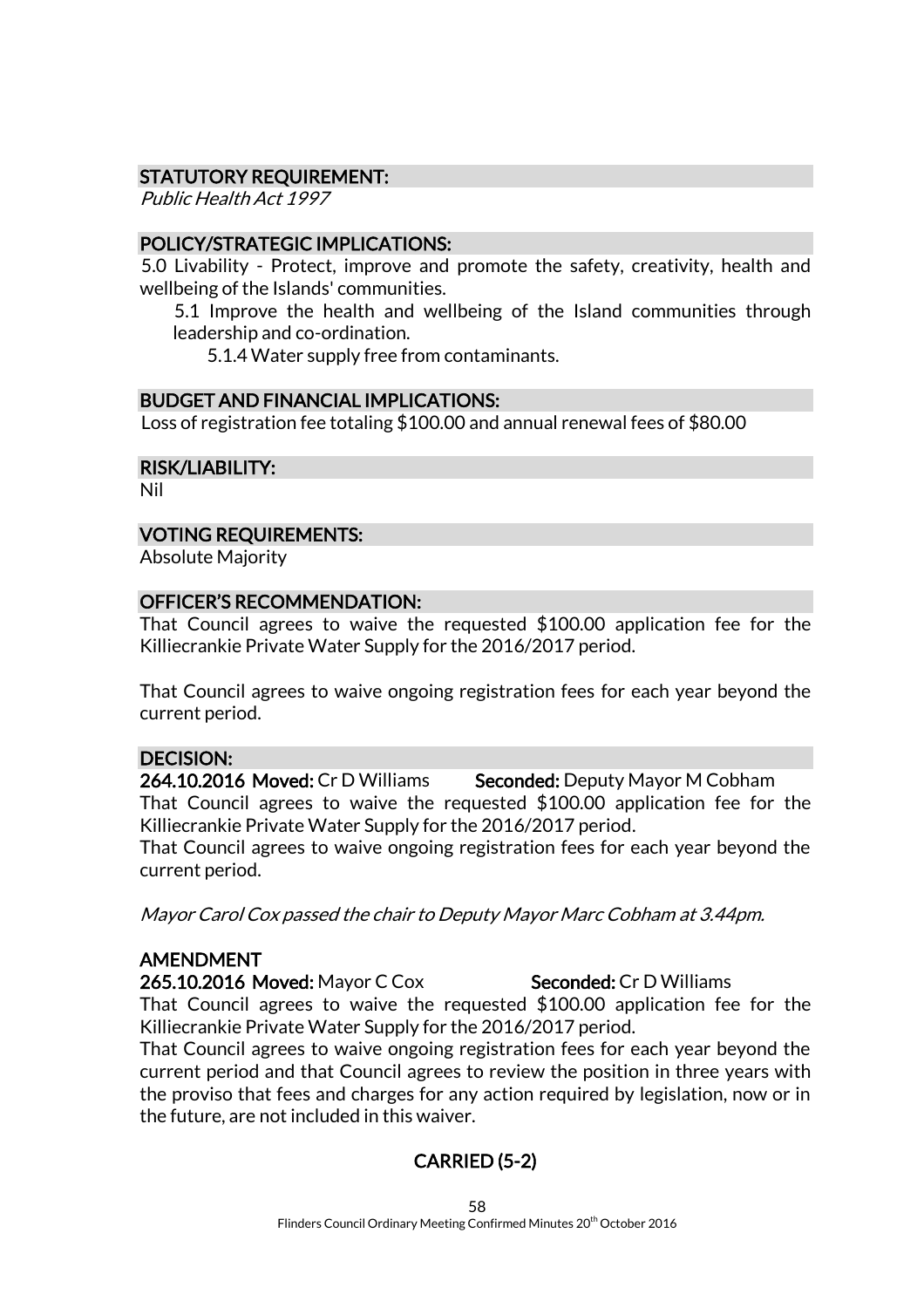For: Mayor Carol Cox, Deputy Mayor Marc Cobham, Cr C Rhodes, Cr K Stockton and Cr David Williams. Against: Cr P Rhodes (abstained) and Cr G Willis.

Deputy Mayor Marc Cobham passed the chair to Mayor Carol Cox at 3.47pm.

266.10.2016 Moved: Cr C Rhodes Seconded: Cr K Stockton That Item F1:Waiver of Private Water Supply Fees be deferred until further information is gained regarding the possibility of a sustainable water supply being connected to the toilet.

# CARRIED (5-2)

For: Mayor Carol Cox, Deputy Mayor Marc Cobham, Cr C Rhodes, Cr P Rhodes, Cr K Stockton and Cr G Willis.

Against: Deputy Mayor Marc Cobham and Cr David Williams.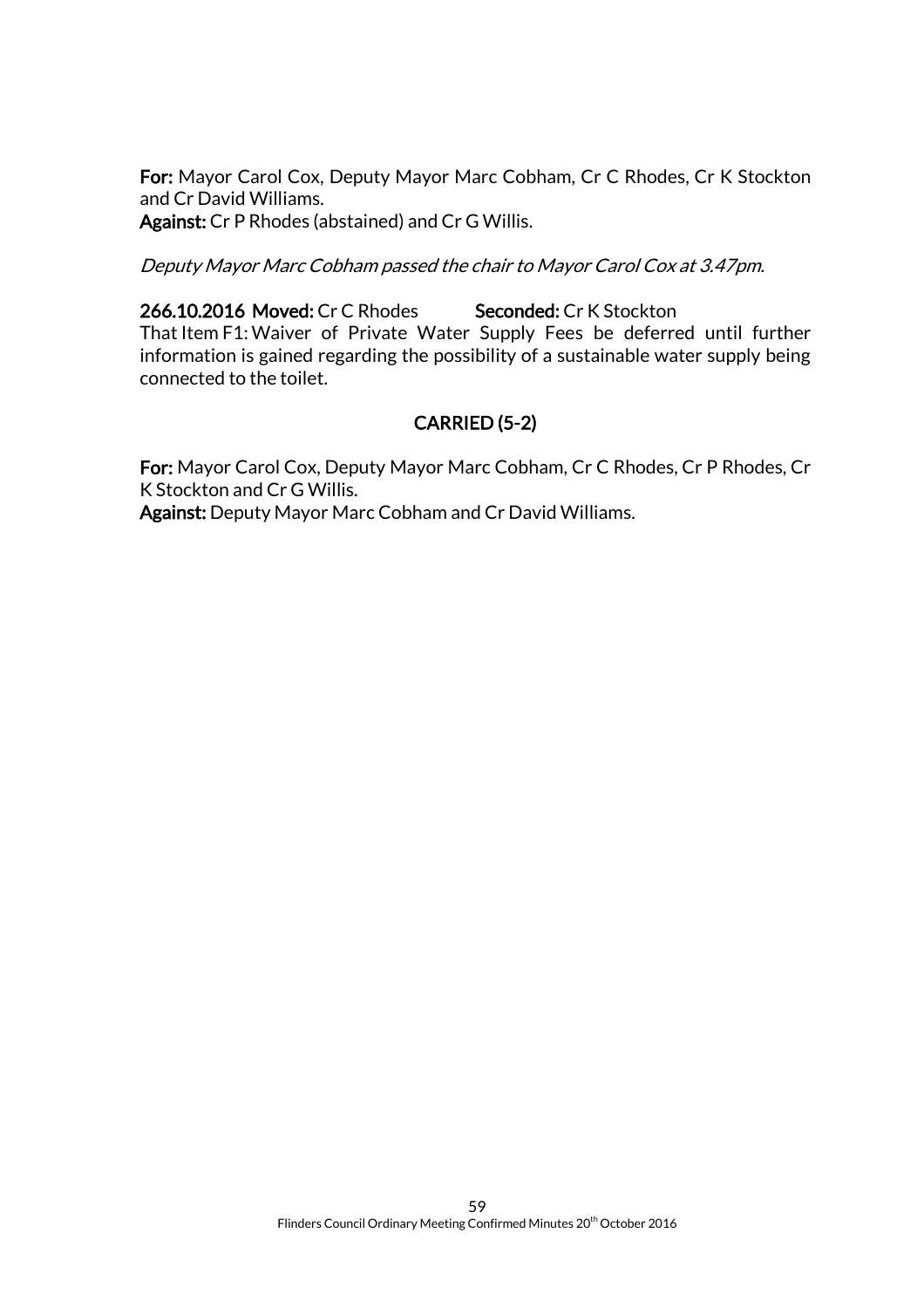| Item F2: | Waiver of Patriarchs Wildlife Sanctuary Rates |
|----------|-----------------------------------------------|
|----------|-----------------------------------------------|

| <b>ACTION</b>            | <b>Decision</b>                          |
|--------------------------|------------------------------------------|
| <b>PROPONENT</b>         | Council Officer                          |
| <b>OFFICER</b>           | Sophie Pitchford, Acting General Manager |
| <b>FILE REFERENCE</b>    | FIN/1202                                 |
| <b>ASSOCIATED PAPERS</b> | Annexure 20: Letter from Andrew Jackson  |

#### INTRODUCTION:

The Friends of the Patriarchs (Patriarchs Wildlife Sanctuary) has been fundamental in carrying on the Wildlife Sanctuary that Derek Smith's established in 1977. The Committee has written to Council (Annexure 20) requesting that the 2016/17 rates and future rates levied be waived to ensure the ongoing sustainability of the site.

#### PREVIOUS COUNCIL CONSIDERATION:

Nil

#### OFFICER'S REPORT:

The Friends of the Patriarchs work tirelessly with limited resources to allow for the continuation of the wildlife sanctuary Derek Smith established.

All the work is carried out by volunteers and any funds that are required are raised by the Committee.

The Sanctuary provides a peaceful environment for locals and visitors to enjoy, including a free barbeque facility, shower and a hut for overnight stays. It is an extremely popular attraction for many, particularly due to the ability to be able to get up close to wild wallabies and feed them. The Parks and Wildlife Service has recognised the importance of the Sanctuary and listed it as a Conservation Area.

Without the continued support of the Committee and others, the Sanctuary would be hard to maintain and it would be a great loss to the Community if it were to fall into disrepair or close.

The Committee has written to Council (Annexure 20) requesting that the 2016/17 rates and future rates levied be waived to ensure the ongoing sustainability of the site.

#### STATUTORY REQUIREMENT:

Nil

#### POLICY/STRATEGIC IMPLICATIONS:

A Waiver of Fees Policy exists however the only fees and charges covered by the policy are Place of Assembly Licences and Temporary Food Registrations.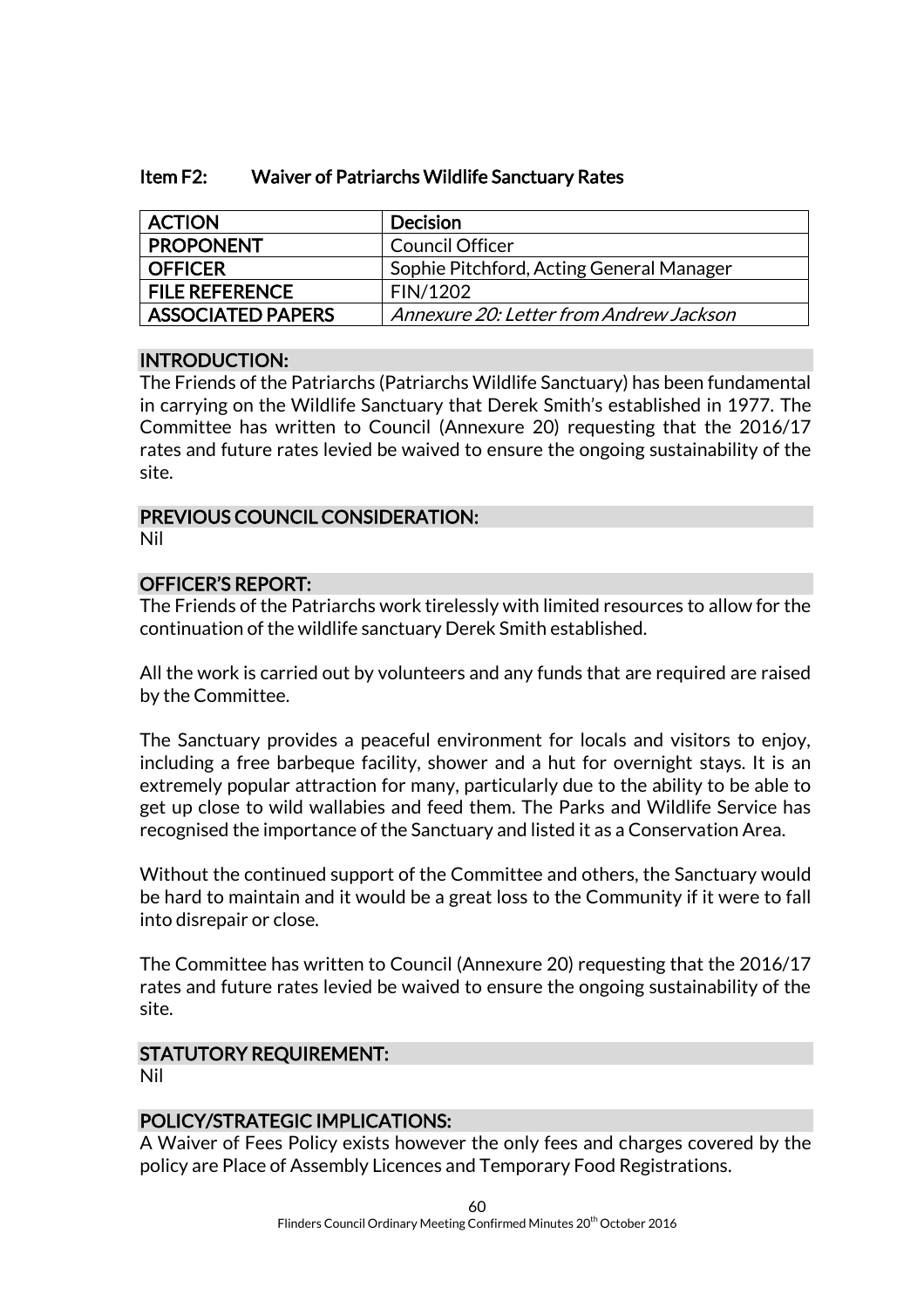#### BUDGET AND FINANCIAL IMPLICATIONS:

Limited loss in the waiver of rates - \$425.00

#### RISK/LIABILITY:

Not supporting the ongoing running of the Patriarchs Wildlife Sanctuary could potentially jeopardise the future of the Sanctuary.

#### VOTING REQUIREMENTS:

Absolute Majority

#### OFFICER'S RECOMMENDATION:

That Council agrees to waive the 2016/17 rates and any future rates levied on the Patriarchs Wildlife Sanctuary.

#### DECISION:

267.10.2016 Moved: Cr G Willis Seconded: Cr D Williams That the Council agrees to waive the 2016/17 rates and charges levied on the property known as Patriarchs Wildlife Sanctuary.

# CARRIED UNANIMOUSLY (7-0)

For: Mayor Carol Cox, Deputy Mayor Marc Cobham, Cr Chris Rhodes, Cr Peter Rhodes, Cr Ken Stockton, Cr David Williams and Cr Gerald Willis.

Mayor Carol Cox called a break in meeting at 4.02pm and resumed the meeting at 5.02pm.

Mayor Carol Cox passed the chair to Deputy Mayor Marc Cobham at 5.02pm and left the meeting, returning at 5.05pm. Deputy Mayor Marc Cobham passed the chair to Mayor Carol Cox.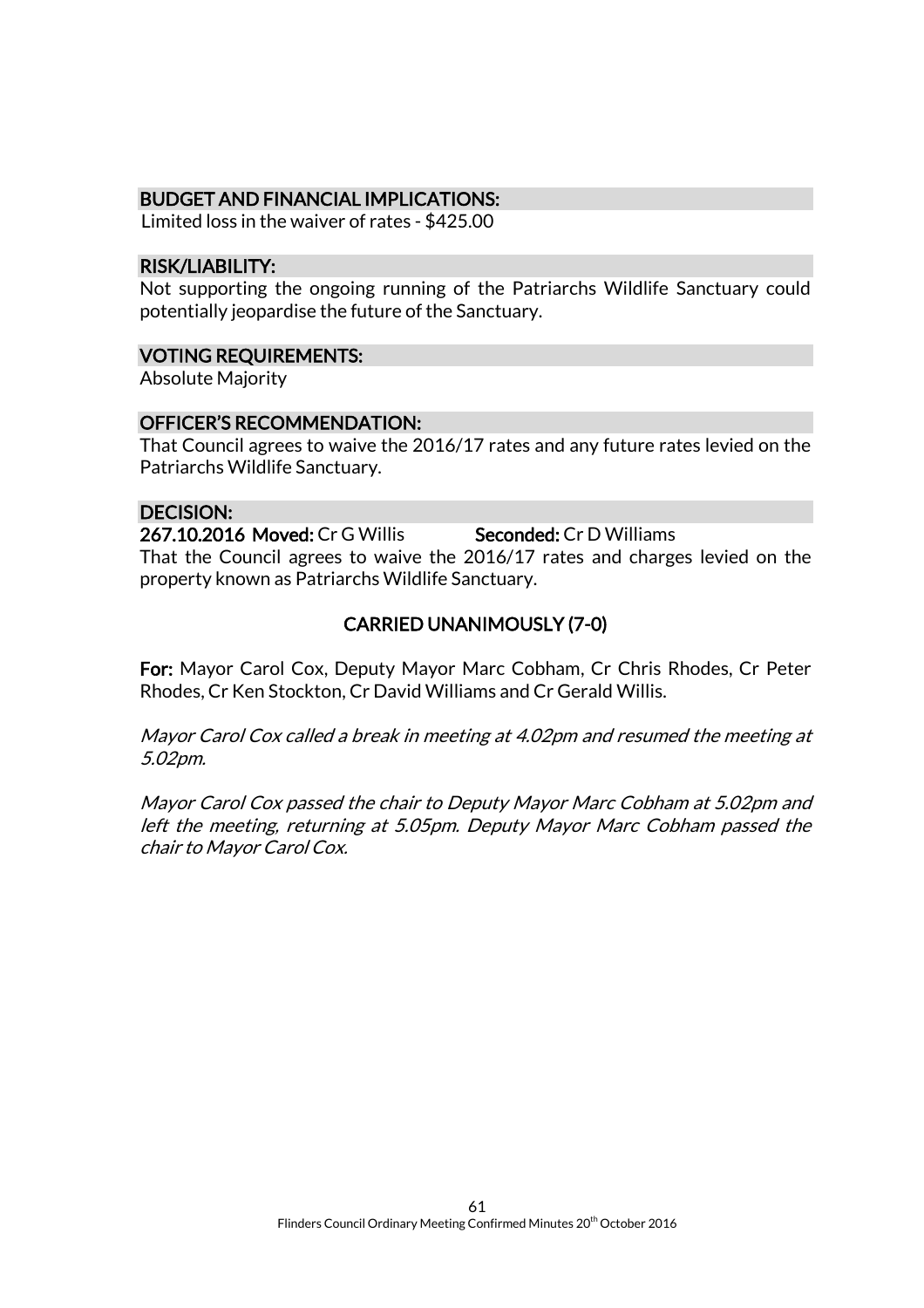#### Item F3: Council's 1<sup>st</sup> Quarterly Report

| <b>ACTION</b>            | Information                                                     |
|--------------------------|-----------------------------------------------------------------|
| <b>PROPONENT</b>         | <b>Council Officer</b>                                          |
| <b>OFFICER</b>           | Sophie Pitchford, Acting General Manager                        |
| <b>FILE REFERENCE</b>    | COU/0600                                                        |
| <b>ASSOCIATED PAPERS</b> | Annexure 21: Council's 1 <sup>st</sup> Quarterly Report (July - |
|                          | September 2016)                                                 |

#### INTRODUCTION:

The purpose of this report is to provide Councillors with an update of the various actions taken by the whole of Council for the first quarter of the financial year.

#### PREVIOUS COUNCIL CONSIDERATION:

Previously provided as a departmental monthly reports then departmental quarterly reports.

#### OFFICER'S REPORT:

Please read Annexure 21 - Council's 1<sup>st</sup> Quarterly Report (July - September 2016).

#### VOTING REQUIREMENTS:

Simple Majority

#### OFFICER'S RECOMMENDATION:

That the Council's  $1^\text{st}$  Quarterly Report (July - September 2016) be received and accepted by Council.

#### DECISION:

268.10.2016 Moved: Cr D Williams Seconded: Cr G Willis That the Council's  $1^\mathrm{st}$  Quarterly Report (July - September 2016) be received and accepted by Council.

#### CARRIED UNANIMOUSLY (7-0)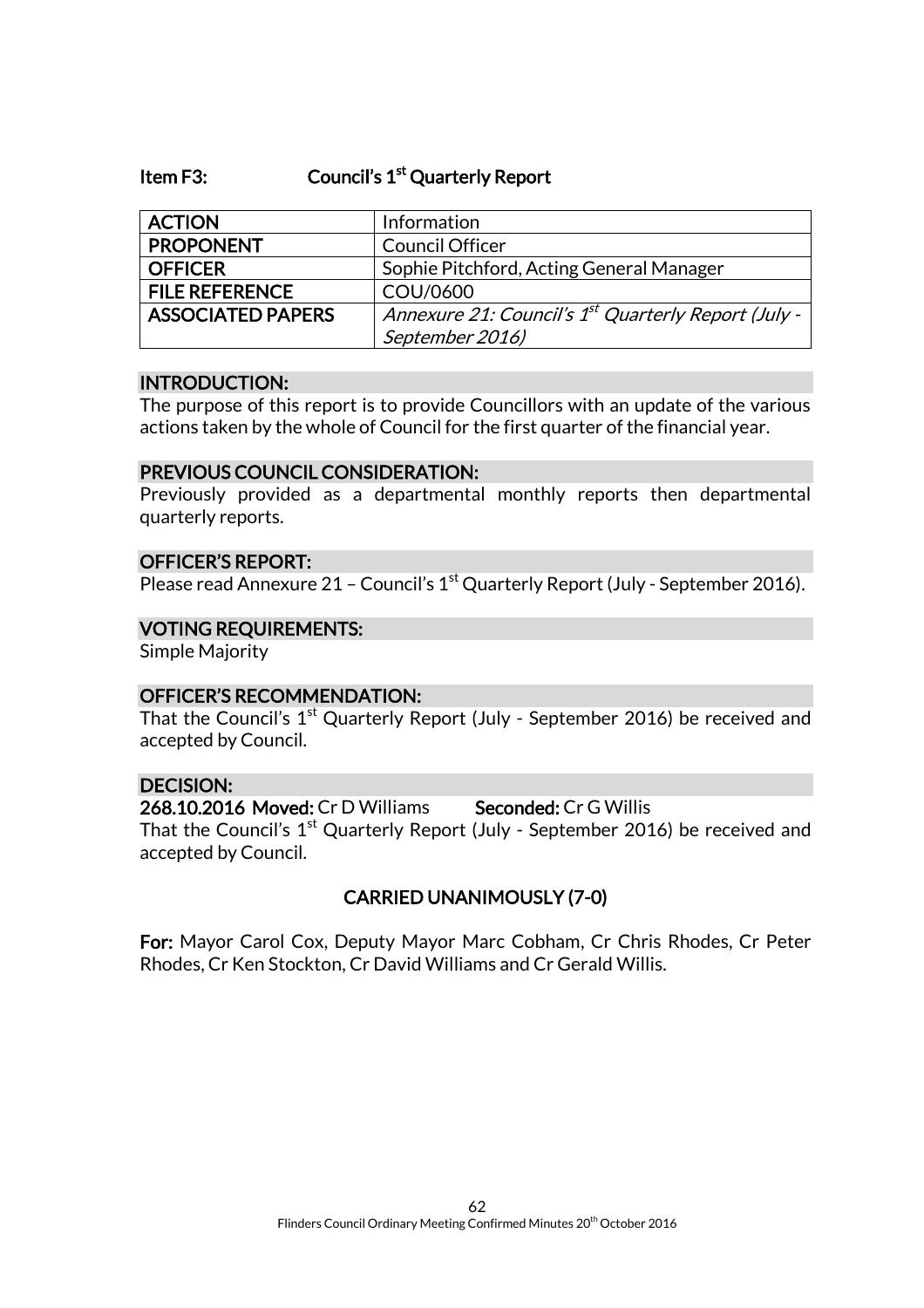#### Item F5: Councillor Resolution Report

| <b>ACTION</b>            | Information                                               |
|--------------------------|-----------------------------------------------------------|
| <b>PROPONENT</b>         | <b>Council Officer</b>                                    |
| <b>OFFICER</b>           | Sophie Pitchford, Acting General Manager                  |
| <b>FILE REFERENCE</b>    | COU/0600                                                  |
| <b>ASSOCIATED PAPERS</b> | Annexure 22: Councillor Resolution Report<br>October 2016 |

#### INTRODUCTION:

This report identifies the actions taken and actual costs associated with implementing resolutions passed by elected members up to October 2016.

#### PREVIOUS COUNCIL CONSIDERATION:

The report is presented on a monthly basis.

#### OFFICER'S REPORT:

Please read Annexure 22 – Councillor Resolution Report October 2016.

#### VOTING REQUIREMENTS:

Simple Majority

#### OFFICER'S RECOMMENDATION:

That the Councillor Resolution Report October 2016 be noted.

#### DECISION:

269.10.2016 Moved: Deputy Mayor M Cobham Seconded: Cr G Willis That the Councillor Resolution Report October 2016 be noted.

#### CARRIED UNANIMOUSLY (7-0)

For: Mayor Carol Cox, Deputy Mayor Marc Cobham, Cr Chris Rhodes, Cr Peter Rhodes, Cr Ken Stockton, Cr David Williams and Cr Gerald Willis.

Mayor Carol Cox passed the chair to Deputy Mayor Marc Cobham at 5.15pm.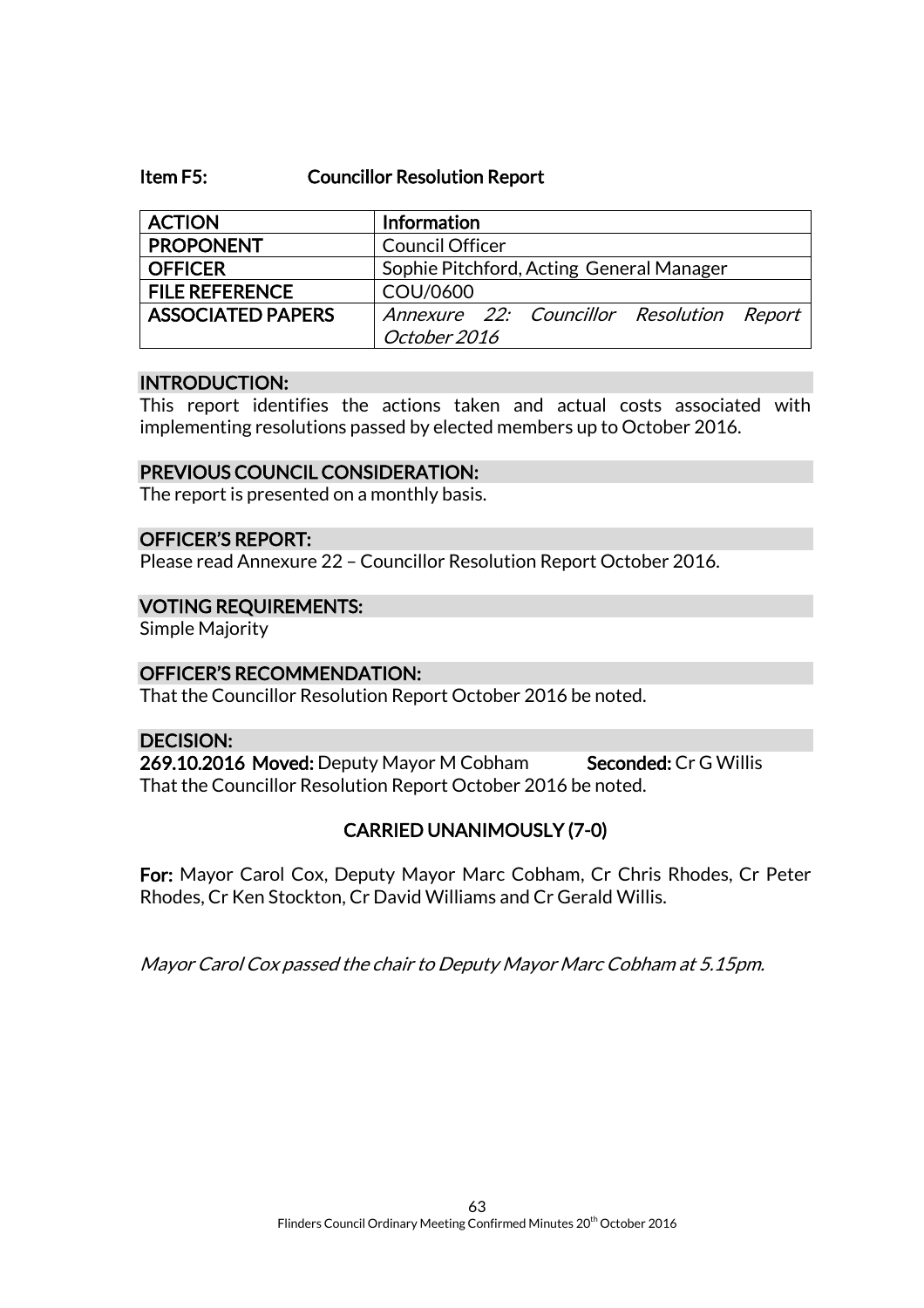#### Item D3: Notice of Motion from Mayor Carol Cox - Accelerated Local Government Capital Program

| <b>ACTION</b>            | <b>Decision</b>                          |
|--------------------------|------------------------------------------|
| <b>PROPONENT</b>         | Mayor Carol Cox                          |
| <b>OFFICER</b>           | Sophie Pitchford, Acting General Manager |
| <b>FILE REFERENCE</b>    | <b>FIN/0502</b>                          |
| <b>ASSOCIATED PAPERS</b> | Nil                                      |

#### NOTICE OF MOTION:

That Flinders Council takes advantage of the opportunity being offered by the State Government and identifies projects from the Long Term Asset Management Plan that it can undertake in the near future; and

That Council makes application to the Accelerated Local Government Capital Program for the loan to undertake the projects.

#### COUNCILLOR'S REPORT:

On the 27<sup>th</sup> September 2016 the State Government launched its Accelerated Local Government Capital Program (ALGCP) as a part of the Northern Economic Stimulus Package.

Under the ALGCP, the Government will enter into partnerships with participating councils to bring forward up to \$60 million of infrastructure investments, which will be financed by new borrowings at no cost to participating councils.

All Councils in the north and north-west regions are eligible to participate in the program and the funding is being made available on a first-come-first-served basis, and will remain open until 1 February 2017.

Projects that are eligible for funding will be those that the Council has already identified that it anticipates it will undertake over the period 2016-17 to 2020-21. Some of the projects that have been identified by councils for potential funding include roads, bridges, footpaths, urban landscape and renewals and building works.

It is up to each Council to determine the nature of the proposals coming forward for funding under the program. There will be no business case review by Treasury of the projects that are brought forward.

The loans are being made available by Tascorp, which will still undertake its normal credit assessment for each participating council.

Flinders Council is well placed to take advantage of this offer, and is finalising the review of its Long Term Asset Management Plan through consideration at this Council Meeting. This will enable Council to comply with the requirements of the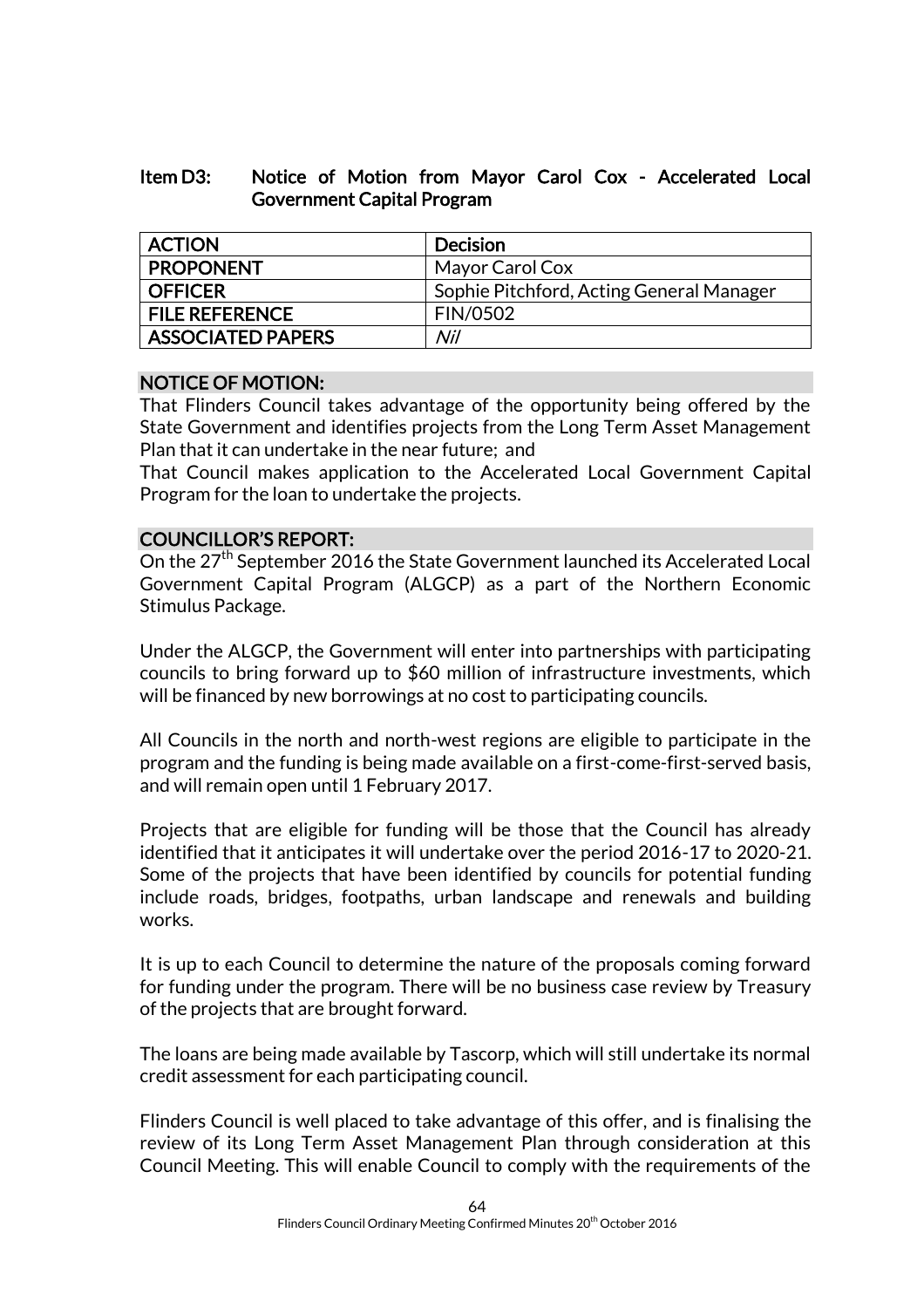ALGCP and assist Council to identify the capital work that funding could be applied for.

In considering which projects Council might apply for funding for, the ability of Council or local trades people to logistically undertake the project(s) needs to be of high consideration. Council must also be prepared to repay the loan in the year that it was targeted to be completed in the Long Term Asset Management Plan.

I commend this program and urge Councillors to take advantage of the offer for the benefit of the Community we represent.

#### PREVIOUS COUNCIL CONSIDERATION:

6<sup>th</sup> October 2016 Councillor Workshop

#### OFFICER'S REPORT:

Council's request for a local allocation of \$800,000 was approved for 2016-17 by the Treasurer of Tascorp. If Council were to draw these funds, Council would be required to pay interest on the amount.

The loans that the State Government are offering as part of the Accelerated Local Government Capital Program will allow Council to borrow money interest free to carry out capital works scheduled as part of the Long Term Asset Management Plan.

Council is focused on maintaining a level of reserves in order to safeguard its longterm financial position, whilst also maintaining the Island's infrastructure to meet the needs of the Flinders Island Community.

The opportunity that presents itself to Council will assist with the long-term sustainability and allow for capital projects to proceed in line with the long term asset management plan.

#### STATUTORY REQUIREMENTS:

Local Government Act 1993

#### POLICY/STRATEGIC IMPLICATIONS:

4.0 Strategic, Efficient and Effective Organisation - Responding to risks and opportunities.

4.3 Ensure Council meets its statutory obligations and manages corporate and community risk.

4.3.21 An integrated and strategic approach to financial and asset management.

4.3.21.1. Maintain a long-term financial plan in accordance with the Local Government Act 1993.

#### BUDGET AND FINANCIAL IMPLICATIONS: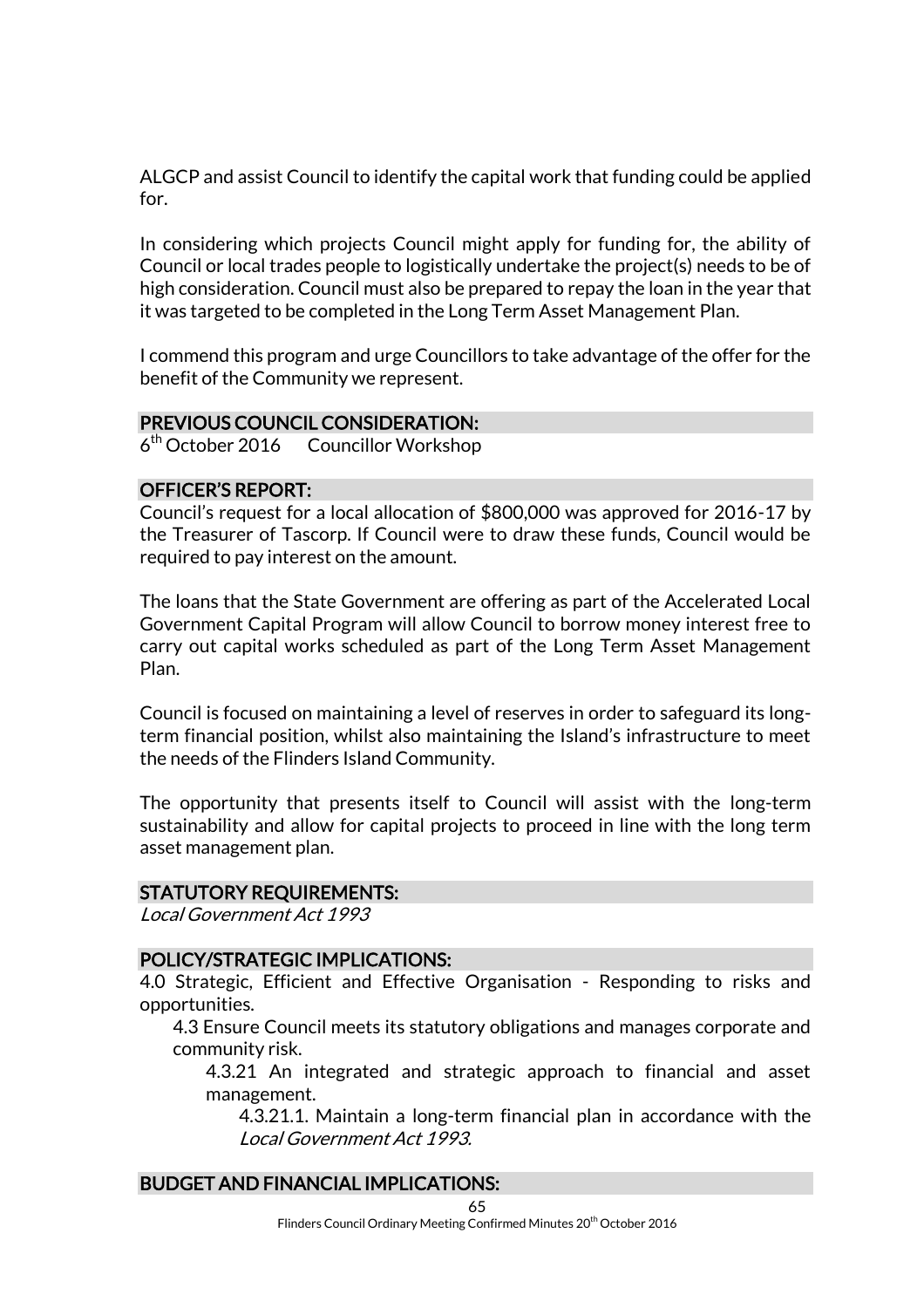Council will be able to fund projects on an interest free basis which will accelerate investment returns as the funding will not need to be allocated from the Council's reserves until the loan falls due.

#### RISK/LIABILITY:

Nil

#### VOTING REQUIREMENTS:

Absolute Majority

#### OFFICER'S RECOMMENDATION:

The motion as written.

#### DECISION:

270.10.2016 Moved: Mayor C Cox Seconded: Cr D Williams

That Flinders Council takes advantage of the opportunity being offered by the State Government and identifies projects from the Long Term Asset Management Plan that it can undertake in the near future; and

That Council makes application to the Accelerated Local Government Capital Program for the loan to undertake the projects.

# CARRIED UNANIMOUSLY (7-0)

For: Mayor Carol Cox, Deputy Mayor Marc Cobham, Cr Chris Rhodes, Cr Peter Rhodes, Cr Ken Stockton, Cr David Williams and Cr Gerald Willis.

Deputy Mayor Marc Cobham passed the chair to Mayor Carol Cox at 5.19pm.

271.10.2016 Moved: Cr G Willis Seconded: Cr P Rhodes

That Council requests a report to the next meeting on projects in the Long Term Asset Management Plan that are suitable for the Accelerated Local Government Capital Program including but not limited to BBQs, toilets, Lagoon Road site, waste cell and waste facilities.

# CARRIED UNANIMOUSLY (7-0)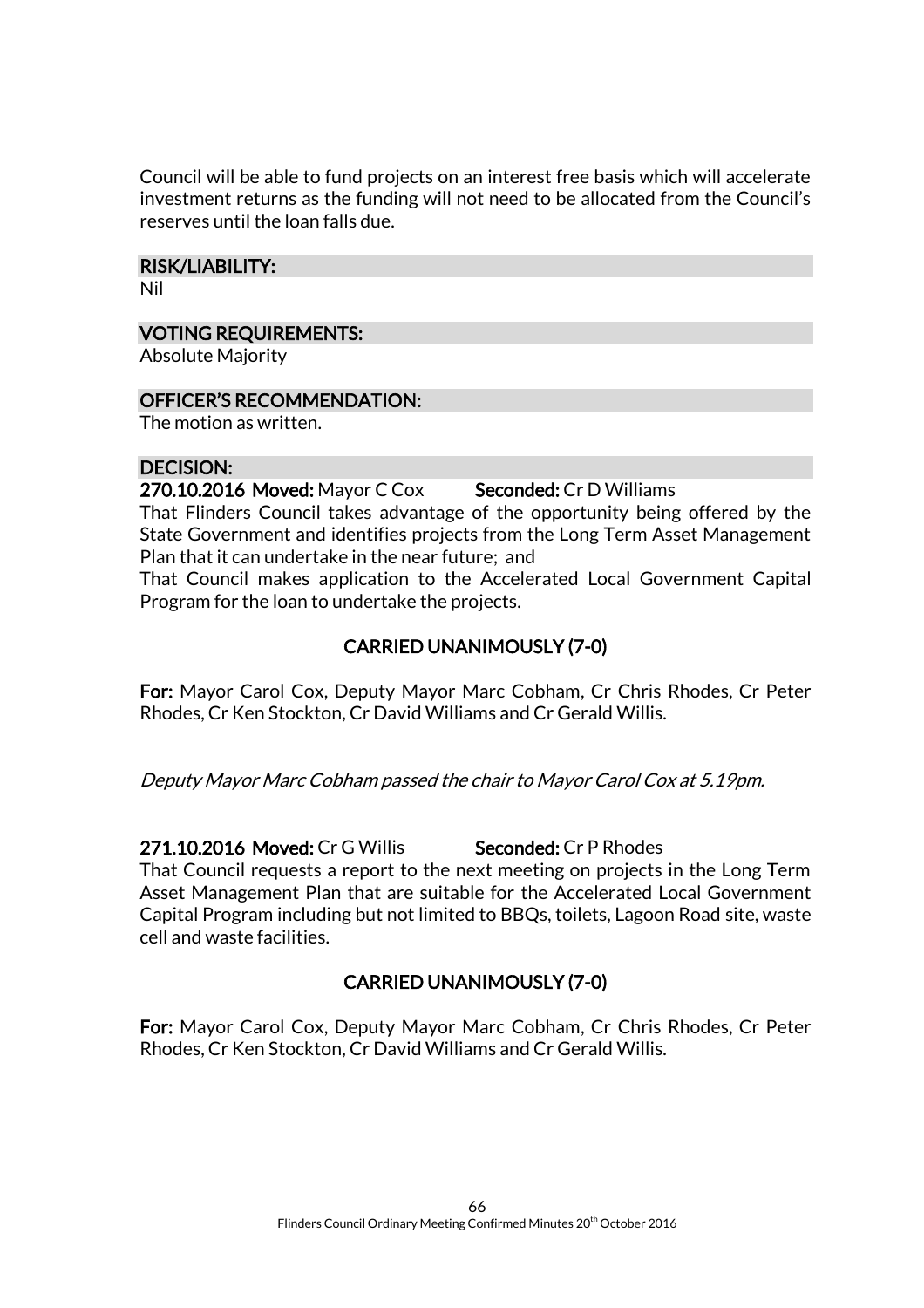# G. CLOSED COUNCIL

#### Item G1: Closed Council Items

| <b>ACTION</b>            | <b>Decision</b>                          |
|--------------------------|------------------------------------------|
| <b>PROPONENT</b>         | Council Officer                          |
| <b>OFFICER</b>           | Sophie Pitchford, Acting General Manager |
| <b>FILE REFERENCE</b>    | REA/0300, REA/0202                       |
| <b>ASSOCIATED PAPERS</b> | Nil                                      |

#### PREVIOUS COUNCIL CONSIDERATION:

December 2014 967.12.2014

#### REASON FOR CLOSED COUNCIL:

Item D1, Sale of Land Information, is **CONFIDENTIAL** in accordance with Section 15(2) (g) of the Local Government (Meeting Procedures) Regulations 2005.

#### VOTING REQUIREMENTS

Absolute Majority

#### OFFICER'S RECOMMENDATION:

That Council move into Closed Council.

#### DECISION:

272.10.2016 Moved: Cr G Willis Seconded: Cr C Rhodes That Council move into Closed Council.

#### CARRIED UNANIMOUSLY (7-0)

For: Mayor Carol Cox, Deputy Mayor Marc Cobham, Cr Chris Rhodes, Cr Peter Rhodes, Cr Ken Stockton, Cr David Williams and Cr Gerald Willis.

Council moved into Closed Session at 5.25pm.

Council moved out of Closed Session at 5.35pm.

#### CONFIDENTIALITY RECOMMENDATION:

276.10.2016 Moved: Cr D Williams Seconded: Deputy Mayor M Cobham That the discussions held and motions passed in Closed Council remain confidential except that Cr Chris Rhodes question without notice from the 22nd September 2016 Council Meeting and the response be made public.

# CARRIED (6-1)